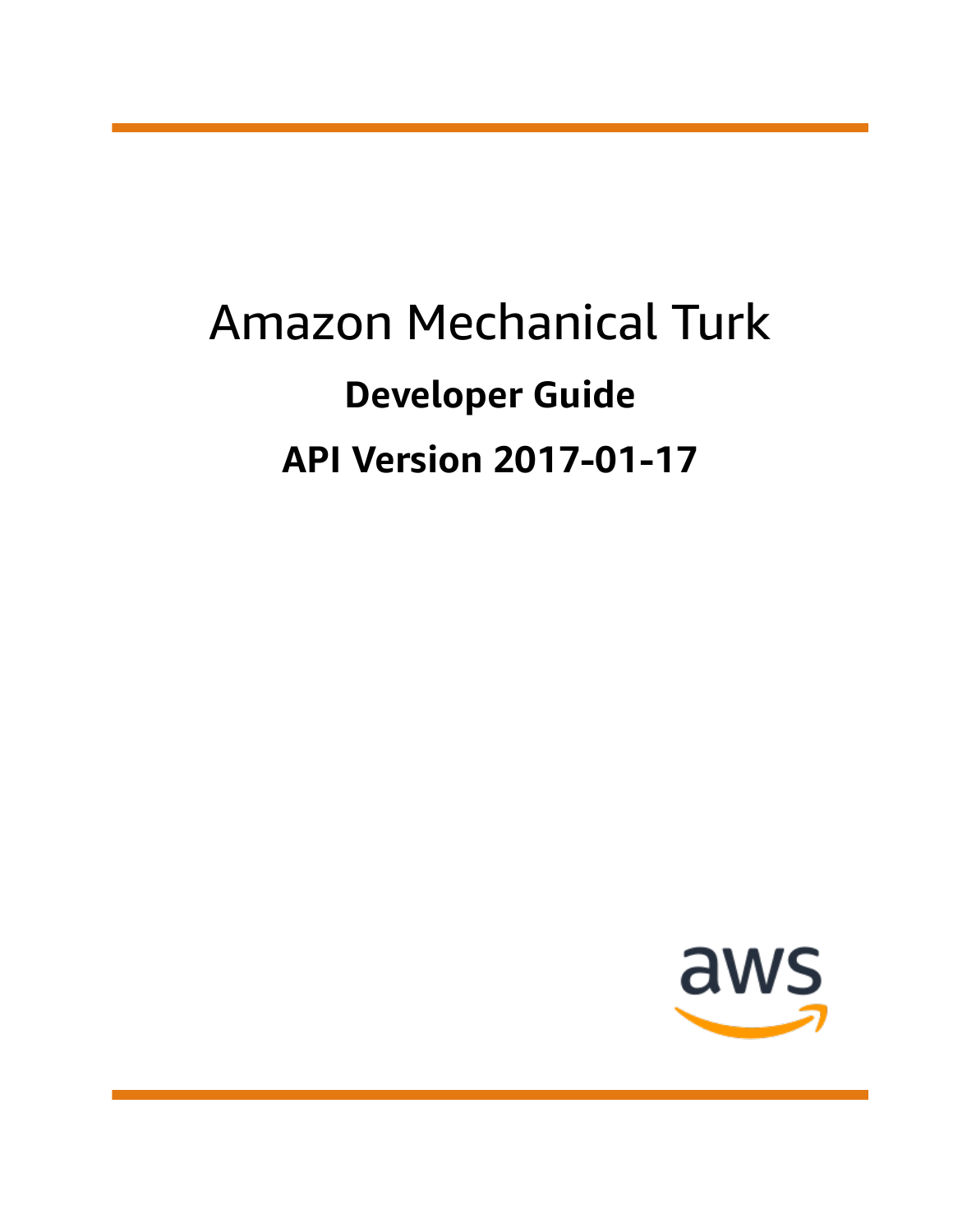### **Amazon Mechanical Turk: Developer Guide**

Copyright © Amazon Web Services, Inc. and/or its affiliates. All rights reserved.

Amazon's trademarks and trade dress may not be used in connection with any product or service that is not Amazon's, in any manner that is likely to cause confusion among customers, or in any manner that disparages or discredits Amazon. All other trademarks not owned by Amazon are the property of their respective owners, who may or may not be affiliated with, connected to, or sponsored by Amazon.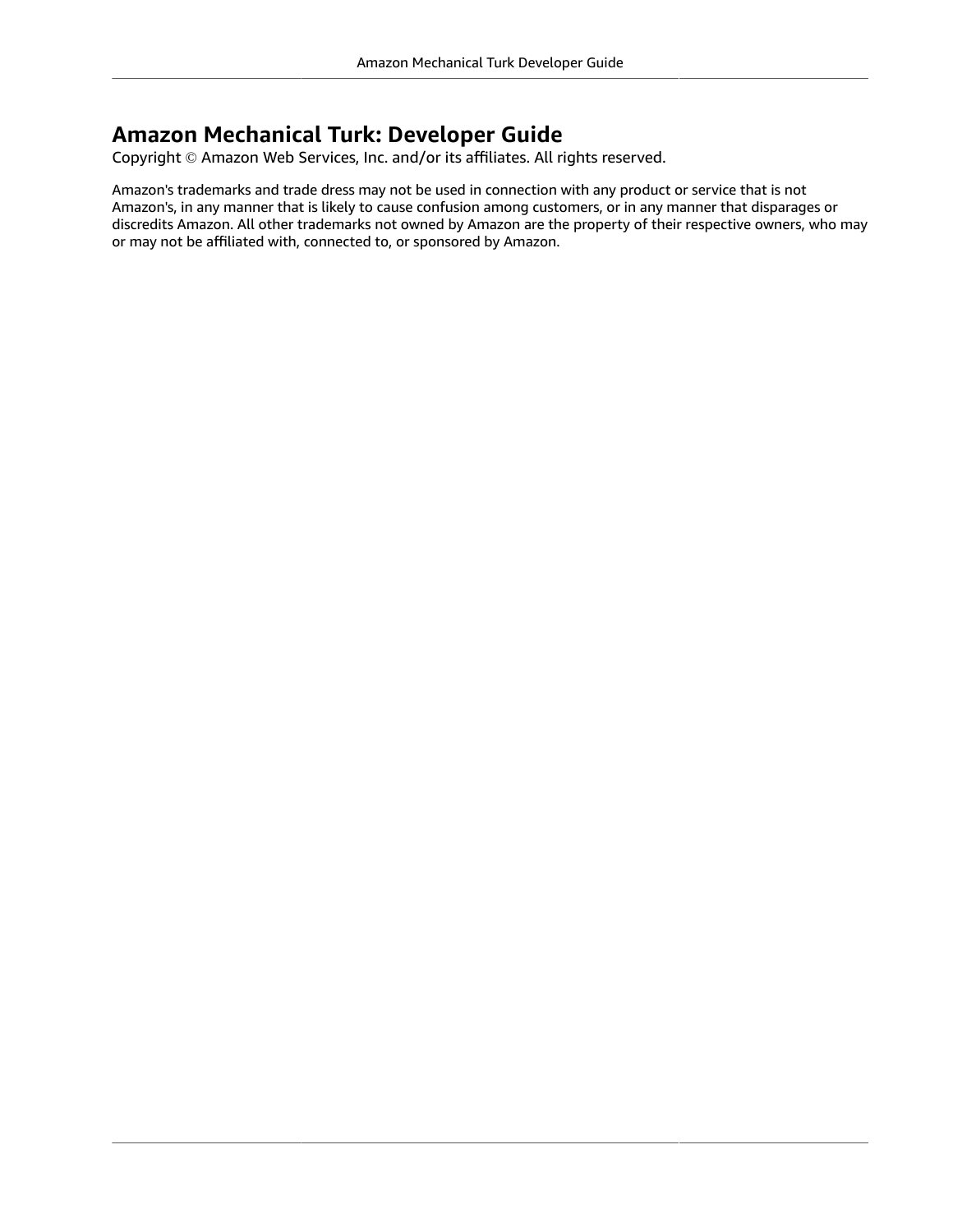# **Table of Contents**

| I published HITs in the sandbox environment. Why they aren't being completed?  9 |  |
|----------------------------------------------------------------------------------|--|
|                                                                                  |  |
|                                                                                  |  |
|                                                                                  |  |
|                                                                                  |  |
|                                                                                  |  |
|                                                                                  |  |
|                                                                                  |  |
|                                                                                  |  |
|                                                                                  |  |
|                                                                                  |  |
|                                                                                  |  |
|                                                                                  |  |
|                                                                                  |  |
|                                                                                  |  |
|                                                                                  |  |
|                                                                                  |  |
|                                                                                  |  |
|                                                                                  |  |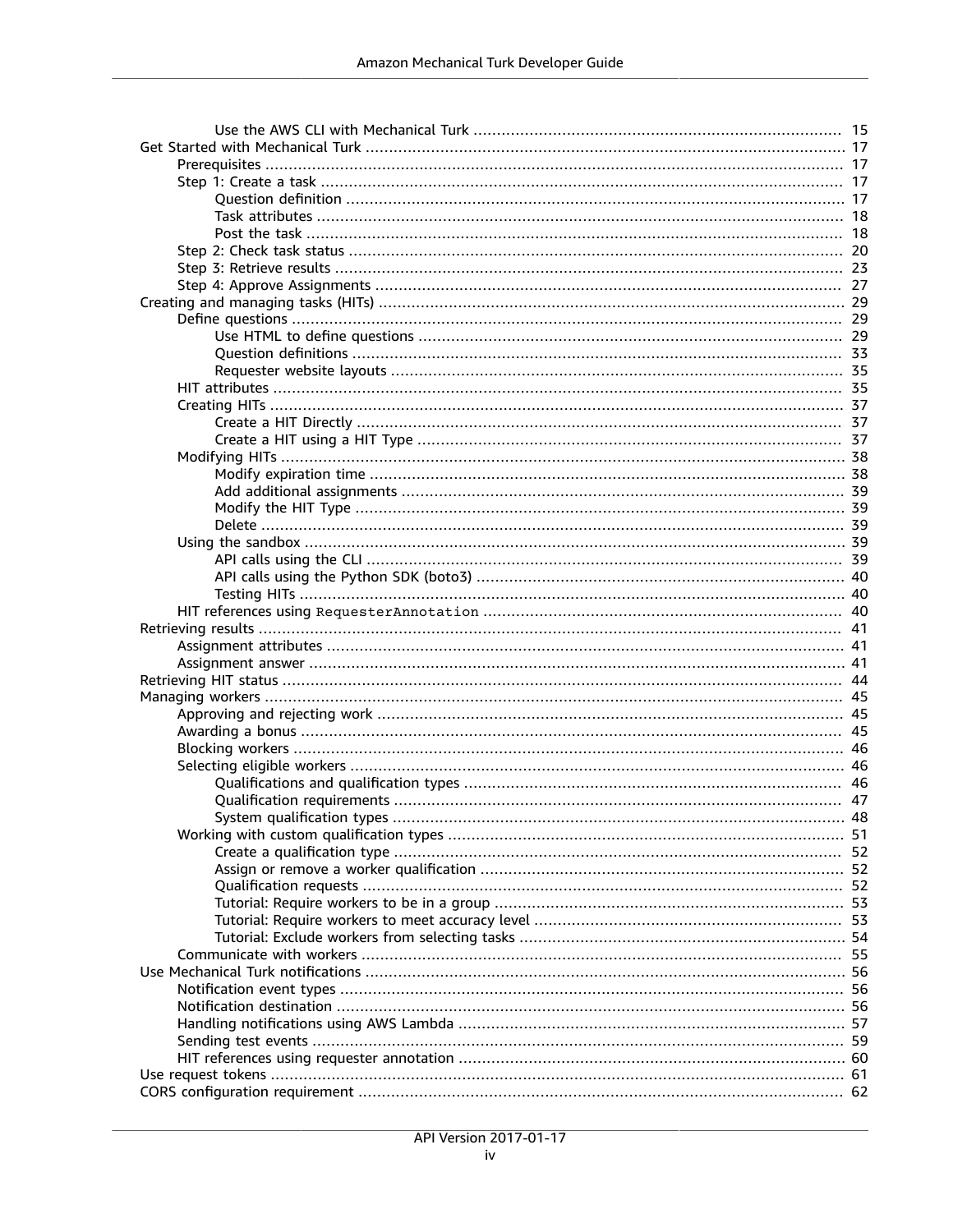# <span id="page-4-0"></span>What is Amazon Mechanical Turk?

Amazon Mechanical Turk (Mechanical Turk) is a crowdsourcing marketplace that connects you with an on-demand, scalable, human workforce to complete tasks. Using Mechanical Turk, you can programmatically direct tasks to the Mechanical Turk marketplace, where they can be completed by workers around the world. Mechanical Turk allows you to access the intelligence, skills, and insights of a global workforce for tasks as varied as data categorization, moderation, data collection and analysis, behavioral studies, and image annotation.

Mechanical Turk is built around the concept of *microtasks,* which are small, atomic tasks that workers can complete in their web browser. When you submit work to Mechanical Turk, you typically start by breaking it into smaller tasks on which workers can work independently. In this way, a project involving categorizing 10,000 images becomes 10,000 individual microtasks that workers can complete. By breaking tasks down atomically, hundreds of workers can work on portions of your project at the same time, which increases how quickly the work can be completed. In addition, you can specify that each task be completed by multiple workers to allow you to check for quality or identify biases in subjective questions.

#### **Important**

If you do not add a CORS configuration to the Amazon S3 buckets that contain your image input data, HITs that you create using those input images will fail. To learn more, see [CORS](#page-65-0) [configuration](#page-65-0) requirement [\(p. 62\)](#page-65-0).

Use this guide to learn how you can interact with Mechanical Turk programatically. We recommend you begin by reading the following topics. To get started quickly with Mechanical Turk, see Get [Started](#page-20-0) with Amazon [Mechanical](#page-20-0) Turk [\(p. 17\).](#page-20-0)

#### **Topics**

- The Amazon Mechanical Turk [marketplace \(p. 1\)](#page-4-1)
- Creating tasks that work well on Amazon [Mechanical](#page-6-0) Turk (p. 3)
- Amazon Mechanical Turk core [concepts \(p. 4\)](#page-7-0)
- Amazon Mechanical Turk best [practices \(p. 5\)](#page-8-3)
- Frequently asked [questions \(p. 7\)](#page-10-3)

# <span id="page-4-1"></span>The Amazon Mechanical Turk marketplace

Mechanical Turk uses the *requester* and *worker* terms to describe the two participants in the marketplace. When you post new tasks to Amazon Mechanical Turk (Mechanical Turk), you are a *requester* asking *workers* to complete your tasks in exchange for the reward amount you offer. Workers can go to the Mechanical Turk [marketplace](https://worker.mturk.com) to find and accept tasks.

As shown in the following image of the marketplace website, workers can see a list of available tasks, along with details about each task. Workers can review the title and description, reward amount, and time allotted to complete each task before accepting and working on it. In many cases, workers preview a task prior to accepting it, which allows them to decide if they want to work on it.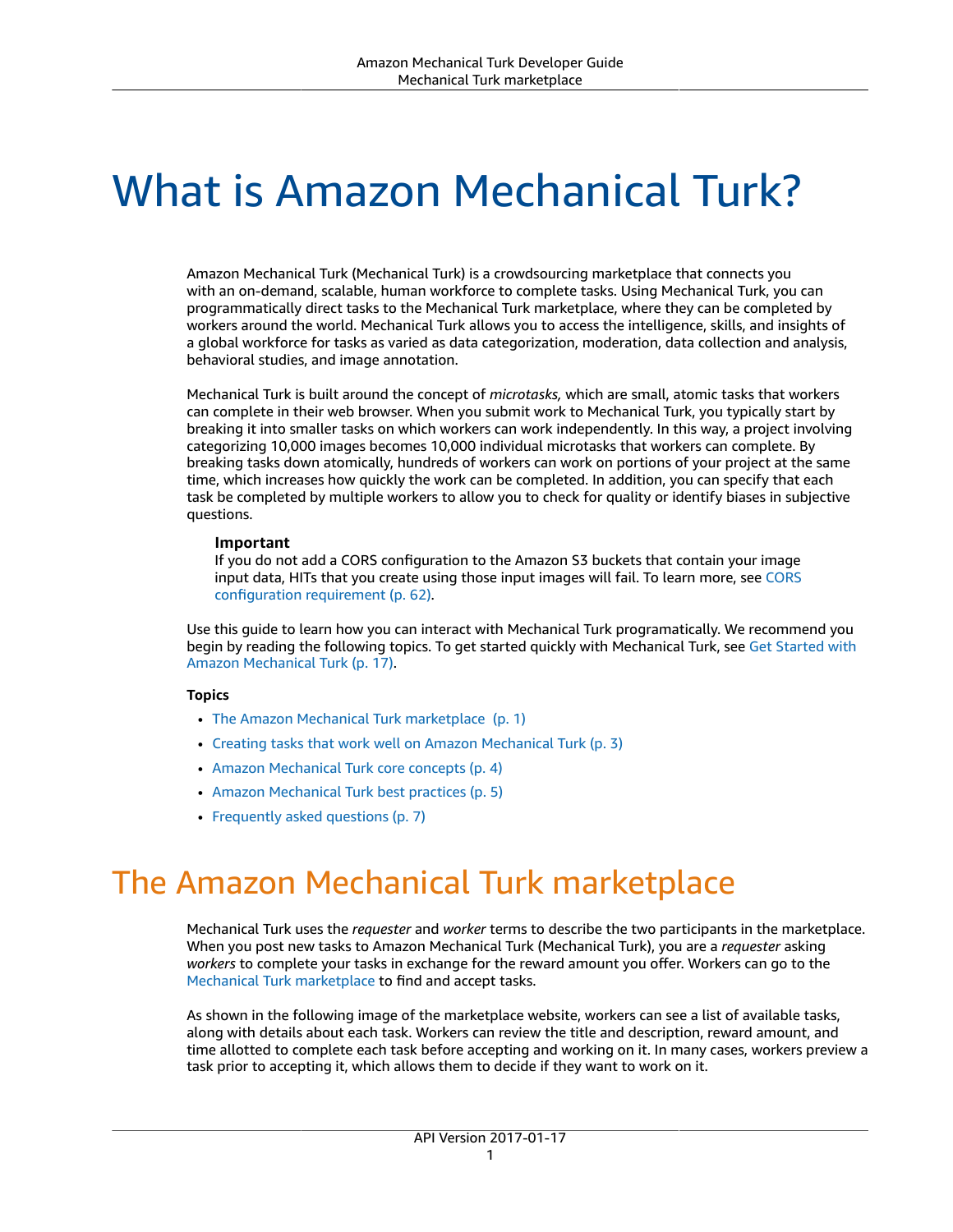| <b>a</b> Amazon Mechanical Turk<br>$\times$                                                                           |                      |                     |                     |         | 츪                                                |  |
|-----------------------------------------------------------------------------------------------------------------------|----------------------|---------------------|---------------------|---------|--------------------------------------------------|--|
| <b>a Secure</b>   https://worker.mturk.com/?end_signin=1&openid.pape.max_auth_age=43200&openid.identity=https%3A<br>C |                      |                     |                     |         | ☆                                                |  |
| Worker ID: A1234EXAMPLE CPI                                                                                           |                      |                     |                     |         | Hello, ACME Requester, Inc.  <br><b>Sign Out</b> |  |
| amazonmturk<br><b>HITs</b><br>Dashboard<br>Qualifications<br>Worker                                                   | Search All HITs      |                     |                     |         | Q<br>Filter                                      |  |
| <b>All HITs</b><br>Your HITs Queue                                                                                    |                      |                     |                     |         |                                                  |  |
| <b>HIT Groups (1-20 of 2106)</b>                                                                                      |                      | <b>Show Details</b> | <b>Hide Details</b> |         | $20 \div$<br>Items Per Page:                     |  |
| Requester<br>Title                                                                                                    | $HITs$ $\rightarrow$ | Reward              | $Create \neg$       |         | Actions                                          |  |
| Amazon Requester Inc. - C [French language proficiency requir                                                         | 61,046               | \$0.50              | 17h ago             | Preview | <b>Accept &amp; Work</b>                         |  |
| Amazon Requester Inc. - C [日本語能力が必要]商品のインタレ<br>$\circ$                                                                | 59.647               | \$0.50              | 7h ago              | Preview | <b>Accept &amp; Work</b>                         |  |
| Amazon Requester Inc. - C Product to Interest Audit (single yes/                                                      | 28,379               | \$0.15              | 1h ago              | Preview | <b>Accept &amp; Work</b>                         |  |
| Amazon Requester Inc. - C [dominio del idioma español requeri                                                         | 27,670               | \$0.50              | 21h ago             | Preview | <b>Accept &amp; Work</b>                         |  |
| Amazon Requester Inc. - C [Proficiência no idioma português br                                                        | 19,719               | \$0.50              | 20h ago             | Preview | <b>Accept &amp; Work</b>                         |  |

Submitting tasks to the Mechanical Turk marketplace does not guarantee that workers will complete them. If workers don't believe that the reward amount is reasonable for the effort required, or the work isn't something on which they want to work, they skip it and move on to other tasks. For this reason, we recommended that you put thought into how you describe your task so that workers can make an informed decision.

After workers complete your task, they submit their response and move on to additional tasks that you've posted or tasks from other requesters. You can review a worker's submission shortly after they submit the task. You have the option to *approve* or *reject* their submission. If you approve the work, the reward amount is distributed to the worker. Note that if you neither approve nor reject a task submission, it is automatically approved after a set time.

## <span id="page-5-0"></span>Marketplace rules

Prior to submitting tasks to Mechanical Turk, you should review the [Acceptable](https://www.mturk.com/acceptable-use-policy) Use Policy to ensure that your task adheres to the rules of the marketplace. Prohibited uses cover a range of activities such as violating the privacy or security of workers or others, abusive behavior, or any illegal activities. Violating these policies results in removal of your tasks from the Mechanical Turk marketplace and may result in the suspension of your account.

### <span id="page-5-1"></span>The sandbox marketplace

To experiment with Mechanical Turk without spending money on the Mechanical Turk marketplace, you can use the *sandbox* [environment](https://requestersandbox.mturk.com) for requestors and the one for [workers.](https://workersandbox.mturk.com) This is a mirror image of the *production* environment, but no money changes hands when work is completed. Many requesters create tasks here first and complete them themselves so that they can validate their task interface and ensure they get the results they expect back. You can find more information on using the sandbox in [Using the](#page-42-3) [sandbox \(p. 39\).](#page-42-3)

Note that there is no financial incentive to complete work in the sandbox marketplace, so you shouldn't expect tasks you post in the sandbox to be completed unless you do so yourself.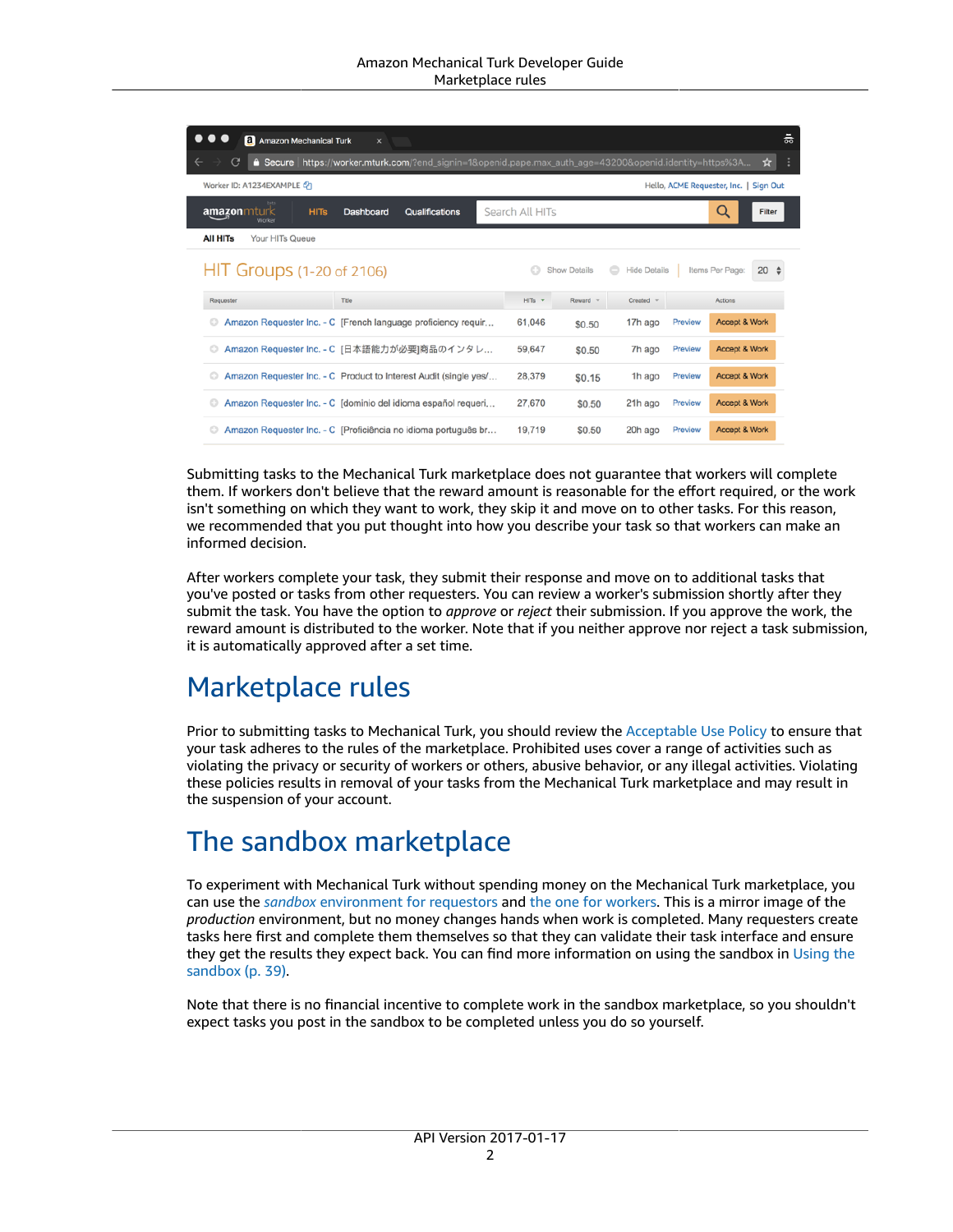# <span id="page-6-0"></span>Creating tasks that work well on Amazon Mechanical Turk

Amazon Mechanical Turk (Mechanical Turk) can be used for an exceptionally wide range of tasks. Tasks that work well on Mechanical Turk generally meet the following criteria:

- Can be completed from within a web browser
- Can be broken into distinct, bite-sized tasks
- Can support clear instructions and outcomes

Most tasks that meet these criteria can be completed on Mechanical Turk, assuming you provide workers with a task interface that allows them to successfully perform the task. You should also keep in mind that Mechanical Turk workers excel at tasks that rely on general human knowledge and skills. While some workers have specialized experience such as legal or medical backgrounds, most do not. As a result, while Mechanical Turk can enable tasks such as labeling the location of people or animals in images, you are likely to have less success asking workers to apply expertise that would be associated with a radiologist.

Note that tasks must also conform to the rules in the [Mechanical](https://www.mturk.com/acceptable-use-policy) Turk Acceptable Use Policy. Prohibited uses cover a range of activities such as violating the privacy or security of workers or others, abusive behavior, or any illegal activities.

### <span id="page-6-1"></span>Tasks can be completed within a web browser

Mechanical Turk tasks are built using HTML and presented to workers via the Mechanical Turk website. Most workers complete tasks on their computer without the need to use other devices or specialized software. Tasks that require workers to visit physical locations or leverage other devices aren't recommended.

## <span id="page-6-2"></span>Work can be broken into distinct, bite-sized tasks

Most Mechanical Turk tasks take less than five minutes to complete and almost all can be completed within an hour. This lets workers try new tasks without needing to commit a lot of time. Most workers appreciate the flexibility that Mechanical Turk provides in moving from task to-task without being locked in for an extended period of time.

### <span id="page-6-3"></span>Task supports clear instructions and outcomes

The most successful tasks on Mechanical Turk are those that provide the necessary information for a worker to imagine what a successful response would look like. Avoid tasks that are open-ended and could have multiple possible outcomes. For example, a task that asks workers to *identify all of the competitors of company X* would be frustrating for workers. By specifying that you want *all* competitors, workers are left wondering at what point they should draw a line and stop their research. It would also leave them wondering if you will reject their work if they aren't as comprehensive as you want them to be. In this example, you should instead be specific about the data that you need by describing your task as *identify the top 5 competitors of company X*.

## <span id="page-6-4"></span>Examples of common uses of Mechanical Turk

The following are examples of common Mechanical Turk use-cases: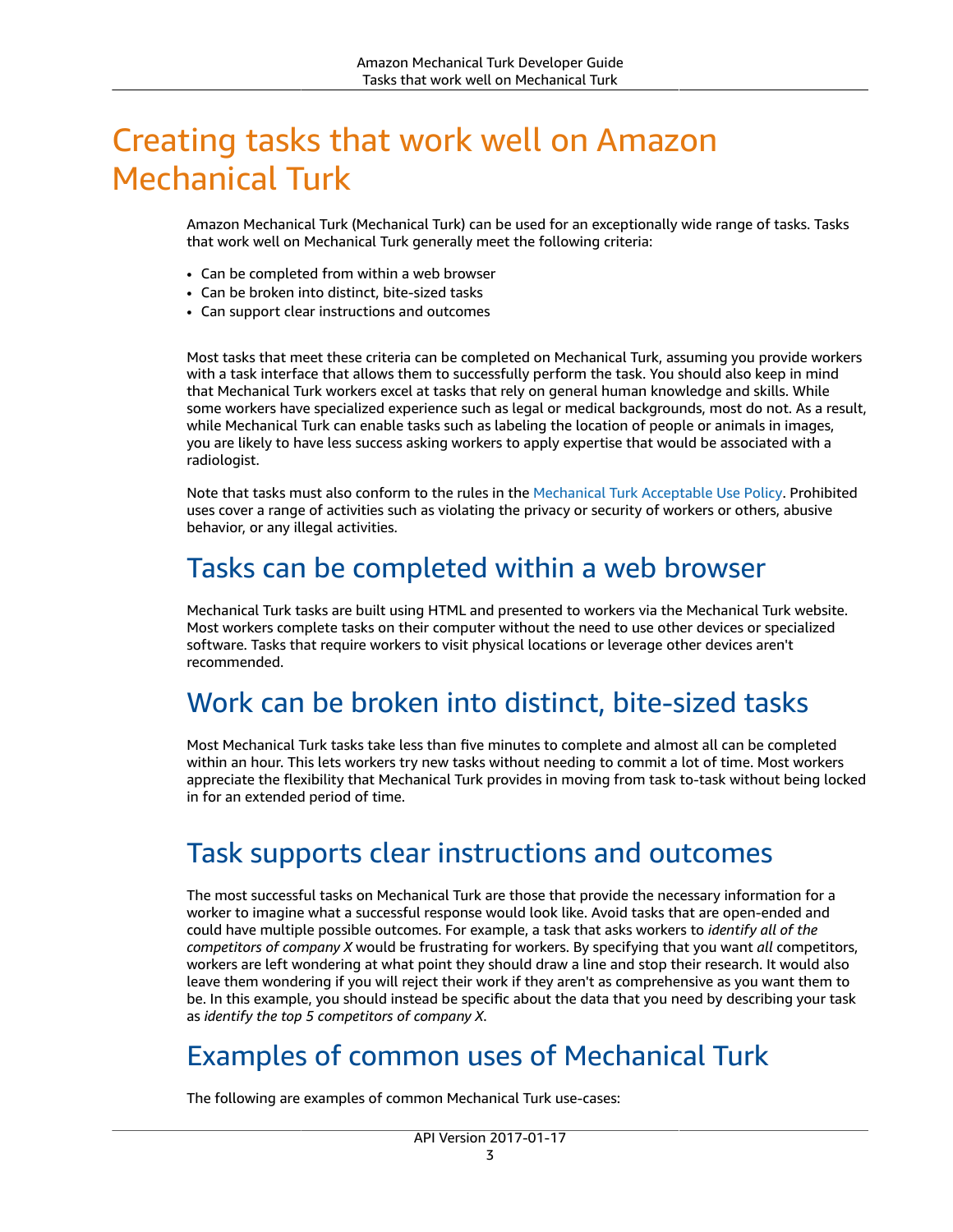- *Audio transcription*: Transcribe an audio clip.
- *Categorization*: Categorize products.
- *Data collection*: Identify the website for a business.
- *Writing*: wWrite a description of a product based on an image and details.
- *Market research*: Complete a market research survey.
- *Rating*: Evaluate and rate the quality of an image.
- *Usability testing*: Visit a website and complete a set of steps, providing feedback on each step.
- *Research study*: Participate in a study by responding to questions surrounding a scenario.
- *Computer vision*: Draw bounding boxes around animals in images.
- *Natural language processing*: Identify the named entities within a statement.
- *Matching*: Review two data records and confirm they relate to the same business.
- *Moderation*: Evaluate a set of images and identify any that don't meet the provided criteria.
- *Ranking*: Rank a list of products based on their relevance to a search query.
- *Data extraction*: Extract the names and prices of products in a receipt.
- *Text transcription*: Transcribe handwritten text.
- *Video transcription*: Transcribe a video clip.

# <span id="page-7-0"></span>Amazon Mechanical Turk core concepts

The following are the core concepts of Amazon Mechanical Turk (Mechanical Turk) that you need to understand to use it effectively.

### <span id="page-7-1"></span>Requesters and workers

A *requester* is a company, organization, or person that posts tasks (HITs) to Mechanical Turk for workers to perform. A *worker* is a person who performs the tasks specified by a tequester in a HIT.

## <span id="page-7-2"></span>**Marketplace**

The Mechanical Turk [marketplace](https://worker.mturk.com) is where workers can go to find and accept tasks. In addition to the *production* marketplace, there is a second *sandbox* [marketplace](https://workersandbox.mturk.com) where requesters can post development tasks without money changing hands.

More information can be found in Amazon Mechanical Turk marketplace.

## <span id="page-7-3"></span>Task or HIT

The base unit of work in Mechanical Turk is called a *Human Intelligence Task*, which is typically designated as a *HIT* or *task*. A HIT represents a single, self-contained task, such as *Identify the color of the car in the photo*, that a requester submits to Mechanical Turk for workers to complete.

Mechanical Turk is built around the concept of *microtasks,* which are small, atomic tasks that workers can complete in their web browser. When you submit work to Mechanical Turk, you typically start by breaking it into smaller tasks on which workers can work independently. In this way, a project involving categorizing 10,000 images becomes 10,000 individual microtasks that workers can complete. Hundreds of workers can work on portions of your project at the same time, which increases how quickly the work can be completed. In addition, you can specify that each task be completed by multiple workers to allow you to check for quality or identify biases in subjective questions.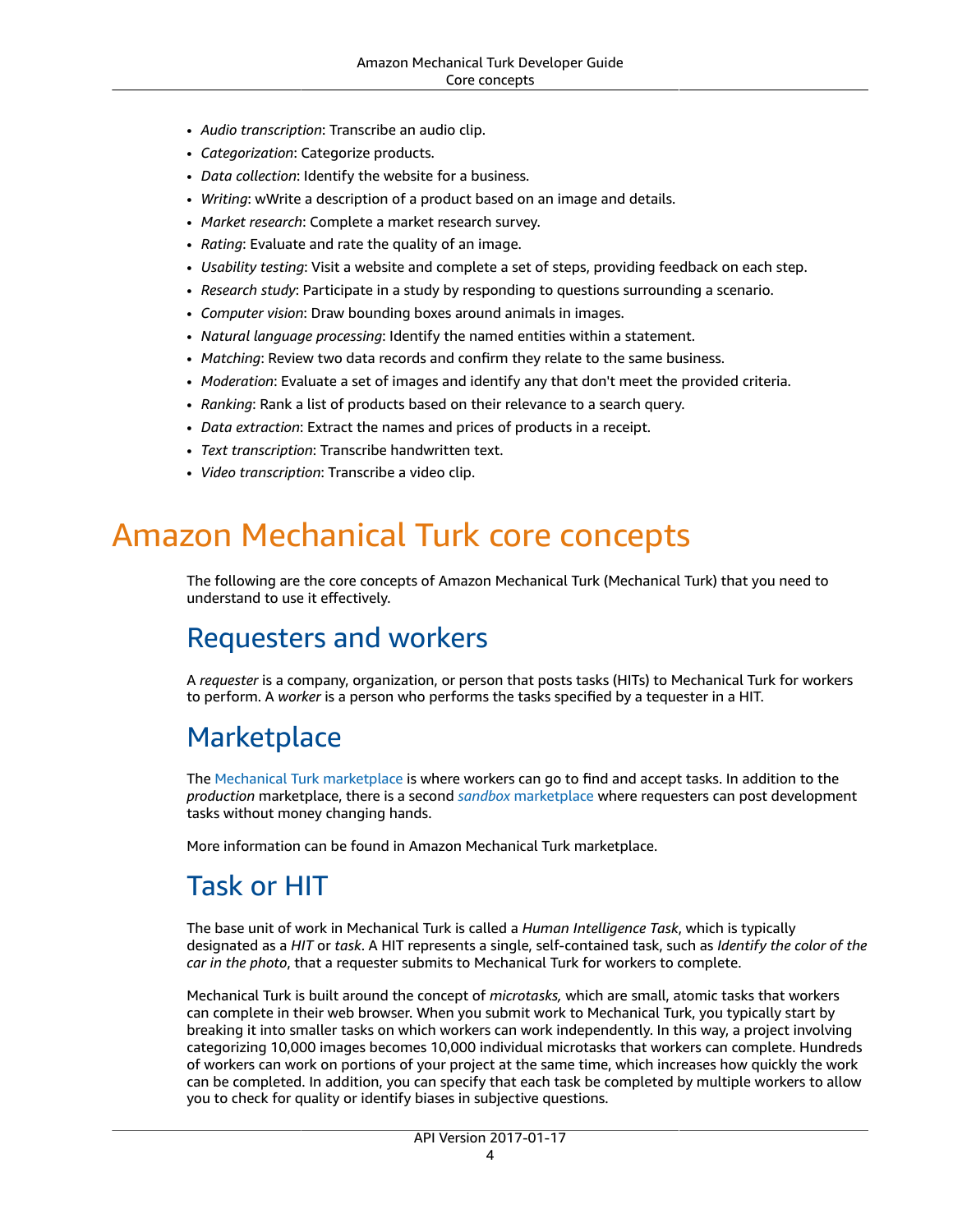# <span id="page-8-0"></span>Assignment

When creating a HIT, you can specify how many workers can accept and complete each task. Doing so allows you to collect multiple responses for each item and then compare them. This additional information can be valuable in managing quality, as well as in collecting multiple data points when responses are subjective.

When a worker accepts a HIT, Mechanical Turk creates an *assignment*, which belongs exclusively to the worker. The worker can submit results up until the expiration of the HIT. When retrieving results for a HIT, requesters retrieve all of the submitted assignments.

### <span id="page-8-1"></span>Reward and bonus

A *reward* is the money you, as a requester, pay workers for satisfactory work they do on your HITs. A *bonus* is the amount you award workers for high-quality performance. Rewards are transmitted to workers when assignment submissions are approved, either by approving the assignment or when the auto-approval threshold is reached. Bonuses can be sent to workers who have recently completed an assignment for you.

# <span id="page-8-2"></span>**Oualifications**

You can use *qualifications* to specify attributes of the workers eligible to work on your HITs. Qualifications can be either system-generated, such as qualifications based on location, or managed by you, based on past performance on your tasks.

To learn more, see [Selecting](#page-49-1) eligible worker[s \(p. 46\)](#page-49-1).

# <span id="page-8-4"></span><span id="page-8-3"></span>Amazon Mechanical Turk best practices

Keep the following best practices in mind when you design and create your HITs.

### Allow workers to be as efficient as possible

When you post tasks to Mechanical Turk, the reward amount you set is primarily for the worker's time and attention to your task. If your task interface is inefficient and requires multiple manual steps that require a lot of time, workers typically expect a higher reward amount to compensate for the time they need to spend performing those steps. Investing time to make your interface as efficient as possible pays dividends in higher accuracy and lower costs.

# <span id="page-8-5"></span>Build tasks with family and friends in mind

When building tasks, it's a common mistake to assume that workers have the same knowledge you do about your area of expertise. Very few workers have the expertise you do and will likely be confused if you use highly technical language or make assumptions about their skills. A great practice is to design your task interface with a member of your family or a friend in mind. Could they complete your task successfully? If you're not sure, share the interface with them and see if they can complete it without any additional instructions from you.

# <span id="page-8-6"></span>Include an optional feedback field

Whenever possible, include an optional feedback field at the end of your task interface, particularly when working with a new interface. Workers appreciate the opportunity to provide feedback and often share insights on how to improve it.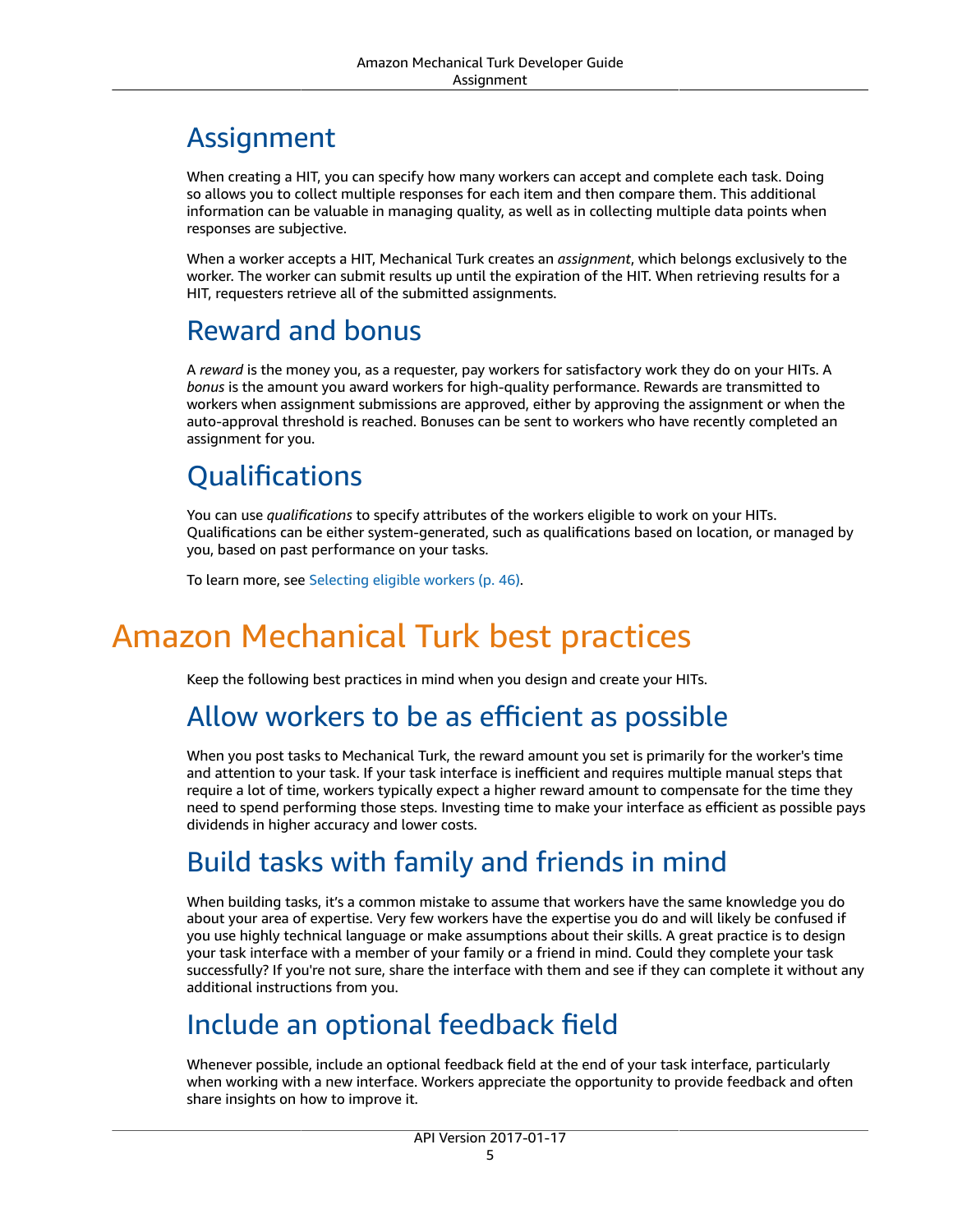# <span id="page-9-0"></span>Test your HITs

Before posting your tasks to Mechanical Turk, it is always a good idea to take a few minutes to test your HITs to make sure they work as you expect. It allows you to validate that your interface does what you expect. Doing the task yourself also lets you get an idea of how long it takes to complete so that you can set an appropriate reward amount.

The easiest way to test your task interface is to save it to an HTML file and open it in a browser. From the browser, you can go through all of the steps that a worker would follow in completing the task. If your task interface is built around a standard form element, you won't be able to test submitting it, but can test to ensure it works as you expect. If you use the crowd-form element from [Crowd](#page-34-0) HTML [Elements \(p. 31\),](#page-34-0) you can test it by selecting **Submit**. When you submit from outside of Mechanical Turk, the results are displayed at the top of the window.

To fully test a task interface and the creation and retrieval of HITs, you can use the sandbox environment.

### <span id="page-9-1"></span>Start small

When you create or update a task interface, it's always best to start by posting a small number of HITs first to confirm that workers complete the task as you expect. It's a great way to understand how workers respond and gives you a chance to correct any issues before you post the remaining work. Nothing is worse than posting thousands of dollars of HITs, only to discover that the results are invalid because you made a mistake in your task interface.

## <span id="page-9-2"></span>Keep HIT type attributes consistent

When you create a HIT, you provide a number of attributes about the task that tell Mechanical Turk how to display it in the marketplace. These are separate from the content and question of the task itself, and include the title, description, reward amount, and attributes describing how long the task remains active. These attributes comprise the HIT type for your task. Mechanical Turk automatically creates a HIT type when you first call [CreateHIT](https://docs.aws.amazon.com/AWSMechTurk/latest/AWSMturkAPI/ApiReference_CreateHITOperation.html) with those values. When you create multiple HITs, Mechanical Turk attempts to find an existing HIT type in your account that has the same attributes and reuse it. If you change any of these attributes—even if they are small changes to the title or description—it will force Mechanical Turk to create a new HIT type with each change.

Maintaining consistent attributes for your HIT type is important because it directly impacts how your HIT is displayed on the worker website. On the worker website, HITs are grouped together into HIT groups based on their HIT type values. As shown in the following image, each HIT group has thousands of HITs on which a worker can work because they all have the same attributes for title, description, reward, and other attributes. If workers accept a HIT from one of these HIT groups, they can automatically move to the next piece of work in the HIT group without needing to return to the list.

|           | HIT Groups (1-20 of 907)                                                                                                                                                                                              |                        |                                                        |                                                                            | Show Details |          | <b>C</b> Hide Details | Items Per Page: |               | 20<br>$\sim$ |
|-----------|-----------------------------------------------------------------------------------------------------------------------------------------------------------------------------------------------------------------------|------------------------|--------------------------------------------------------|----------------------------------------------------------------------------|--------------|----------|-----------------------|-----------------|---------------|--------------|
|           | Requester                                                                                                                                                                                                             | Title                  |                                                        |                                                                            | HITS Y       | Reward - | Created -             |                 | Actions       |              |
| $\circ$   |                                                                                                                                                                                                                       |                        |                                                        | Find and submit data for high school clubs based on a list of high schools | 16,504       |          | 4d ago                | Preview         | Accept & Work |              |
|           |                                                                                                                                                                                                                       | Market Research Survey |                                                        |                                                                            | 15.314       |          | 2h ago                | Preview         | Accept & Work |              |
| $\bullet$ |                                                                                                                                                                                                                       |                        | Find a video advertisement on Youtube from metadata    |                                                                            | 9.852        |          | 8h ago                | Preview         | Accept & Work |              |
|           | <b>Description</b>                                                                                                                                                                                                    |                        | <b>Time Allotted</b>                                   | Qualifications Required                                                    |              |          | <b>Your Values</b>    |                 |               |              |
|           | We will provide you videos of advertisements as                                                                                                                                                                       |                        | 5 Min<br>HIT approval rate (%) is greater than 75<br>✓ |                                                                            |              |          | 100                   |                 |               |              |
|           | well as metadata of the advertisements, such as,<br>campaign name, company name, release date,<br>etc We ask you to find the videos of the<br>advertisements in the dataset on Youtube and<br>provide us their links. |                        | <b>Expires</b><br>in 7d                                |                                                                            |              |          |                       |                 |               |              |

If, however, each HIT has a unique HIT type, then workers see your HITs as a long list of options in the list and have to return to the list after completing each task.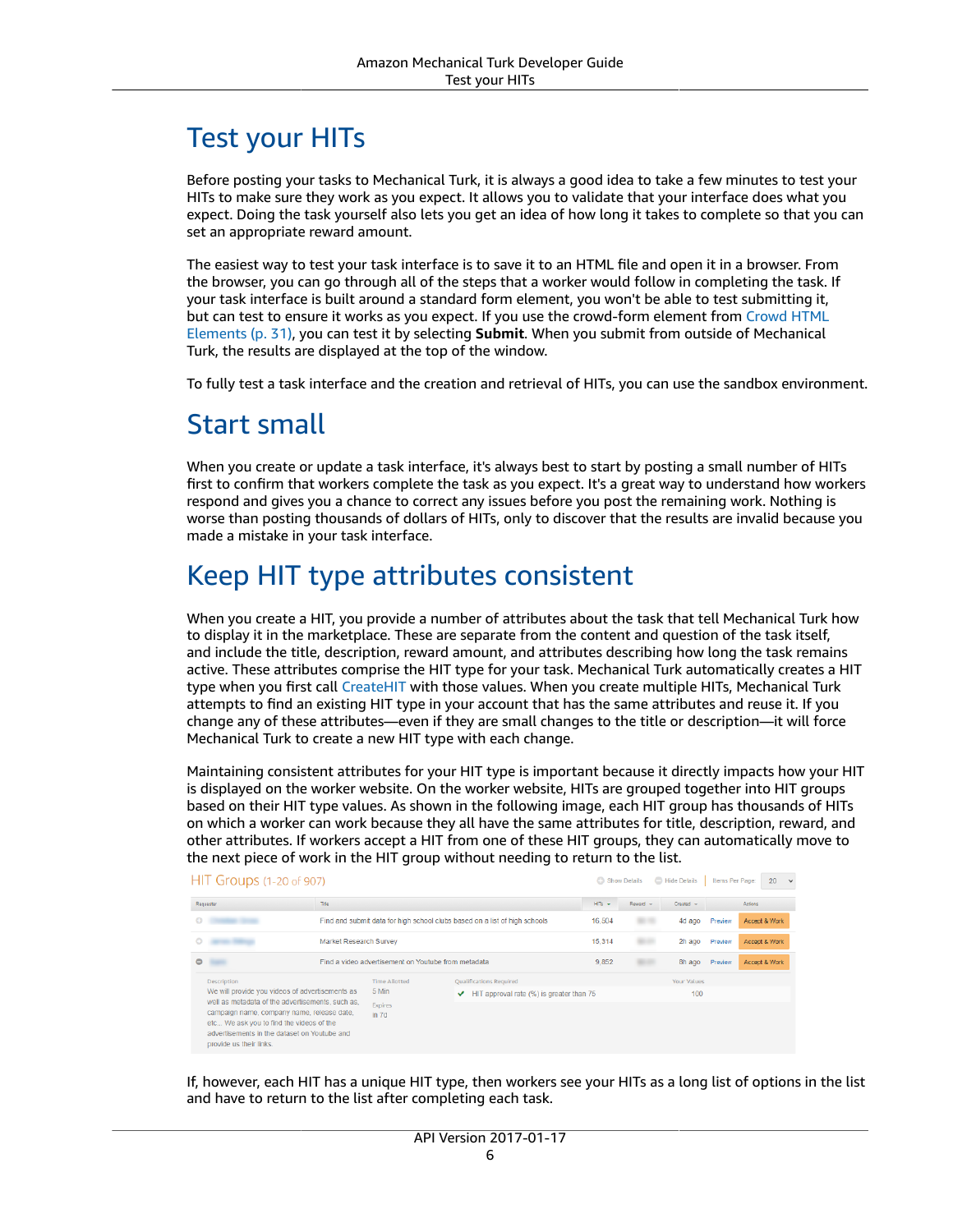| Requester | Title                                                             | HITs A | Reward = | Created v |         | Actions   |
|-----------|-------------------------------------------------------------------|--------|----------|-----------|---------|-----------|
| Ad Tagger | Identify the brands featured in banner ads - 2020-10-26 21:19:18. |        | \$0.60   | 5d ago    | Preview | A Qualify |
| Ad Tagger | Identify the brands featured in banner ads - 2020-10-26 21:19:40. |        | \$0.60   | 5d ago    | Preview | A Qualify |
| Ad Tagger | Identify the brands featured in banner ads - 2020-10-26 21:19:54. |        | \$0.60   | 5d ago    | Preview | A Qualify |
| Ad Tagger | Identify the brands featured in banner ads - 2020-10-26 21:21:23. |        | \$0.60   | 5d ago    | Preview | A Qualify |
| Ad Tagger | Identify the brands featured in banner ads - 2020-10-26 21:21:49. |        | \$0.60   | 5d ago    | Preview | A Qualify |

## <span id="page-10-0"></span>Specify that links open new browser, windows or tabs

When you add links to your task HTML, you should include a *target* attribute to let the browser know that it should open a new window or tab when workers click on it. This keeps the worker interface active in the existing window and prevents issues that sometimes occur when workers use the **Back** button to return to the worker interface. Add the *\_blank* target to direct the browser to open a new window, as shown in the following example.

<a href="https://www.amazon.com" target="*\_blank*">My link</a>

## <span id="page-10-1"></span>Limit your use of worker blocks

We recommend that you be judicious in your use of worker blocks and only block those workers who are clearly not making an attempt to correctly respond to your task (spamming). If a worker is simply misreading instructions or lacks the requisite skills to complete your task successfully, we advise you to use a custom qualification to exclude them from future tasks, rather than a block. Because the blocks a worker receives are a component of Mechanical Turk worker review policies, and frequent blocks may result in account suspension, workers are sensitive to being blocked by requesters. If the worker community believes that you are blocking workers unfairly, they may choose to avoid accepting your tasks in the future.

### <span id="page-10-2"></span>Include clear reasons for rejections and blocks

Workers take a lot of pride in the quality of their work and pay close attention to rejections and blocks they receive. When you decide to reject an assignment or block a worker, be as clear as possible about the reasons for the action. Simply providing a value such *incorrect* as the reason gives the worker no information they can use to improve in the future. Instead, be clear about what the worker did incorrectly. This allows workers to correct their mistakes in future tasks.

# <span id="page-10-3"></span>Frequently asked questions

Use the following sections to get answers to frequently asked questions. If you need additional support, use the following link to contact Amazon Mechanical Turk: [www.mturk.com/contact-us](http://www.mturk.com/contact-us).

### <span id="page-10-4"></span>Why aren't my tasks being completed?

There are a number of reasons why the tasks you post to Mechanical Turk aren't being completed. The most common reason is that the reward amount you specified isn't adequate to compensate workers for the time and effort they need to commit to your task to complete it. If you suspect this is the case, remove the HITs from Mechanical Turk by expiring them and experiment with reposting some of them at a higher reward amount.

Other common reasons include the following.

• The qualification requirements for the task are so narrow that few, if any, workers meet the criteria to be eligible for the task.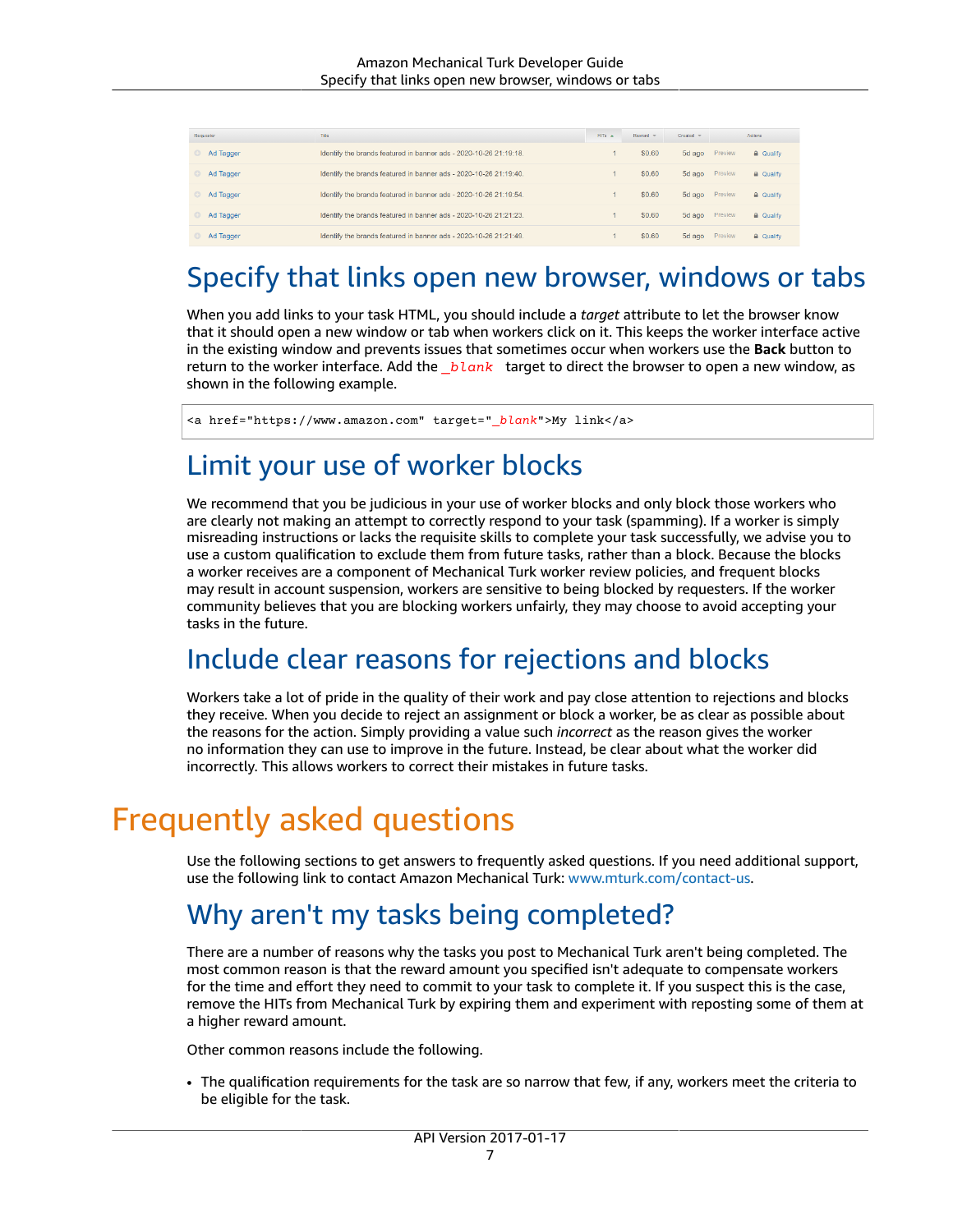- The task interface has a technical issue that prevents workers from submitting it.
- The assignment duration is set too short for workers to successfully complete the task in the time allowed.

# <span id="page-11-0"></span>How do I pull down HITs I created by mistake?

Use the [UpdateExpirationForHIT](https://docs.aws.amazon.com/AWSMechTurk/latest/AWSMturkAPI/ApiReference_UpdateExpirationForHITOperation.html) operation and set the ExpireAt time to 0 to tell Mechanical Turk to immediately expire a HIT. Note that this won't prevent workers that have already accepted your HIT from completing and submitting it.

# <span id="page-11-1"></span>I expired my HITs. Why am I still getting submissions from workers?

If a worker accepts a HIT before it expires, they are still allowed to complete and submit the task until the assignment duration elapses. This protects the worker experience by letting them submit work on which they may have already spent a lot of time, even if you opt to take the HIT down.

# <span id="page-11-2"></span>Why are some of my task fields missing from my results?

A common mistake in building task interfaces is using the same *name* attribute for multiple form inputs. In those cases, only one of the input field values is returned. You should check your HTML to ensure that each input has a unique name.

# <span id="page-11-3"></span>Can I make some fields in my task interface required?

You can use HTML, JavaScript, or both to specify required fields and minimum or maximum values or perform other validations that prevent workers from submitting the task if it doesn't meet the requirements. To learn more about the types of form validation you can apply, see [Client-side](https://developer.mozilla.org/en-US/docs/Learn/Forms/Form_validation) form [validation](https://developer.mozilla.org/en-US/docs/Learn/Forms/Form_validation) on the Mozilla developer site.

## <span id="page-11-4"></span>How can I test my task interface?

The easiest way to test your task interface is to save it to an HTML file and open it in a browser. From the browser, you can go through all of the steps that a worker would perform in completing the task. If your task interface is built around a standard form element, you can't test submitting it, but you can test to ensure it works as you expect. If you use the crowd-form element from Crowd HTML Elements, you can test it by selecting **Submit**. When you submit from outside of Mechanical Turk, the results are displayed at the top of the window.

To fully test a task interface and the creation and retrieval of HITs, you can use the sandbox environment.

## <span id="page-11-5"></span>What is the difference between a HIT and an assignment?

A *HIT* is a single task that you create in Mechanical Turk. When workers accept a HIT, they get an *assignment* that gives them the right to submit their response. When you create a HIT, you can specify the maximum number of assignments that can be created for each HIT, which allows you to get multiple different worker responses for each task. For more information on HITs and assignments, see [Amazon](#page-7-0) [Mechanical](#page-7-0) Turk core concepts [\(p. 4\)](#page-7-0).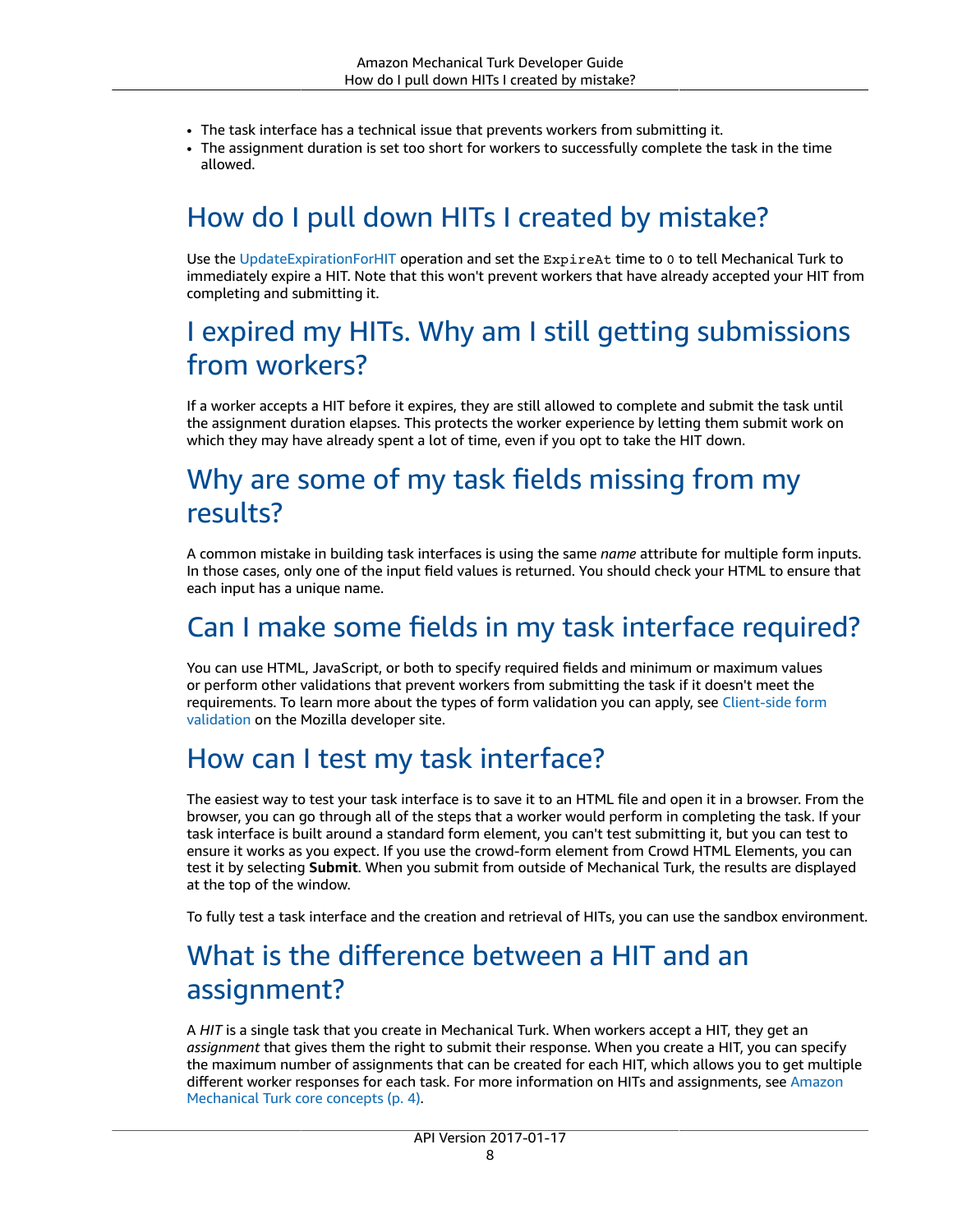## <span id="page-12-0"></span>Can I view the HITs I create with the API in the requester website?

No, the requester website only displays HITs that are created from the requester website.

# <span id="page-12-1"></span>I published HITs in the sandbox environment. Why they aren't being completed?

The sandbox environment is a great way to test HITs without spending any money. However, because no money changes hands, there isn't any incentive for workers to complete your tasks. To complete your testing, create an account in the worker sandbox [environment](https://workersandbox.mturk.com) to complete the tasks yourself. Then, publish them in the *production* environment.

# <span id="page-12-2"></span>I incorrectly rejected some assignments. Can I reverse the rejection?

In the event that you reject an assignment but then discover that the issue was not the worker's fault, you can call [ApproveAssignment](https://docs.aws.amazon.com/AWSMechTurk/latest/AWSMturkAPI/ApiReference_ApproveAssignmentOperation.html) to reverse the rejection, but only for assignments submitted in the last 30 days that haven't been deleted.

## <span id="page-12-3"></span>How do I filter the workers eligible to work on my task?

Mechanical Turk provides a qualifications system that allows you to use system-managed or custom criteria to limit the workers that can work on a task. For more information, see [Selecting](#page-49-1) eligible [workers \(p. 46\).](#page-49-1)

## <span id="page-12-4"></span>How do I create a custom qualification?

You can create custom qualification types that allow you to filter workers eligible to work on your tasks using criteria based on their past performance on your tasks. For more information, see [Working](#page-54-0) with custom [qualification](#page-54-0) types [\(p. 51\)](#page-54-0).

# <span id="page-12-5"></span>Can I restrict how many HITs a worker can complete for my project?

Mechanical Turk doesn't provide a native capability to limit the number of HITs that a worker can contribute to a project or batch. To learn how to accomplish this using custom qualification types, see Working with custom [qualification](#page-54-0) type[s \(p. 51\)](#page-54-0). Before starting your project or batch, create a custom qualification type with a label such as **Completed Enough of Project A** and pecify that this type doesn't exist (**DoesNotExist**) in your qualification requirements for each HIT. When a worker reaches your threshold of HITs they can submit, you can assign this qualification type to them, after which they can't accept any HITs for the project.

# <span id="page-12-6"></span>Can I post HITs in languages other than English?

You can post HITs using any language, provided you note the required language in the title of your task. However, the number of available workers who are fluent in a given language varies greatly. It may take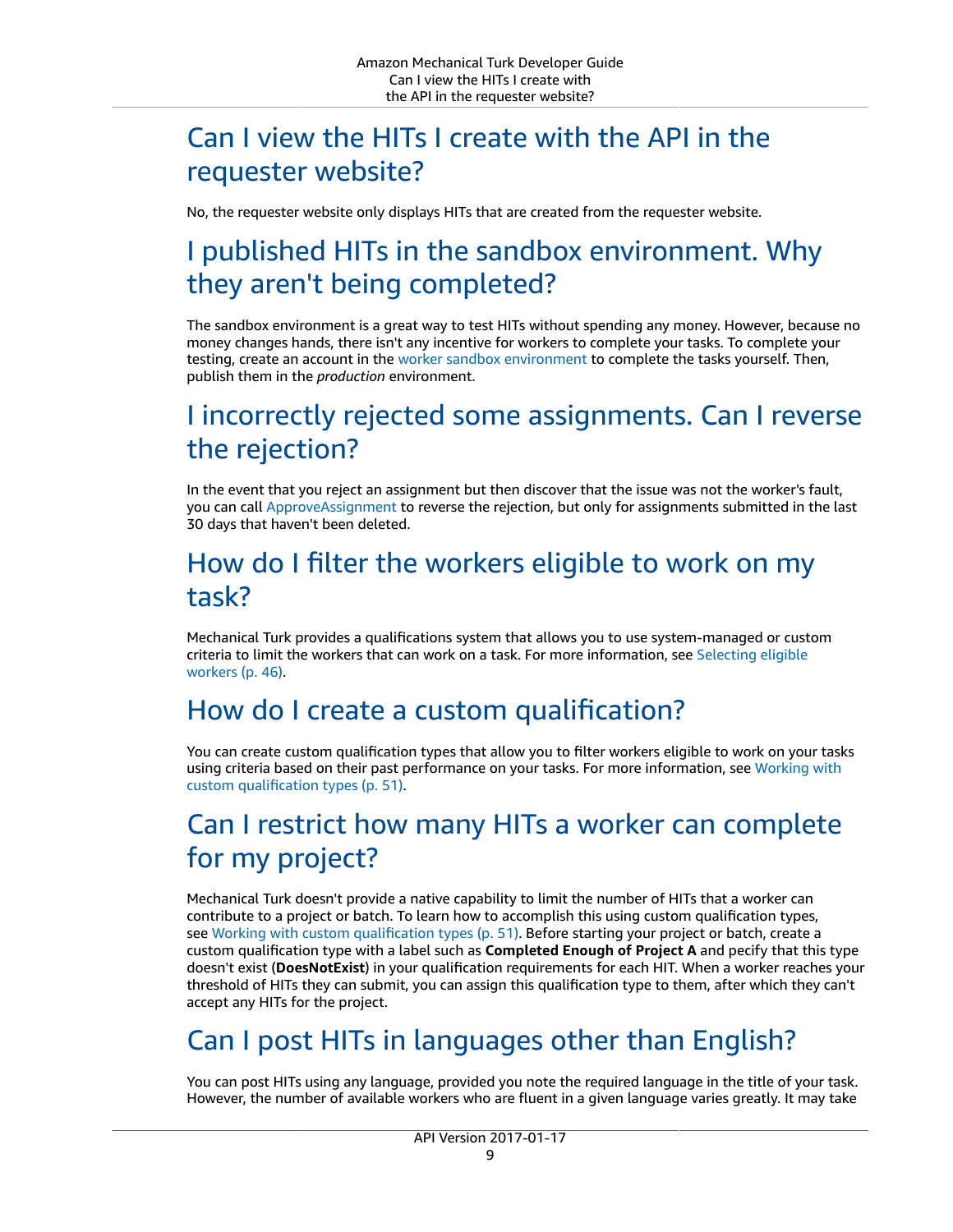longer for your task to be completed or you may need to increase your reward amount if not enough workers are available.

# <span id="page-13-0"></span>Additional Mechanical Turk Resources

- The [Mechanical](https://docs.aws.amazon.com/AWSMechTurk/latest/AWSMturkAPI/index.html) Turk API Reference describes all the API operations for Mechanical Turk in detail.
- The Mechanical Turk Requester User Interface [Documentation](https://docs.aws.amazon.com/AWSMechTurk/latest/RequesterUI/index.html) describes how to create Mechanical Turk tasks using a graphical user interface.
- Posts on the Mechanical Turk [Happenings](https://blog.mturk.com/) Blog address updates to the Mechanical Turk marketplace.
- Blog [Tutorials](https://blog.mturk.com/tutorials/home) provide instruction on using Mechanical Turk for a variety of tasks.
- The Amazon [Mechanical](https://developer.amazonwebservices.com/connect/forum.jspa?forumID=11) Turk Developer Forums provide questions and answers about Mechanical Turk.
- [Mechanical](https://github.com/awslabs/mturk-api-samples) Turk on Github offers sample code and tutorials.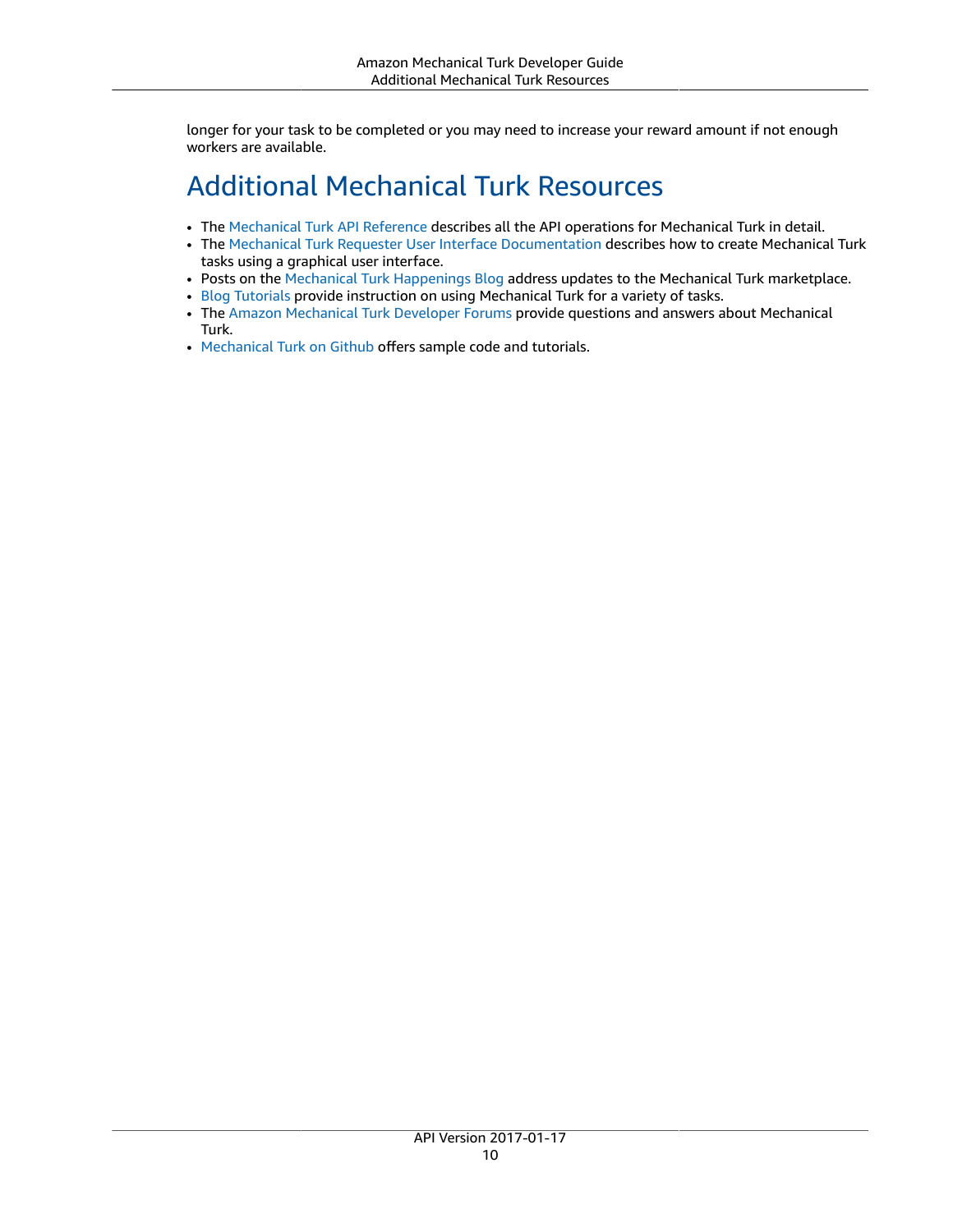# <span id="page-14-0"></span>Set up Amazon Mechanical Turk

Use the following topics to learn how to use Amazon Mechanical Turk (Mechanical Turk) with APIs or AWS command line tools.

If you plan to interact with Mechanical Turk only through the Mechanical Turk requester user interface, you can skip these steps and instead follow the *Getting Started* steps described in the [Requester](https://docs.aws.amazon.com/AWSMechTurk/latest/RequesterUI/GettingStarted.html) UI [Guide](https://docs.aws.amazon.com/AWSMechTurk/latest/RequesterUI/GettingStarted.html).

#### **Topics**

- Step 1: Create a Mechanical Turk [account \(p. 11\)](#page-14-1)
- Step 2: Link your AWS account to your Mechanical Turk requester [account \(p. 11\)](#page-14-2)
- Step 3: Select a payment [option \(p. 12\)](#page-15-0)
- Step 4: Get an AWS access [key \(p. 12\)](#page-15-1)
- Step 5: Configure Your [Credentials \(p. 13\)](#page-16-0)
- Step 6: Set up the developer [sandbox \(p. 13\)](#page-16-1)

# <span id="page-14-1"></span>Step 1: Create a Mechanical Turk account

To create an Amazon Mechanical Turk account, go to the Amazon [Mechanical](https://requester.mturk.com/) Turk Requester website, choose **Create an account**, and follow the on-screen instructions.

Note that Mechanical Turk accounts use the same login credentials and profiles as Amazon retail websites such as [Amazon.com.](http://amazon.com/) Changes in the name or address on your account, on either Amazon.com or Mechanical Turk, are reflected in both locations.

To use Mechanical Turk programmatically, you must have an AWS account. If you don't already have an account, you are prompted to create one when you sign up. You're not charged for any AWS services that you sign up for unless you use them.

#### **To create an AWS account**

- 1. Open [https://portal.aws.amazon.com/billing/signup.](https://portal.aws.amazon.com/billing/signup)
- 2. Follow the online instructions.

Part of the sign-up procedure involves receiving a phone call and entering a verification code on the phone keypad.

Note your AWS account ID. You need it for the next step.

# <span id="page-14-2"></span>Step 2: Link your AWS account to your Mechanical Turk requester account

You need to link your AWS account to your Mechanical Turk requester account. This operation grants permission to your AWS account to access your requester account using the Mechanical Turk APIs.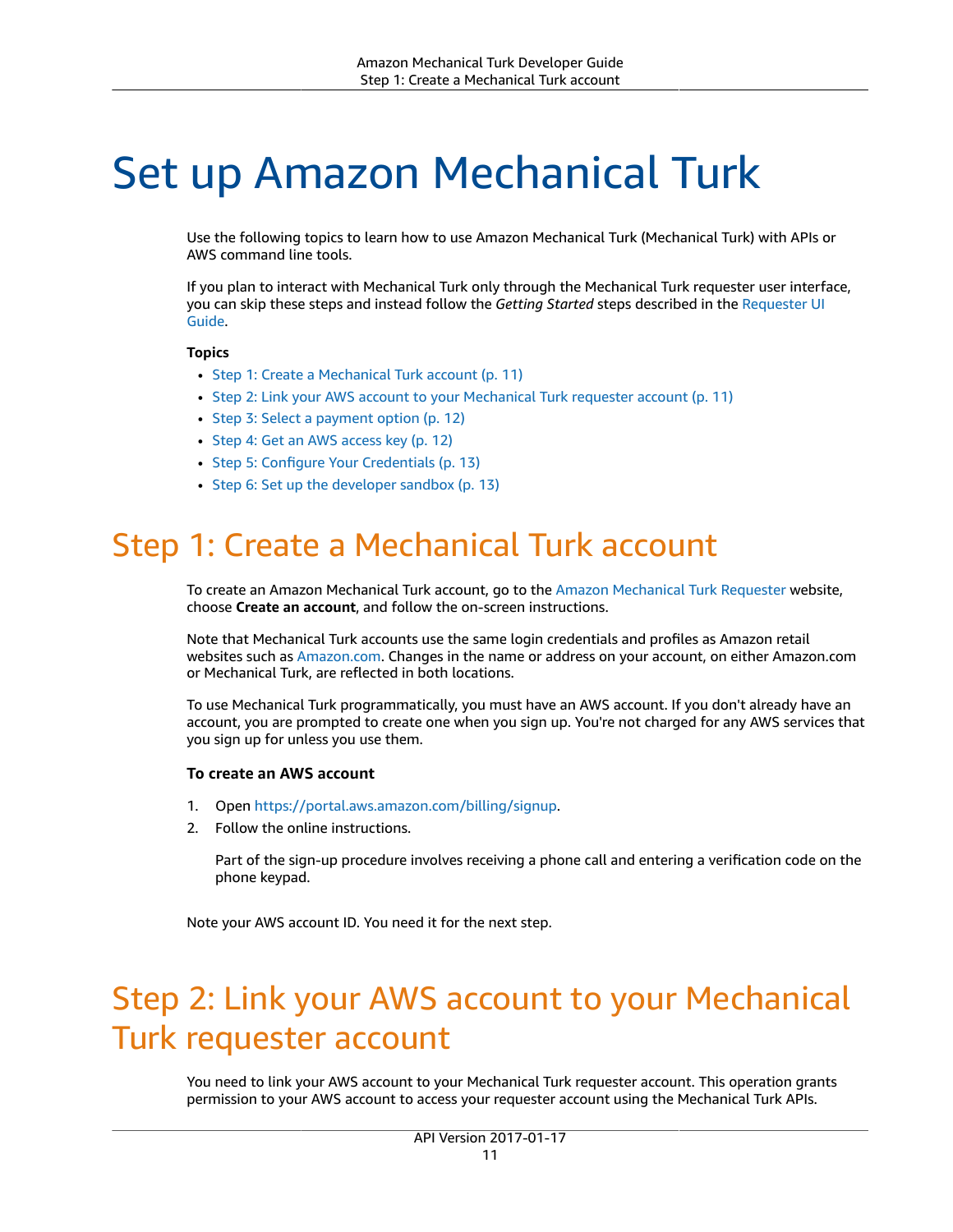- Go to https://requester.mturk.com/developer/.
- Choose **Link your AWS Account** and sign in with your AWS root user email address and password.

# <span id="page-15-0"></span>Step 3: Select a payment option

Before you can post HITs to the Mechanical Turk marketplace, you need to enable AWS Billing for your account to pay worker rewards and Mechanical Turk fees. These appear on the AWS Anniversary Bill for your linked AWS account.

Alternatively, you can prepay for the HITs you plan to create using a credit card payment.

To enable AWS Billing or prepay for HITs, go to the account section of the [Requester](https://requester.mturk.com/account) website.

# <span id="page-15-1"></span>Step 4: Get an AWS access key

Before you can access Mechanical Turk programmatically, you must have an AWS access key. Access keys consist of an access key ID and secret access key, which are used to sign programmatic requests that you make to AWS. If you don't have access keys, you can create them from the AWS Management Console. As a best practice, do not use the AWS account root user access keys for any task where they are not required. Instead, create a new administrator IAM user with access keys for yourself. To learn how, see [Creating](https://docs.aws.amazon.com/IAM/latest/UserGuide/getting-started_create-admin-group.html) your first IAM admin user and group in the IAM User Guide. If you do not wish to grant administrator access to this account, you can choose either the AmazonMechanicalTurkFullAccess or AmazonMechanicalTurkReadOnly policy rather than AdministratorAccess when you attach a policy to the user.

The only time that you can view or download the secret access key is when you create the keys. You cannot recover them later. However, you can create new access keys at any time. You must also have permissions to perform the required IAM actions. For more information, see [Permissions](https://docs.aws.amazon.com/IAM/latest/UserGuide/access_permissions-required.html) Required to Access IAM [Resources](https://docs.aws.amazon.com/IAM/latest/UserGuide/access_permissions-required.html) in the *IAM User Guide*.

#### **To create access keys for an IAM user:**

- 1. Sign in to the AWS Management Console and open the IAM console at https:// console.aws.amazon.com/iam/ .
- 2. In the navigation pane, choose **Users**.
- 3. Choose the name of the user whose access keys you want to create, and then choose the **Security credentials** tab.
- 4. In the **Access keys** section, choose **Create access key**.
- 5. To view the new access key pair, choose **Show**. You will not have access to the secret access key again after this dialog box closes. Your credentials should resemble the following example:

Access key ID: AKIAIOSFODNN7EXAMPLE

Secret access key: wJalrXUtnFEMI/K7MDENG/bPxRfiCYEXAMPLEKEY

6. To download the key pair, choose **Download .csv file**. Store the keys in a secure location. You will not have access to the secret access key again after this dialog box closes.

Keep the keys confidential in order to protect your AWS account. Never email them. Do not share them outside your organization, even if an inquiry appears to come from AWS or Amazon.com. No one who legitimately represents Amazon will ever ask you for your secret key.

• After you download the .csv file, choose **Close**. When you create an access key, the key pair is active by default, and you can use the pair right away.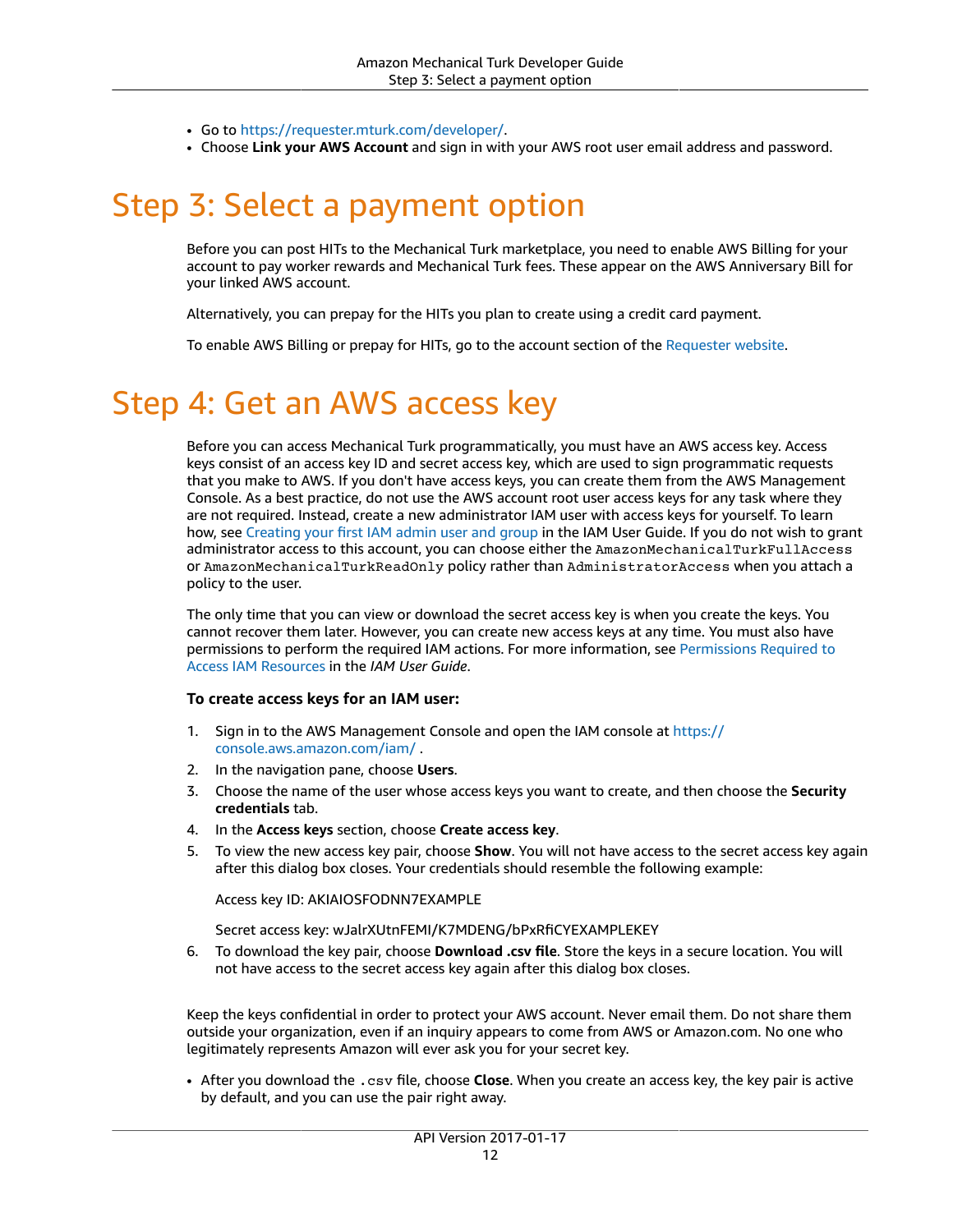#### **Related topics**

- [What Is IAM?](https://docs.aws.amazon.com/IAM/latest/UserGuide/introduction.html) in the *IAM User Guide*
- AWS Security [Credentials](https://docs.aws.amazon.com/general/latest/gr/aws-security-credentials.html) in *AWS General Reference*

# <span id="page-16-0"></span>Step 5: Configure Your Credentials

To access Mechanical Turk programmatically, you must configure your credentials to enable authorization for your applications.

There are several ways to do this. For example, you can manually create the credentials file to store your access key ID and secret access key. You also can use the aws configure command of the AWS CLI to automatically create the file. Alternatively, you can use environment variables. For more information about configuring your credentials, see the programming language-specific AWS SDK [developer](https://aws.amazon.com/tools/) guide.

The Mechanical Turk API endpoint is only available in the us-east-1 Region so it is recommended that you configure your default Region as us-east-1. If you primarily work with a different default AWS Region, you can specify the us-east-1 Region and endpoint as part of your CLI or SDK requests to Mechanical Turk.

To install and configure the AWS CLI, see Installing, updating, and [uninstalling](https://docs.aws.amazon.com/cli/latest/userguide/cli-chap-install.html) the AWS CLI and [Configuring](https://docs.aws.amazon.com/cli/latest/userguide/cli-chap-configure.html) the AWS CLI in the *IAM User Guide*, respectively.

# <span id="page-16-1"></span>Step 6: Set up the developer sandbox

You may wish to test your HITs in the Amazon Mechanical Turk sandbox testing environment to make sure they work as expected before publishing them in the Mechanical Turk marketplace. The sandbox is an environment where you can publish and work on HITs at no cost before publishing them in the *production* Mechanical Turk marketplace. The sandbox consists of a [requester](https://requestersandbox.mturk.com/) sandbox website and a worker [sandbox](https://workersandbox.mturk.com/) website.

Create a requester account on the requester sandbox website, which is located at [https://](https://requestersandbox.mturk.com) [requestersandbox.mturk.com.](https://requestersandbox.mturk.com) This follows the same procedure as creating a Mechanical Turk account described in Step 1: Create a [Mechanical](#page-14-1) Turk accoun[t \(p. 11\)](#page-14-1). You can use the same email address and account if you wish.

You also need to create a worker account on the worker sandbox website located at [https://](https://workersandbox.mturk.com) [workersandbox.mturk.com](https://workersandbox.mturk.com) to view your sandbox HITs as a worker. There is no charge for using the Mechanical Turk sandbox sites.

To create HITs in the sandbox using the Mechanical Turk APIs, you also need to link your AWS account to your sandbox requester account, as described in Step 2: Link your AWS account to your [Mechanical](#page-14-2) Turk [requester](#page-14-2) account [\(p. 11\),](#page-14-2) on the [requester](https://requestersandbox.mturk.com/developer) sandbox website.

To configure the AWS CLI or SDKs to access the sandbox instead of the production environment, you must set the API endpoint to be [https://mturk-requester-sandbox.us-east-1.amazonaws.com.](https://mturk-requester-sandbox.us-east-1.amazonaws.com) Refer to the AWS CLI [Command](https://aws.amazon.com/cli/) Reference or [SDK documentation](https://aws.amazon.com/tools/) for how best to do this.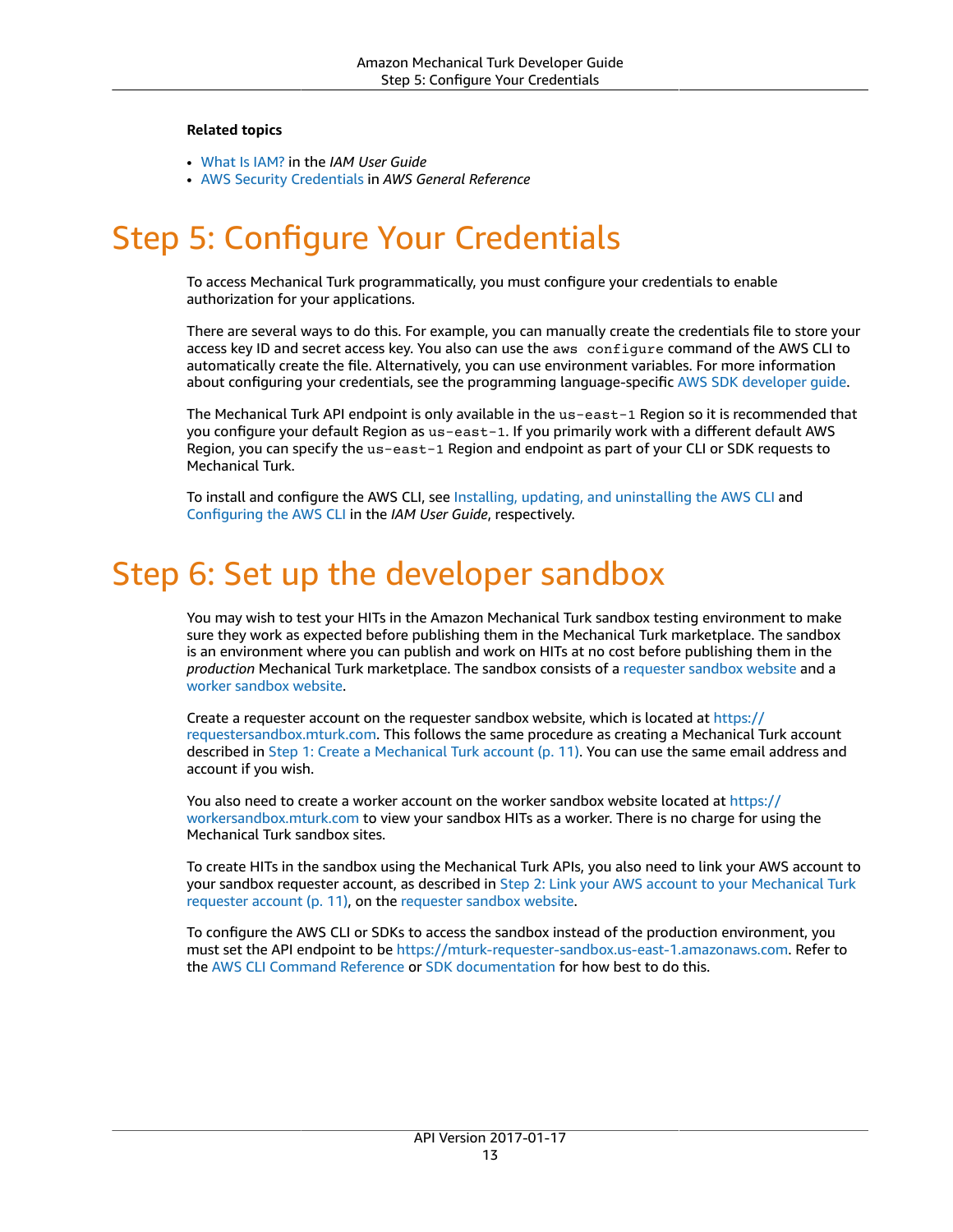# <span id="page-17-0"></span>Access Amazon Mechanical Turk

You can access Amazon Mechanical Turk (Mechanical Turk) using the Mechanical Turk requester user interface, the AWS Command Line Interface (AWS CLI), or the Mechanical Turk API.

#### **Topics**

- Use the [Mechanical](#page-17-1) Turk Requester UI (p. 14)
- Use the [Mechanical](#page-17-2) Turk API (p. 14)
- Use the AWS [CLI \(p. 14\)](#page-17-3)

# <span id="page-17-1"></span>Use the Mechanical Turk Requester UI

The Mechanical Turk Requester User Interface (RUI) provides access to Mechanical Turk functionality using a graphical user interface. You can use the Mechanical Turk RUI to:

- Create projects that define tasks you want workers to complete
- Submit batches of tasks to the Mechanical Turk marketplace
- Monitor and review the results of batches
- Approve and reject task submissions
- Manage workers
- Create and modify qualification types

For more information on using the RUI, visit the Amazon [Mechanical](https://docs.aws.amazon.com/AWSMechTurk/latest/RequesterUI/index.html) Turk Requester UI Guide.

HITs created from the API or AWS CLI cannot be viewed from the Requester UI.

# <span id="page-17-2"></span>Use the Mechanical Turk API

The AWS SDKs provide broad support for Mechanical Turk in [Java,](https://aws.amazon.com/sdk-for-java) [JavaScript](https://aws.amazon.com/sdk-for-browser) in the browser, [.NET](https://aws.amazon.com/sdk-for-net), [Node.js,](https://aws.amazon.com/sdk-for-node-js) [PHP](https://aws.amazon.com/sdk-for-php), [Python,](https://aws.amazon.com/sdk-for-python) [Ruby,](https://aws.amazon.com/sdk-for-ruby) [C++,](https://aws.amazon.com/sdk-for-cpp) and [Go](https://aws.amazon.com/sdk-for-go). To get started quickly with many of these languages, see the Amazon [Mechanical](https://github.com/aws-samples/mturk-code-samples) Turk Code Samples.

Before you can use the AWS SDKs with Mechanical Turk, you must get an AWS access key ID and secret access key. For more information, see Set up Amazon [Mechanical](#page-14-0) Tur[k \(p. 11\)](#page-14-0).

# <span id="page-17-3"></span>Use the AWS CLI

You can use the AWS Command Line Interface (AWS CLI) to control multiple AWS services from the command line and automate them through scripts. This includes posting Mechanical Turk HITs and retrieving results, either on an ad-hoc basis or within utility scripts.

Before you can use the AWS CLI with Mechanical Turk, you must get an access key ID and secret access key. For more information, see Get an AWS access key.

For a complete listing of all the commands available for Mechanical Turk in the AWS CLI, see the [AWS](https://docs.aws.amazon.com/cli/latest/reference/mturk/index.html) CLI [Command](https://docs.aws.amazon.com/cli/latest/reference/mturk/index.html) Reference.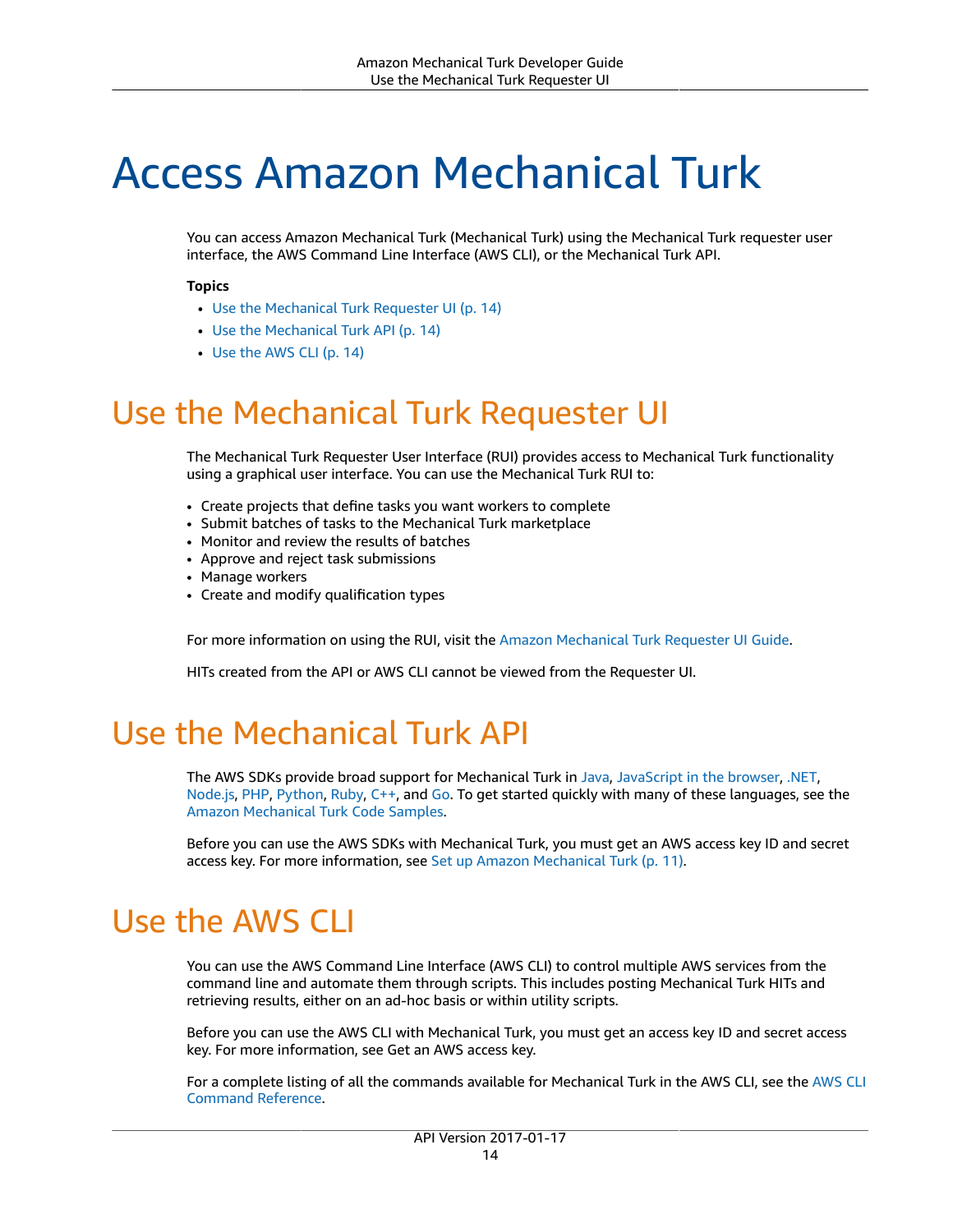## <span id="page-18-0"></span>Download and configure the AWS CLI

The AWS CLI is available at <https://aws.amazon.com/cli>. It runs on Windows, MacOS, or Linux. After you download the AWS CLI, follow these steps to install and configure it:

- Go to the AWS [Command](https://docs.aws.amazon.com/cli/latest/userguide/) Line Interface User Guide.
- Follow the instructions for [Installing](https://docs.aws.amazon.com/cli/latest/userguide/installing.html) the AWS CLI and [Configuring](https://docs.aws.amazon.com/cli/latest/userguide/cli-chap-getting-started.html) the AWS CLI.

### <span id="page-18-1"></span>Use the AWS CLI with Mechanical Turk

The command line format consists of a Mechanical Turk operation name followed by the parameters for that operation. The AWS CLI supports a shorthand syntax for the parameter values, as well as JSON.

For example, the following command returns a list of the HITs that have been created for in your account.

\$ aws mturk list-hits

The next command creates a new HIT in the Mechanical Turk marketplace (for easier readability, long commands in this section are broken into separate lines).

#### **Important**

Creating the following HIT results in a charge of \$0.12 to your account.

```
$ aws mturk create-hit \
               --title "Describe the weather" \
               --description "Describe the current weather where you live" \
               --reward "0.10" \
               --lifetime-in-seconds 14400 \
               --assignment-duration-in-seconds 300 \
               --question '<HTMLQuestion xmlns="http://mechanicalturk.amazonaws.com/
AWSMechanicalTurkDataSchemas/2011-11-11/HTMLQuestion.xsd">
                      <HTMLContent><![CDATA[
                      <!DOCTYPE html>
                      <script src="https://assets.crowd.aws/crowd-html-elements.js"></script>
                      <crowd-form>
                      <p>Describe the current weather where you live</p>
                      <p><textarea name="weather" cols="80" rows="3"></textarea></p>
                      </crowd-form>
                      ]]>
                      </HTMLContent>
                      <FrameHeight>0</FrameHeight>
                      </HTMLQuestion>'
```
This returns the attributes of the HIT you created. After the task is completed, you can retrieve the results by using the [ListAssignmentsForHIT](https://docs.aws.amazon.com/AWSMechTurk/latest/AWSMturkAPI/ApiReference_ListAssignmentsForHITOperation.html) operation.

```
$ aws mturk list-assignments-for-hit \
          --hit-id <The HITId from the previous step>
```
On the command line, it can be difficult to compose valid HTML for your task when calling [CreateHIT](https://docs.aws.amazon.com/AWSMechTurk/latest/AWSMturkAPI/ApiReference_CreateHITOperation.html). However, the AWS CLI can read XML files. For example, consider the following, which creates a HIT using a question stored in a file *question.xml*.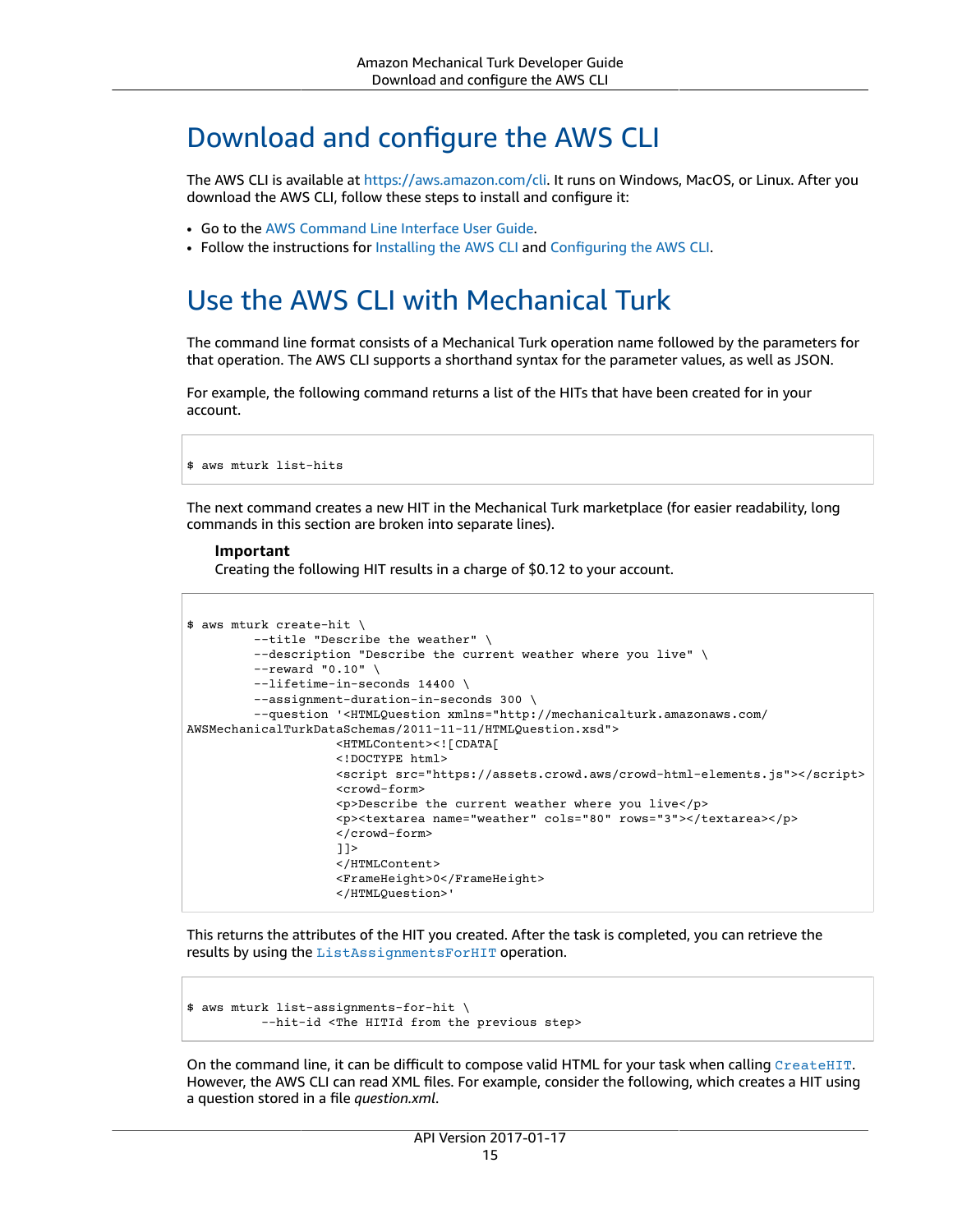```
$ aws mturk create-hit \
         --title "Describe the weather" \
         --description "Describe the current weather where you live" \
    --reward "0.10" \
          --lifetime-in-seconds 14400 \
          --assignment-duration-in-seconds 300 \
          --question file://question.xml
```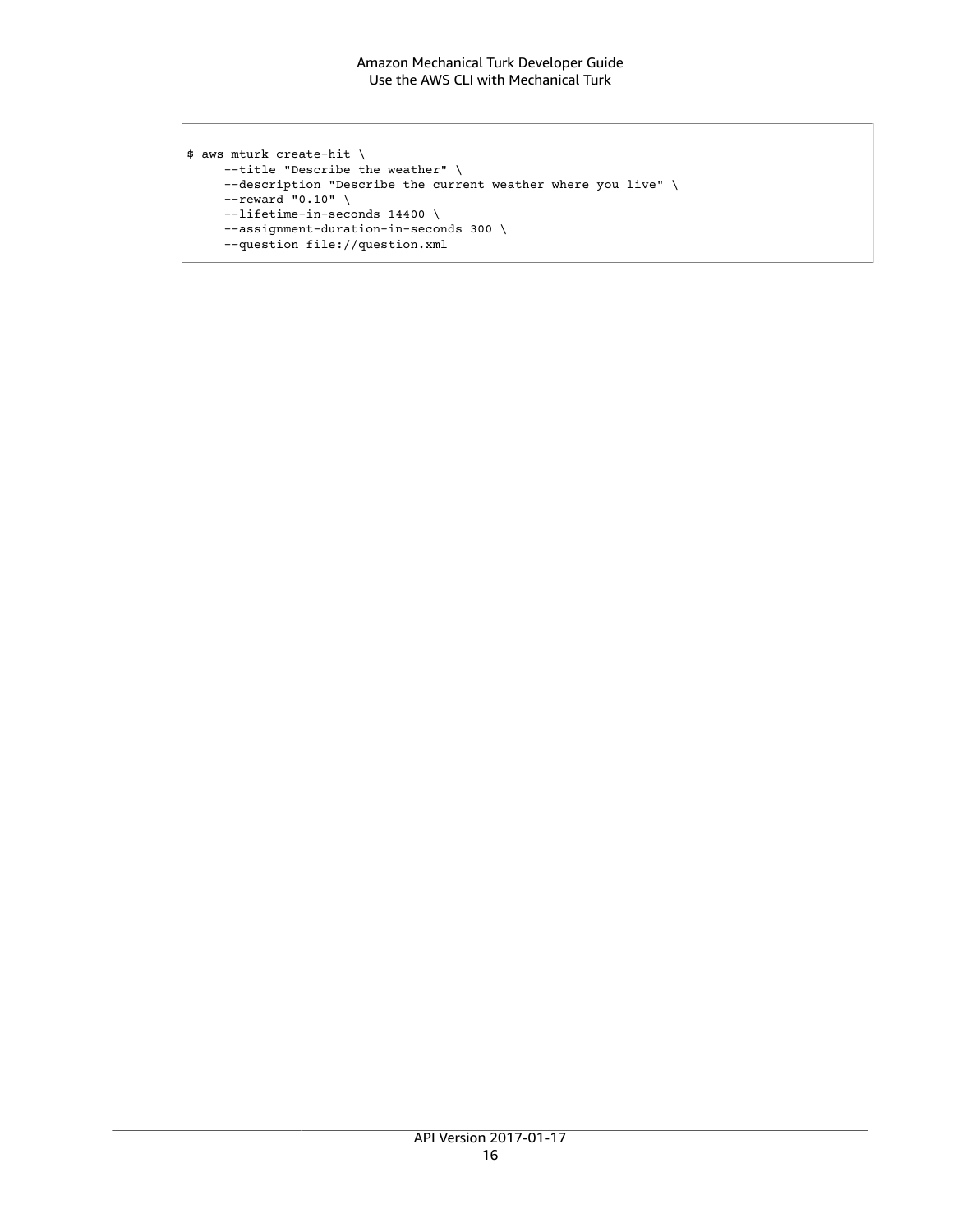# <span id="page-20-0"></span>Get Started with Amazon Mechanical Turk

Use the hands-on tutorials in this section to help you get started and learn more about Amazon Mechanical Turk.

#### **Topics**

- [Prerequisites \(p. 17\)](#page-20-1)
- Step 1: Create a [task \(p. 17\)](#page-20-2)
- [Step 2: Check task status \(p. 20\)](#page-23-0)
- Step 3: Retrieve [results \(p. 23\)](#page-26-0)
- Step 4: Approve [Assignments \(p. 27\)](#page-30-0)

### <span id="page-20-1"></span>**Prerequisites**

Before you begin, you should familiarize yourself with the basic concepts in Amazon Mechanical Turk. For more information, see The Amazon Mechanical Turk [marketplace \(p. 1\)](#page-4-1) and Amazon [Mechanical](#page-7-0) Turk core [concepts \(p. 4\)](#page-7-0).

Additional, complete the steps in Set up Amazon [Mechanical](#page-14-0) Turk [\(p. 11\)](#page-14-0) before completing this tutorial.

# <span id="page-20-2"></span>Step 1: Create a task

In this step we create a task in Mechanical Turk that asks workers to describe the current weather where they live. The task interface for this will be created using the [HTMLQuestion](https://docs.aws.amazon.com/AWSMechTurk/latest/AWSMturkAPI/ApiReference_HTMLQuestionArticle.html) data structure and we'll make use of Crowd HTML [Elements](https://docs.aws.amazon.com/AWSMechTurk/latest/AWSMturkAPI/ApiReference_HTMLQuestionArticle.html#ApiReference_HTMLQuestionArticle-crowd) to simplify the task HTML.

#### **Important**

Completing the steps in this tutorial results in a charge of \$0.60 to your account.

### <span id="page-20-3"></span>Question definition

The most common way to define tasks in Mechanical Turkis using the HTMLQuestion data structure, which is defined as XML that encapsulates the HTML that is displayed to the worker. For this task, we use the following definition.

```
<HTMLQuestion xmlns="http://mechanicalturk.amazonaws.com/
AWSMechanicalTurkDataSchemas/2011-11-11/HTMLQuestion.xsd">
     <HTMLContent><![CDATA[
         <!DOCTYPE html>
         <script src="https://assets.crowd.aws/crowd-html-elements.js"></script>
         <crowd-form>
             <p>Describe the current weather where you live.</p>
             <p><textarea name="weather" cols="80" rows="3"></textarea></p>
         </crowd-form>
     ]]>
```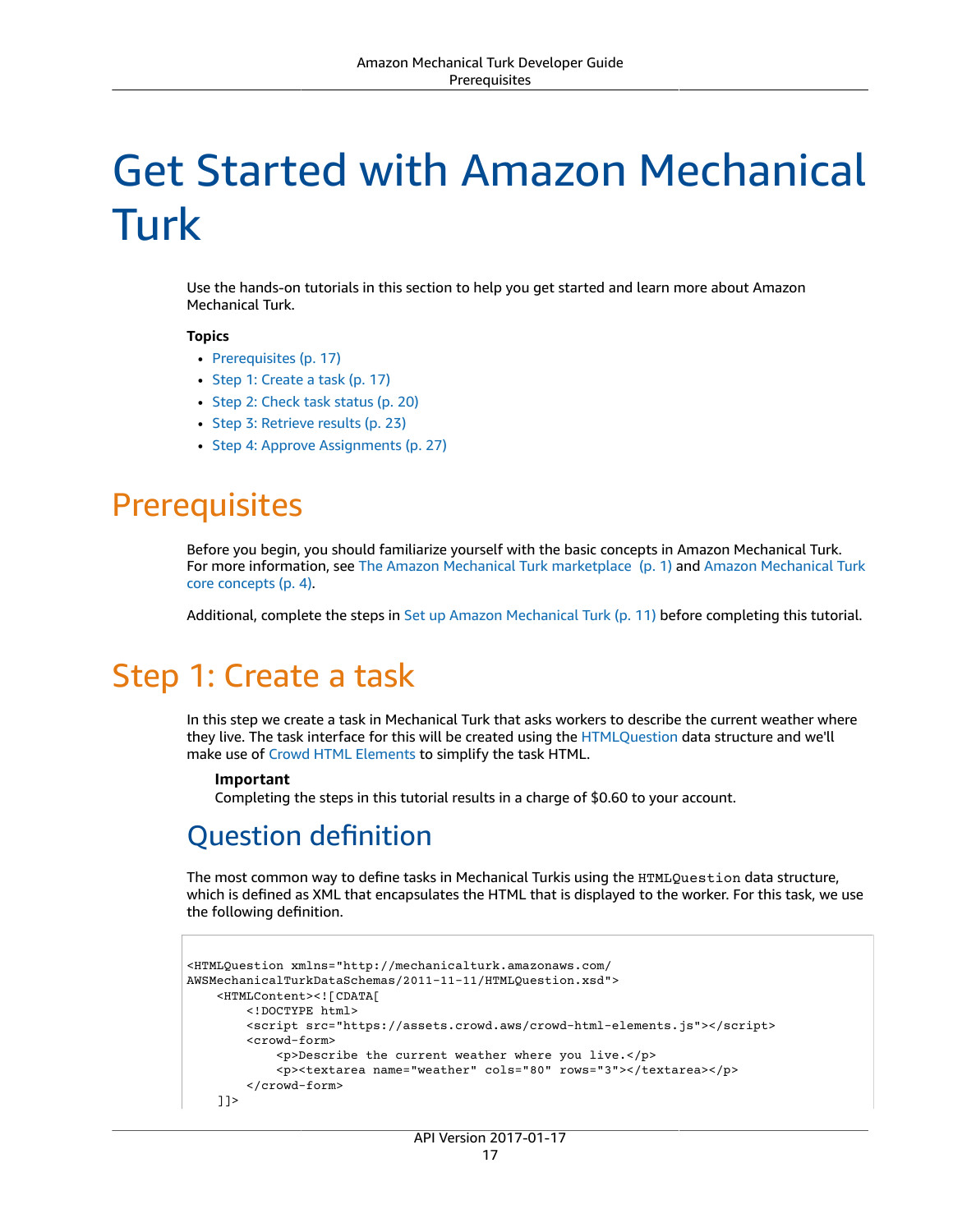```
 </HTMLContent>
     <FrameHeight>0</FrameHeight>
</HTMLQuestion>
```
Note that the HTML includes a reference to the crowd-html-elements. js library which includes the crowd-form element. We use the crowd-form element in place of the standard form element because it removes the need to specify the endpoint for the form to submit results. It also automatically appends a **Submit** button if one isn't present. More information about this library can be found in [Crowd](https://docs.aws.amazon.com/sagemaker/latest/dg/sms-ui-template-reference.html) HTML [Elements.](https://docs.aws.amazon.com/sagemaker/latest/dg/sms-ui-template-reference.html)

We've also set the value of FrameHeight to zero, which directs the marketplace website to render the task interface using the full browser window.

### <span id="page-21-0"></span>Task attributes

Next, we can define the attributes for our task. We'll use the following attributes:

| <b>Attribute</b>            | Value                                       |
|-----------------------------|---------------------------------------------|
| Title                       | Describe the weather                        |
| Description                 | Describe the current weather where you live |
| Reward                      | 0.1                                         |
| MaxAssignments              | 5                                           |
| LifetimeInSeconds           | 14,400                                      |
| AssignmentDurationInSeconds | 300                                         |
| AutoApprovalDelayInSeconds  | 259,200                                     |

Here, we give an accurate description of our task and indicate that we will reward each worker with 10 cents for each successful completion. In addition, we set the MaxAssignments to 5 to indicate that we would like to get five responses from different workers. Finally, we set the lifetime and assignment duration to four hours and five minutes respectively. Workers have five minutes to complete the assignment before it expires and becomes available to other workers. If, after four hours, we haven't yet gotten a response, the task is automatically removed from the Mechanical Turk marketplace. We've also set the AutoApprovalDelay at three days which means that an assignment is automatically approved after three days if we don't take any action to approve or reject it before then.

For more detail on the attributes that can be specified for a HIT, visit the [CreateHIT](https://docs.aws.amazon.com/AWSMechTurk/latest/AWSMturkAPI/ApiReference_CreateHITOperation.html) documentation.

## <span id="page-21-1"></span>Post the task

You can post a task using the AWS CLI or a language-specific AWS SDK. Select a tab in the following table to see an example of how you can post a task using the AWS CLI and the AWS SDK for Python (Boto3).

AWS CLI

The following AWS CLI example creates a new task using [create-hit](https://awscli.amazonaws.com/v2/documentation/api/latest/reference/mturk/create-hit.html).

```
$ aws mturk create-hit \
          --title "Describe the weather" \
```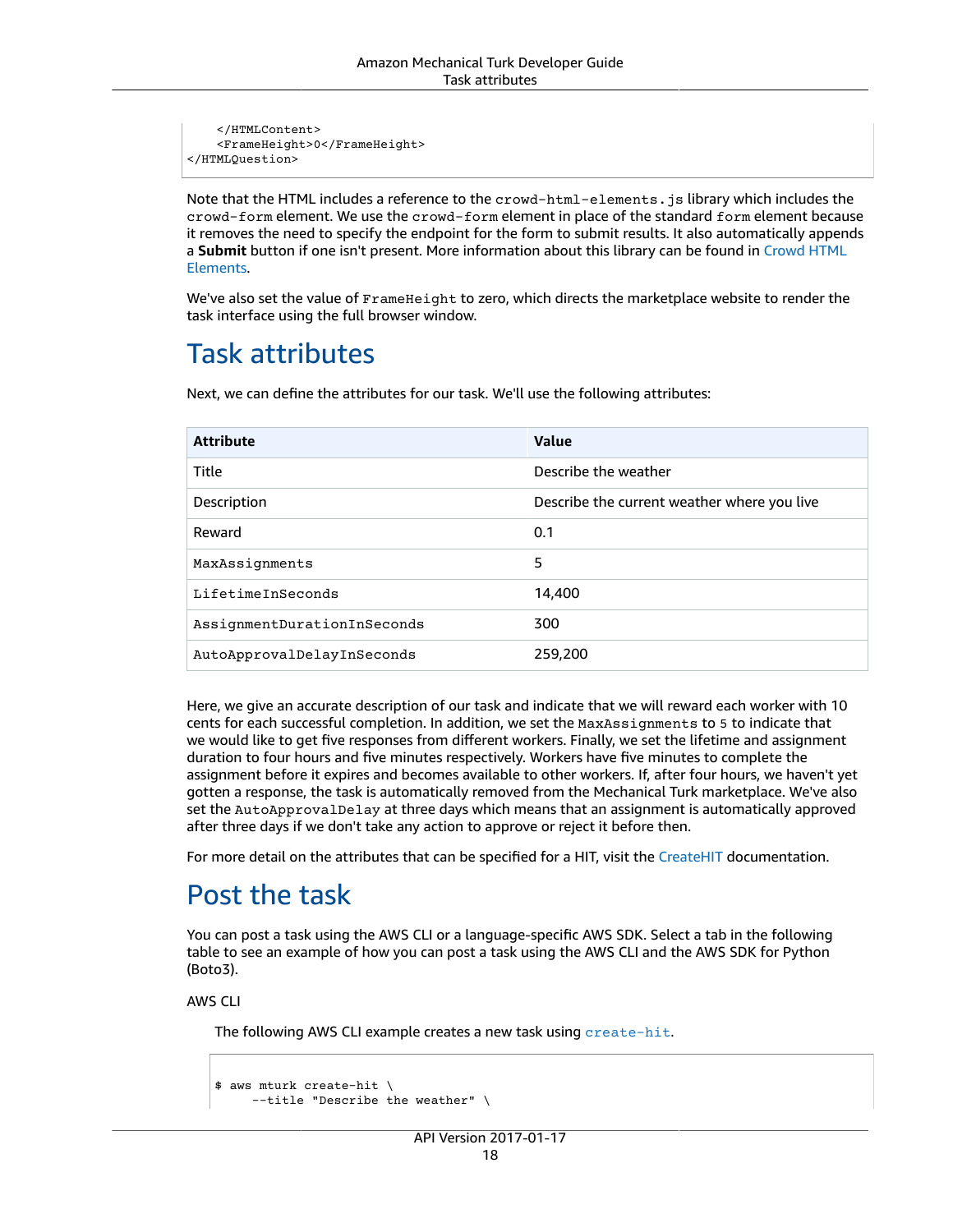#### Amazon Mechanical Turk Developer Guide Post the task

```
     --description "Describe the current weather where you live" \
          --reward "0.10" \
      --max-assignments 5 \
          --lifetime-in-seconds 14400 \
          --assignment-duration-in-seconds 300 \
          --auto-approval-delay-in-seconds 259200 \
          --question '<HTMLQuestion xmlns="http://mechanicalturk.amazonaws.com/
AWSMechanicalTurkDataSchemas/2011-11-11/HTMLQuestion.xsd">
                  <HTMLContent><![CDATA[
                  <!DOCTYPE html>
                  <script src="https://assets.crowd.aws/crowd-html-elements.js"></script>
                  <crowd-form>
                  <p>Describe the current weather where you live</p>
                  <p><textarea name="weather" cols="80" rows="3"></textarea></p>
                  </crowd-form>
                  ]]>
                  </HTMLContent>
                  <FrameHeight>0</FrameHeight>
                  </HTMLQuestion>'
```
Using create-hit returns the following sample result.

```
{
        "HIT": {
                 "HITId": "3TL87MO8CLOFYXKXNRLMZO1MOK4FL5",
                 "HITTypeId": "3AKE04YHPN13791QQA6BU4GMS7CHZJ",
                 "HITGroupId": "367GCHJ5533R84AG2MXJ0OFCCJ7M9Q",
                 "CreationTime": "2020-09-29T14:30:03-07:00",
                 "Title": "Describe the weather",
                 "Description": "Describe the current weather where you live",
                 "Question": "<HTMLQuestion xmlns=\"http://mechanicalturk.amazonaws.com/
AWSMechanicalTurkDataSchemas/2011-11-11/HTMLQuestion.xsd\">\n<HTMLContent><![CDATA[\n<!
DOCTYPE html>\n<script src=\"https://assets.crowd.aws/crowd-html-elements.js\"></
script>\n<crowd-form>\n<p>Describe the current weather where you live</p>\n<p><textarea
name=\"weather\" cols=\"80\" rows=\"3\"></textarea></p>\n</crowd-form>\n]]>\n</
HTMLContent>\n<FrameHeight>0</FrameHeight>\n</HTMLQuestion>",
                 "HITStatus": "Assignable",
                 "MaxAssignments": 5,
                 "Reward": "0.10",
                 "AutoApprovalDelayInSeconds": 259200,
                 "Expiration": "2020-09-29T18:30:03-07:00",
                 "AssignmentDurationInSeconds": 300,
                 "QualificationRequirements": [],
                 "HITReviewStatus": "NotReviewed",
                 "NumberOfAssignmentsPending": 0,
                 "NumberOfAssignmentsAvailable": 5,
                 "NumberOfAssignmentsCompleted": 0
        }
}
```
SDK for Python (Boto3)

The following Python code creates a new task using [create\\_hit](https://boto3.amazonaws.com/v1/documentation/api/latest/reference/services/mturk.html#MTurk.Client.create_hit). This code can be run within a Jupyter Notebook or IPython as is, or can be incorporated into a Python script and executed.

```
import boto3
mturk = boto3.client('mturk')
question = """
```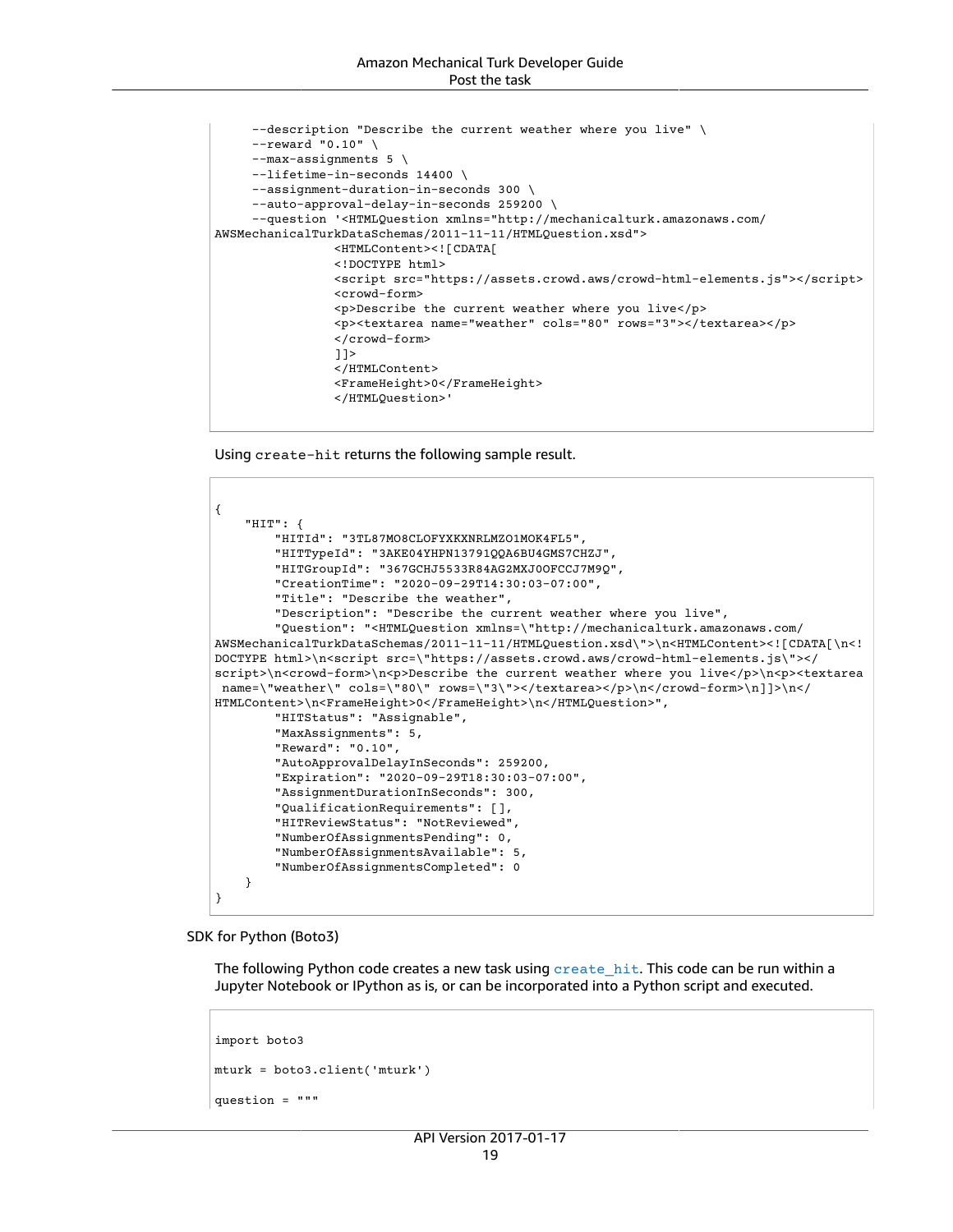```
 <HTMLQuestion xmlns="http://mechanicalturk.amazonaws.com/
AWSMechanicalTurkDataSchemas/2011-11-11/HTMLQuestion.xsd">
              <HTMLContent><![CDATA[
              <!DOCTYPE html>
              <script src="https://assets.crowd.aws/crowd-html-elements.js"></script>
              <crowd-form>
              <p>Describe the current weather where you live</p>
              <p><textarea name="weather" cols="80" rows="3"></textarea></p>
              </crowd-form>
              ]]>
              </HTMLContent>
              <FrameHeight>0</FrameHeight>
              </HTMLQuestion>"""
response = mturk.create_hit(
                  Title='Describe the weather',
                  Description='Describe the current weather where you live',
                 Reward='0.10',
                 MaxAssignments=5,
                 LifetimeInSeconds=14400,
                  AssignmentDurationInSeconds=300,
                  AutoApprovalDelayInSeconds=259200,
                  Question=question)
hit_id = response['HIT']['HITId']
print('Created HIT: {}'.format(hit_id))
```
This creates the HIT in the marketplace and displays the following.

Created HIT: 3QQUBC64ZDDMMJE3ZX577RS5PMNNXJ

After creating the HIT, capture the HITId that was created and proceed to Step 2: Check task status.

# <span id="page-23-0"></span>Step 2: Check task status

In this step, we check the status of a task we created in Mechanical Turk. We poll the API for the status of our HIT using the HITId from the previous step. You need to capture that identifier and insert it in the following appropriate location to retrieve your results.

The code block examples in this section have been spaced out for readability.

AWS CLI

The following AWS CLI command retrieves the current state of a HIT using [get-hit](https://awscli.amazonaws.com/v2/documentation/api/latest/reference/mturk/get-hit.html).

\$ aws mturk get-hit --hit-id 3QQUBC64ZDDMMJE3ZX577RS5PMNNXJ

Using get-hit immediately after creating the HIT returns the following result. The CLI returns the same information that was returned when you first created the HIT. This includes all of the attributes for the HIT and its current state. As you can see in the highlighted lines below, all five assignments are available to be requested by workers and the HITStatus is Assignable.

```
{
         "HIT": {
                  "HITId": "3TL87MO8CLOFYXKXNRLMZO1MOK4FL5",
```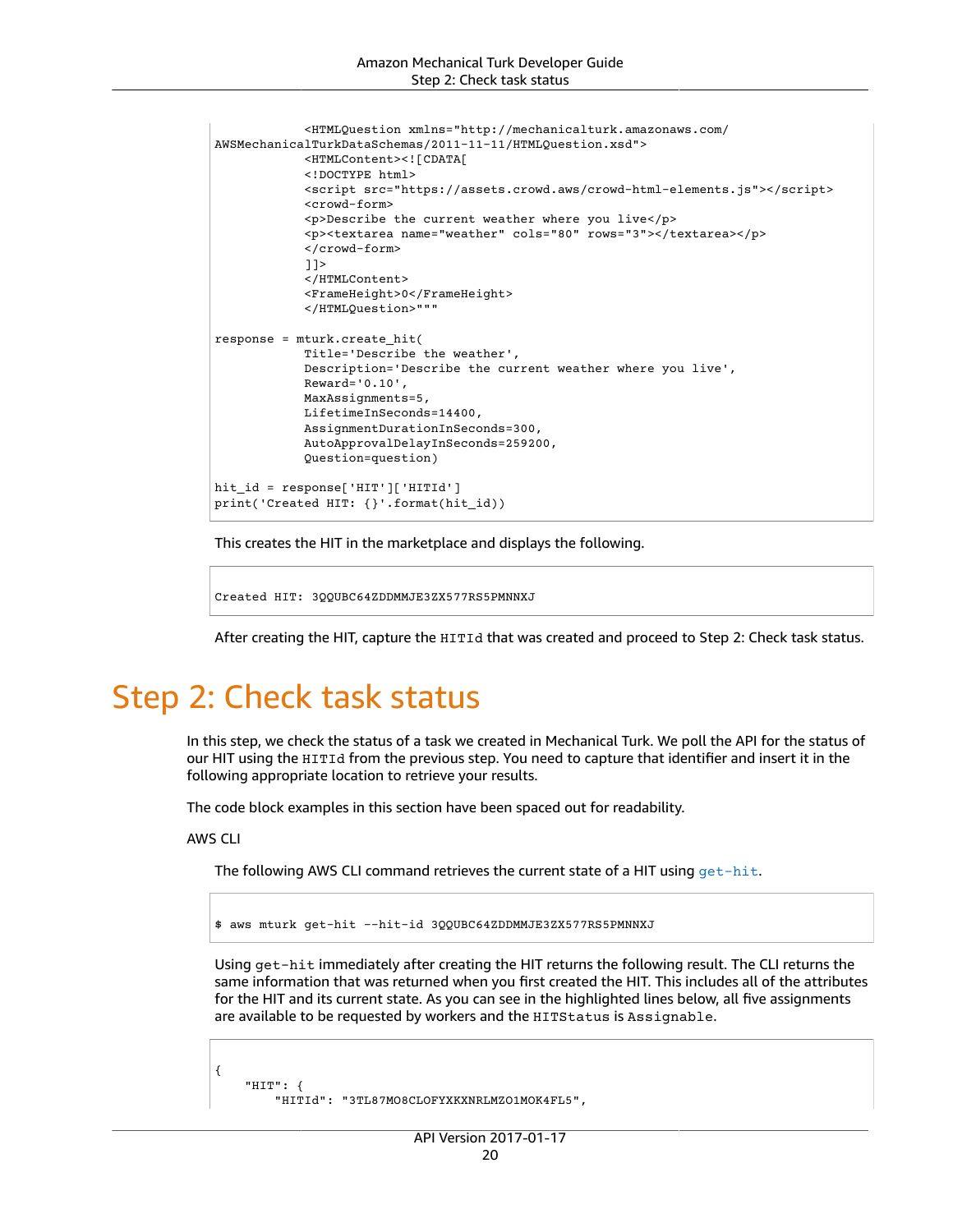```
        "HITTypeId": "3AKE04YHPN13791QQA6BU4GMS7CHZJ",
                 "HITGroupId": "367GCHJ5533R84AG2MXJ0OFCCJ7M9Q",
                 "CreationTime": "2020-09-29T14:30:03-07:00",
                 "Title": "Describe the weather",
                 "Description": "Describe the current weather where you live",
                 "Question": "<HTMLQuestion xmlns=\"http://mechanicalturk.amazonaws.com/
AWSMechanicalTurkDataSchemas/2011-11-11/HTMLQuestion.xsd\">
                        \n<HTMLContent><![CDATA[\n<!DOCTYPE html>\n<script src=\"https://
assets.crowd.aws/crowd-html-elements.js\"></script>
                       \nu<sub>2</sub> \n<crowd-form>\n<p>Describe the current weather where you live</p>
                        \n<p><textarea name=\"weather\" cols=\"80\" rows=\"3\"></
textarea></p>\n</crowd-form>\n]]>
                        \n</HTMLContent>\n<FrameHeight>0</FrameHeight>\n</HTMLQuestion>",
                 "HITStatus": "Assignable",
                 "MaxAssignments": 5,
                 "Reward": "0.10",
                 "AutoApprovalDelayInSeconds": 259200,
                 "Expiration": "2020-09-29T18:30:03-07:00",
                 "AssignmentDurationInSeconds": 300,
                 "QualificationRequirements": [],
                 "HITReviewStatus": "NotReviewed",
                 "NumberOfAssignmentsPending": 0,
                 "NumberOfAssignmentsAvailable": 5,
                 "NumberOfAssignmentsCompleted": 0
        }
}
```
If you run the same get-hit command again after about five to ten minutes, the results will likely match the following example. As you can see in the highlighted sections, the HITStatus is now Reviewable and there are no longer any assignments available or pending with workers. However, the completed count is still zero because none of the work has been approved yet.

```
{
        "HIT": {
                 "HITId": "3TL87MO8CLOFYXKXNRLMZO1MOK4FL5",
                 "HITTypeId": "3AKE04YHPN13791QQA6BU4GMS7CHZJ",
                 "HITGroupId": "367GCHJ5533R84AG2MXJ0OFCCJ7M9Q",
                 "CreationTime": "2020-09-29T14:30:03-07:00",
                 "Title": "Describe the weather",
                 "Description": "Describe the current weather where you live",
                 "Question": "<HTMLQuestion xmlns=\"http://mechanicalturk.amazonaws.com/
AWSMechanicalTurkDataSchemas/2011-11-11/HTMLQuestion.xsd\">
                        \n<HTMLContent><![CDATA[\n<!DOCTYPE html>\n<script src=\"https://
assets.crowd.aws/crowd-html-elements.js\"></script>
                        \n<crowd-form>
                        \n<p>Describe the current weather where you live</p>
                        \n<p><textarea name=\"weather\" cols=\"80\" rows=\"3\"></
textarea></p>
                        \n</crowd-form>\n]]>
                        \n</HTMLContent>\n<FrameHeight>0</FrameHeight>
                        \n</HTMLQuestion>",
                 "HITStatus": "Reviewable",
                 "MaxAssignments": 5,
                 "Reward": "0.10",
                 "AutoApprovalDelayInSeconds": 259200,
                 "Expiration": "2020-09-29T18:30:03-07:00",
                 "AssignmentDurationInSeconds": 300,
                 "QualificationRequirements": [],
                 "HITReviewStatus": "NotReviewed",
                 "NumberOfAssignmentsPending": 0,
                 "NumberOfAssignmentsAvailable": 0,
                 "NumberOfAssignmentsCompleted": 0
        }
```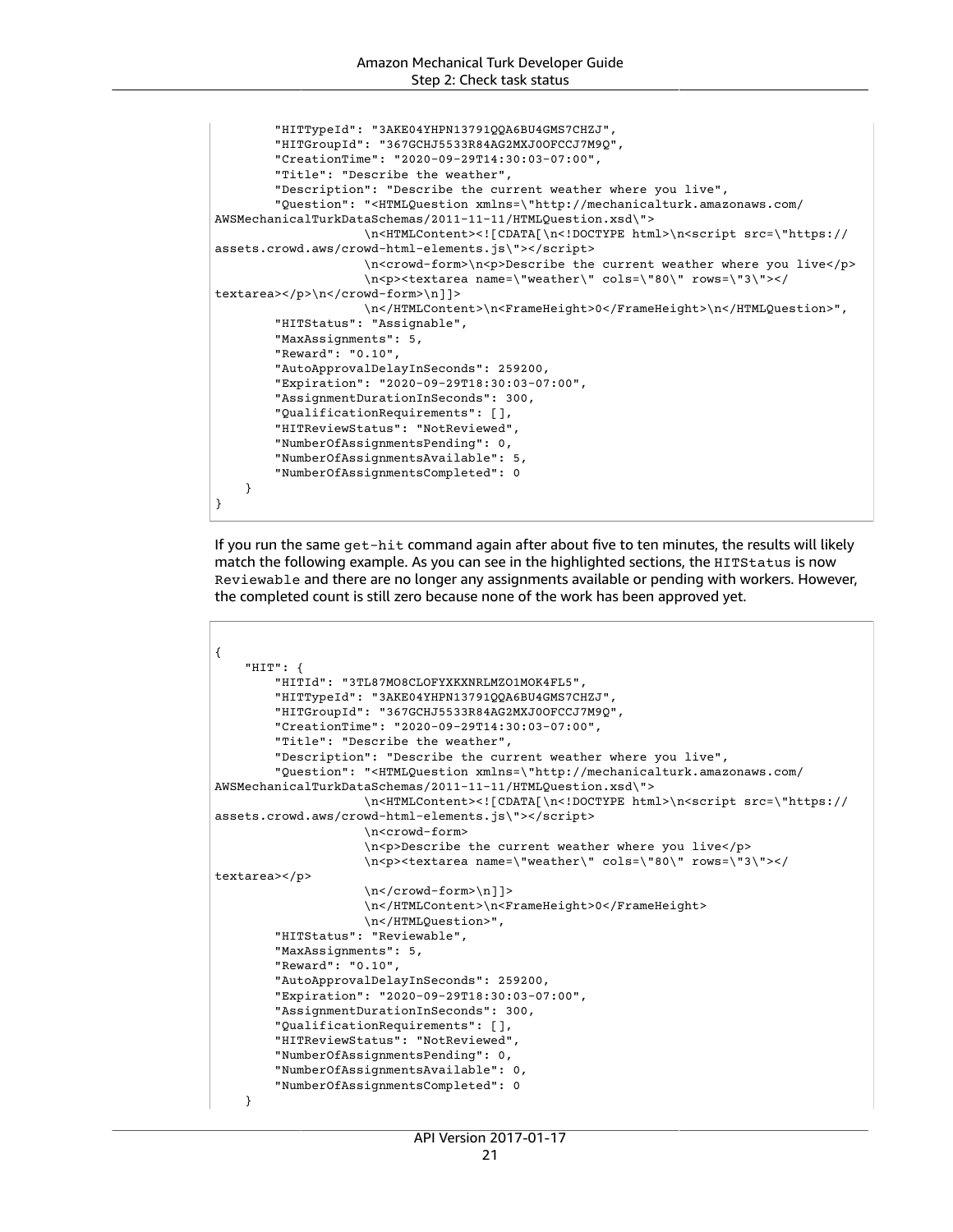}

Python SDK (Boto3)

The following Python code retrieves the state of a HIT using  $get$  hit. This code can be run within a Jupyter Notebook or IPython as is, or can be incorporated into a Python script and executed.

```
import boto3
mturk = boto3.client('mturk')
response = mturk.get_hit(HITId='3QQUBC64ZDDMMJE3ZX577RS5PMNNXJ')
response['HIT']
```
Using get hit immediately after creating the HIT returns the following result. The command returns the same information that was returned when you first created the HIT. That includes all of the attributes for the HIT and its current state. As you can see in the highlighted lines below, all five assignments are available to be requested by workers and the HITStatus is Assignable.

```
{
     'HITId': '3TL87MO8CLOFYXKXNRLMZO1MOK4FL5',
     'HITTypeId': '3AKE04YHPN13791QQA6BU4GMS7CHZJ',
     'HITGroupId': '367GCHJ5533R84AG2MXJ0OFCCJ7M9Q',
     'CreationTime': datetime.datetime(2020, 9, 29, 14, 30, 3, tzinfo=tzlocal()),
     'Title': 'Describe the weather',
     'Description': 'Describe the current weather where you live',
     'Question': '<HTMLQuestion xmlns="http://mechanicalturk.amazonaws.com/
AWSMechanicalTurkDataSchemas/2011-11-11/HTMLQuestion.xsd">
                 \n<HTMLContent><![CDATA[\n<!DOCTYPE html>\n<script src="https://
assets.crowd.aws/crowd-html-elements.js"></script>
                 \n<crowd-form>\n<p>Describe the current weather where you live</p>
                 \n<p><textarea name="weather" cols="80" rows="3"></textarea></p>
                \n</crowd-form>\n]]>\n</HTMLContent>\n<FrameHeight>0</FrameHeight>
                 \n</HTMLQuestion>',
     'HITStatus': 'Assignable',
     'MaxAssignments': 5,
     'Reward': '0.10',
     'AutoApprovalDelayInSeconds': 259200,
     'Expiration': datetime.datetime(2020, 9, 29, 18, 30, 3, tzinfo=tzlocal()),
     'AssignmentDurationInSeconds': 300,
     'QualificationRequirements': [],
     'HITReviewStatus': 'NotReviewed',
     'NumberOfAssignmentsPending': 0,
     'NumberOfAssignmentsAvailable': 5,
     'NumberOfAssignmentsCompleted': 0
}
```
If you run the same get hit command again after about five minutes, the results will likely appear as shown below. As you can see in the highlighted sections, the HITStatus is now Reviewable and there are no longer any assignments available or pending with workers. However, the completed count is still zero because none of the work has been approved yet.

```
{
      'HITId': '3TL87MO8CLOFYXKXNRLMZO1MOK4FL5',
       'HITTypeId': '3AKE04YHPN13791QQA6BU4GMS7CHZJ',
       'HITGroupId': '367GCHJ5533R84AG2MXJ0OFCCJ7M9Q',
       'CreationTime': datetime.datetime(2020, 9, 29, 14, 30, 3, tzinfo=tzlocal()),
       'Title': 'Describe the weather',
```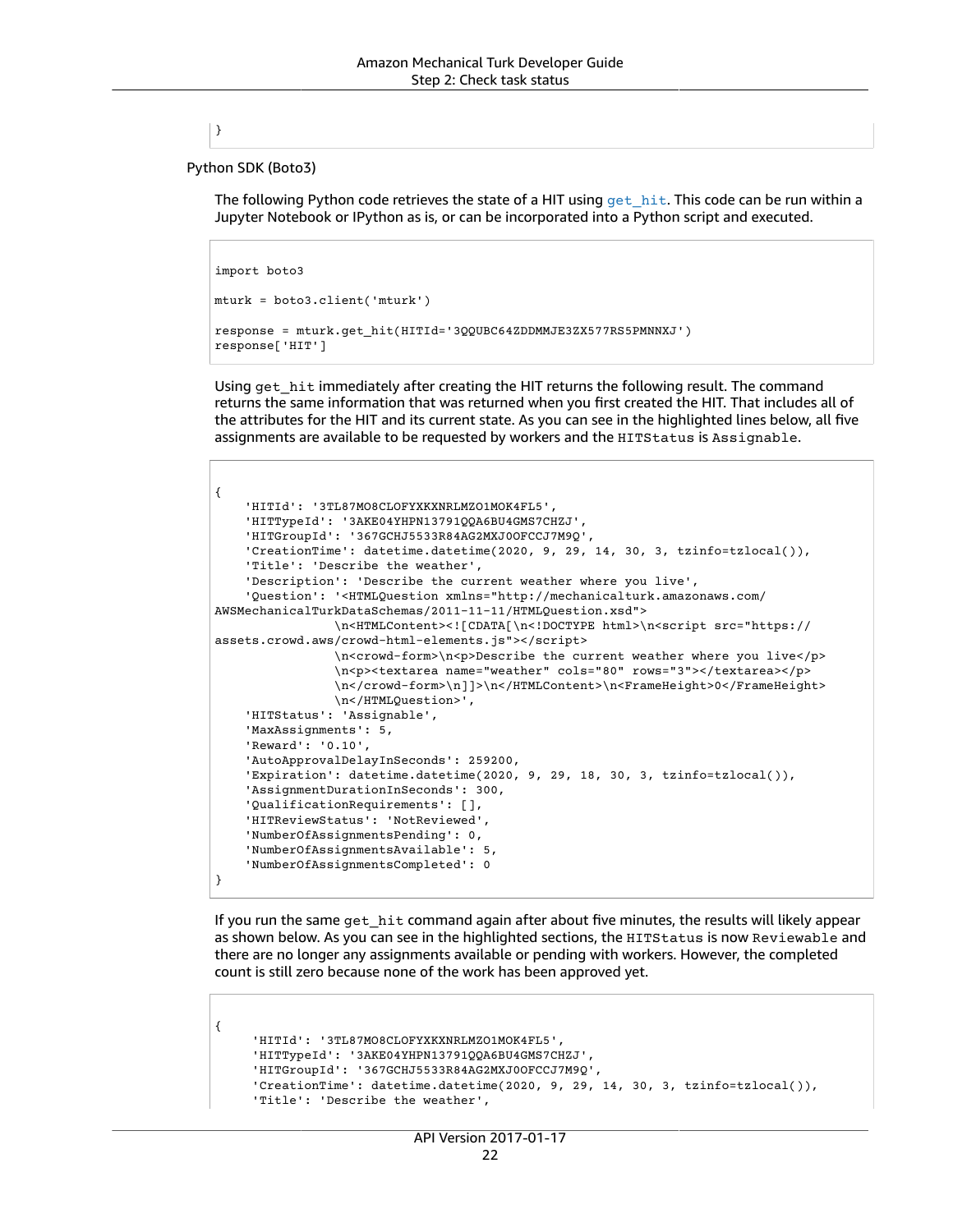```
  'Description': 'Describe the current weather where you live',
       'Question': '<HTMLQuestion xmlns="http://mechanicalturk.amazonaws.com/
AWSMechanicalTurkDataSchemas/2011-11-11/HTMLQuestion.xsd">
                 \n<HTMLContent><![CDATA[\n<!DOCTYPE html>\n<script src="https://
assets.crowd.aws/crowd-html-elements.js"></script>
                 \n<crowd-form>\n<p>Describe the current weather where you live</p>
\n<p><textarea name="weather" cols="80" rows="3"></textarea></p>
                 \n</crowd-form>\n]]>\n</HTMLContent>\n<FrameHeight>0</FrameHeight>
                 \n</HTMLQuestion>',
       'HITStatus': 'Reviewable',
       'MaxAssignments': 5,
       'Reward': '0.10',
       'AutoApprovalDelayInSeconds': 259200,
       'Expiration': datetime.datetime(2020, 9, 29, 18, 30, 3, tzinfo=tzlocal()),
       'AssignmentDurationInSeconds': 300,
       'QualificationRequirements': [],
       'HITReviewStatus': 'NotReviewed',
       'NumberOfAssignmentsPending': 0,
       'NumberOfAssignmentsAvailable': 0,
       'NumberOfAssignmentsCompleted': 0
}
```
Now that we've confirmed that the HIT is in the Reviewable state, we can proceed to Step 3: Retrieve Results.

# <span id="page-26-0"></span>Step 3: Retrieve results

In this step, we retrieve the results of a task we created in Mechanical Turk. We use the HITId from that was generated in Step 1. You need to capture that identifier and insert it in the appropriate location below to retrieve your results. Before running the commands in this step, you should confirm the HITStatus is Reviewable as shown in Step 2, or you may get incomplete results.

#### AWS CLI

The following AWS CLI command retrieves all of the submitted assignments for your HIT using [list-assignments-for-hit](https://awscli.amazonaws.com/v2/documentation/api/latest/reference/mturk/list-assignments-for-hit.html).

\$ aws mturk list-assignments-for-hit --hit-id 3TL87MO8CLOFYXKXNRLMZO1MOK4FL5

Using list-assignments-for-hit returns an array of results similar to those shown below. Each assignment has an AssignmentId and includes information about the Worker who submitted it, when they first accepted it, and when they submitted their answer. The answer information is captured in a [QuestionFormAnswers](https://docs.aws.amazon.com/AWSMechTurk/latest/AWSMturkAPI/ApiReference_QuestionFormAnswersDataStructureArticle.html) XML data structure that you can read in to extract the results. For example, the first assignment below was submitted by the worker with WorkerId A1KYPXUBSBWJBY, it took them 25 seconds to complete it, and their answer was "Its currently raining lightly". Scrolling through the other assignments, you can see how other workers answered this question.

```
{
         "Assignments": [
                  {
                            "AssignmentId": "3IOEN3P9S7I9CGLBJQ50ANAQJXB16B",
                            "WorkerId": "AIDACKCEVSQ6C2EXAMPLE",
                            "HITId": "3TL87MO8CLOFYXKXNRLMZO1MOK4FL5",
                            "AssignmentStatus": "Submitted",
                            "AutoApprovalTime": "2020-10-02T14:39:42-07:00",
```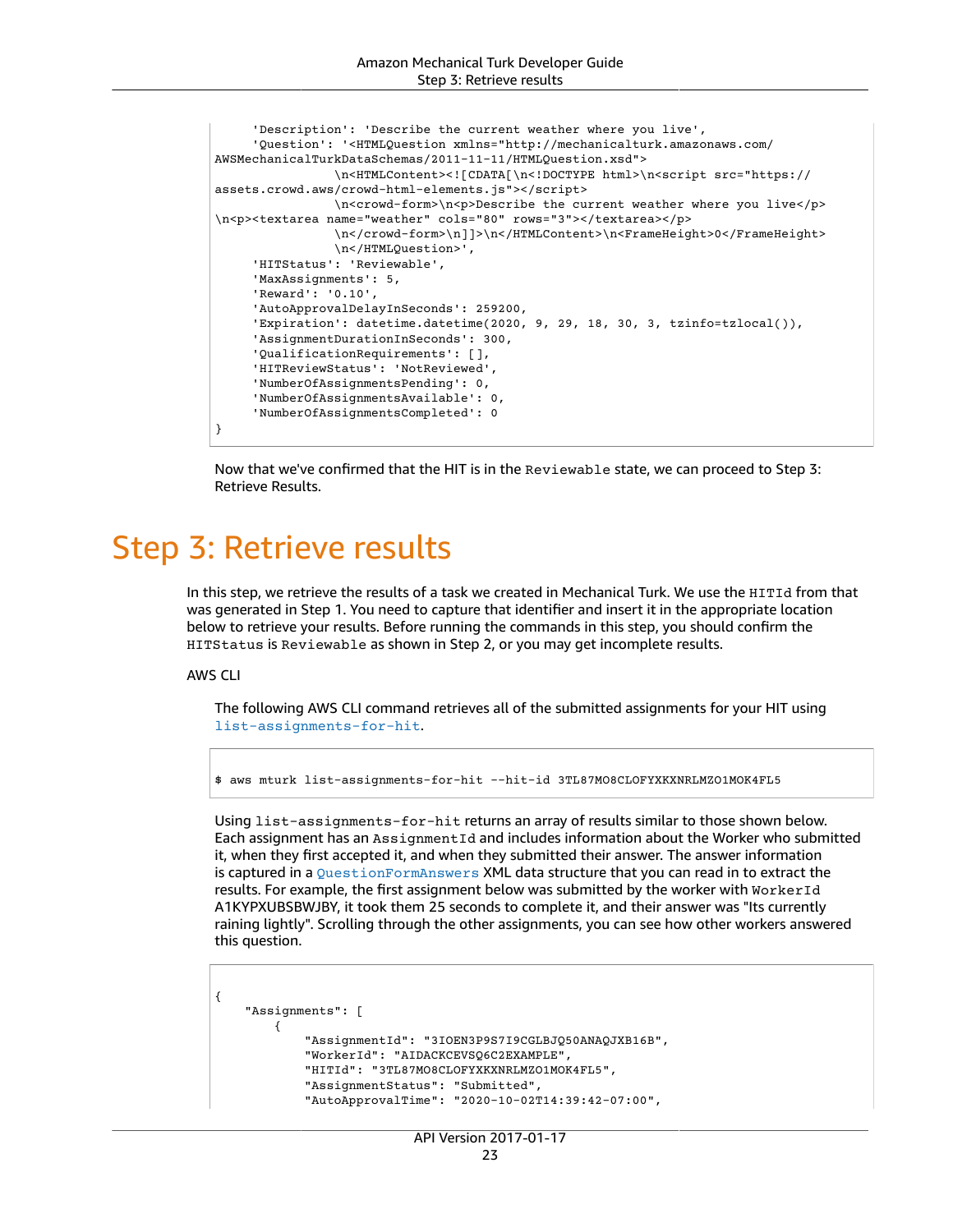```
            "AcceptTime": "2020-09-29T14:39:17-07:00",
                          "SubmitTime": "2020-09-29T14:39:42-07:00",
                          "Answer": "<?xml version=\"1.0\" encoding=\"ASCII\"?><QuestionFormAnswers
 xmlns=\"http://mechanicalturk.amazonaws.com/AWSMechanicalTurkDataSchemas/2005-10-01/
QuestionFormAnswers.xsd\"><Answer><QuestionIdentifier>taskAnswers</
QuestionIdentifier><FreeText>[{\"weather\":\"Its currently raining lightly\"}]</
FreeText></Answer></QuestionFormAnswers>"
                 },
                 {
                          "AssignmentId": "32AT8R96GL8U8BA6SRINMUBFCJ5USP",
                          "WorkerId": "DAAICKCEVSQ6C2EXAMPLE",
                          "HITId": "3TL87MO8CLOFYXKXNRLMZO1MOK4FL5",
                          "AssignmentStatus": "Submitted",
                          "AutoApprovalTime": "2020-10-02T14:44:47-07:00",
                          "AcceptTime": "2020-09-29T14:42:45-07:00",
                          "SubmitTime": "2020-09-29T14:44:47-07:00",
                          "Answer": "<?xml version=\"1.0\" encoding=\"ASCII\"?><QuestionFormAnswers
 xmlns=\"http://mechanicalturk.amazonaws.com/AWSMechanicalTurkDataSchemas/2005-10-01/
QuestionFormAnswers.xsd\"><Answer><QuestionIdentifier>taskAnswers</
QuestionIdentifier><FreeText>[{\"weather\":\"It is currently chilly and cloudy
 outside and looks like it may rain in a little bit.\"}]</FreeText></Answer></
QuestionFormAnswers>"
                 },
                 {
                          "AssignmentId": "3FTOP5WARFNLTMF07QVP5MWL0BPJ0W",
                          "WorkerId": "DDAEBCKCEVSQ6C2EXAMPLE",
                          "HITId": "3TL87MO8CLOFYXKXNRLMZO1MOK4FL5",
                          "AssignmentStatus": "Submitted",
                          "AutoApprovalTime": "2020-10-02T14:48:12-07:00",
                          "AcceptTime": "2020-09-29T14:43:28-07:00",
                          "SubmitTime": "2020-09-29T14:48:12-07:00",
                          "Answer": "<?xml version=\"1.0\" encoding=\"ASCII\"?><QuestionFormAnswers
  xmlns=\"http://mechanicalturk.amazonaws.com/AWSMechanicalTurkDataSchemas/2005-10-01/
QuestionFormAnswers.xsd\"><Answer><QuestionIdentifier>taskAnswers</
QuestionIdentifier><FreeText>[{\"weather\":\"Currently indianapolis weather very cool,
 because northwest area are most of this situation landing. In currently approximately
 cloud is 15 to 18'C.\"}]</FreeText></Answer></QuestionFormAnswers>"
                 },
                 {
                          "AssignmentId": "3DI28L7YXADDPVEQP8OYMB230VZE19",
                          "WorkerId": "AICACKCEVSQ6C2EXAMPLE",
                          "HITId": "3TL87MO8CLOFYXKXNRLMZO1MOK4FL5",
                          "AssignmentStatus": "Submitted",
                          "AutoApprovalTime": "2020-10-02T14:54:52-07:00",
                          "AcceptTime": "2020-09-29T14:53:05-07:00",
                          "SubmitTime": "2020-09-29T14:54:52-07:00",
                          "Answer": "<?xml version=\"1.0\" encoding=\"ASCII\"?><QuestionFormAnswers
 xmlns=\"http://mechanicalturk.amazonaws.com/AWSMechanicalTurkDataSchemas/2005-10-01/
QuestionFormAnswers.xsd\"><Answer><QuestionIdentifier>taskAnswers</
QuestionIdentifier><FreeText>[{\"weather\":\"32\"}]</FreeText></Answer></
QuestionFormAnswers>"
                 },
                 {
                          "AssignmentId": "3LO69W1SU3COZGELODW56TWTBHJLG3",
                          "WorkerId": "SDLKSDEVSQ6C2EXAMPLE",
                          "HITId": "3TL87MO8CLOFYXKXNRLMZO1MOK4FL5",
                          "AssignmentStatus": "Submitted",
                          "AutoApprovalTime": "2020-10-02T14:58:14-07:00",
                          "AcceptTime": "2020-09-29T14:57:39-07:00",
                          "SubmitTime": "2020-09-29T14:58:14-07:00",
                          "Answer": "<?xml version=\"1.0\" encoding=\"ASCII\"?><QuestionFormAnswers
 xmlns=\"http://mechanicalturk.amazonaws.com/AWSMechanicalTurkDataSchemas/2005-10-01/
QuestionFormAnswers.xsd\"><Answer><QuestionIdentifier>taskAnswers</
QuestionIdentifier><FreeText>[{\"weather\":\"Hot and dry, with poor air quality.\"}]</
FreeText></Answer></QuestionFormAnswers>"
        }
```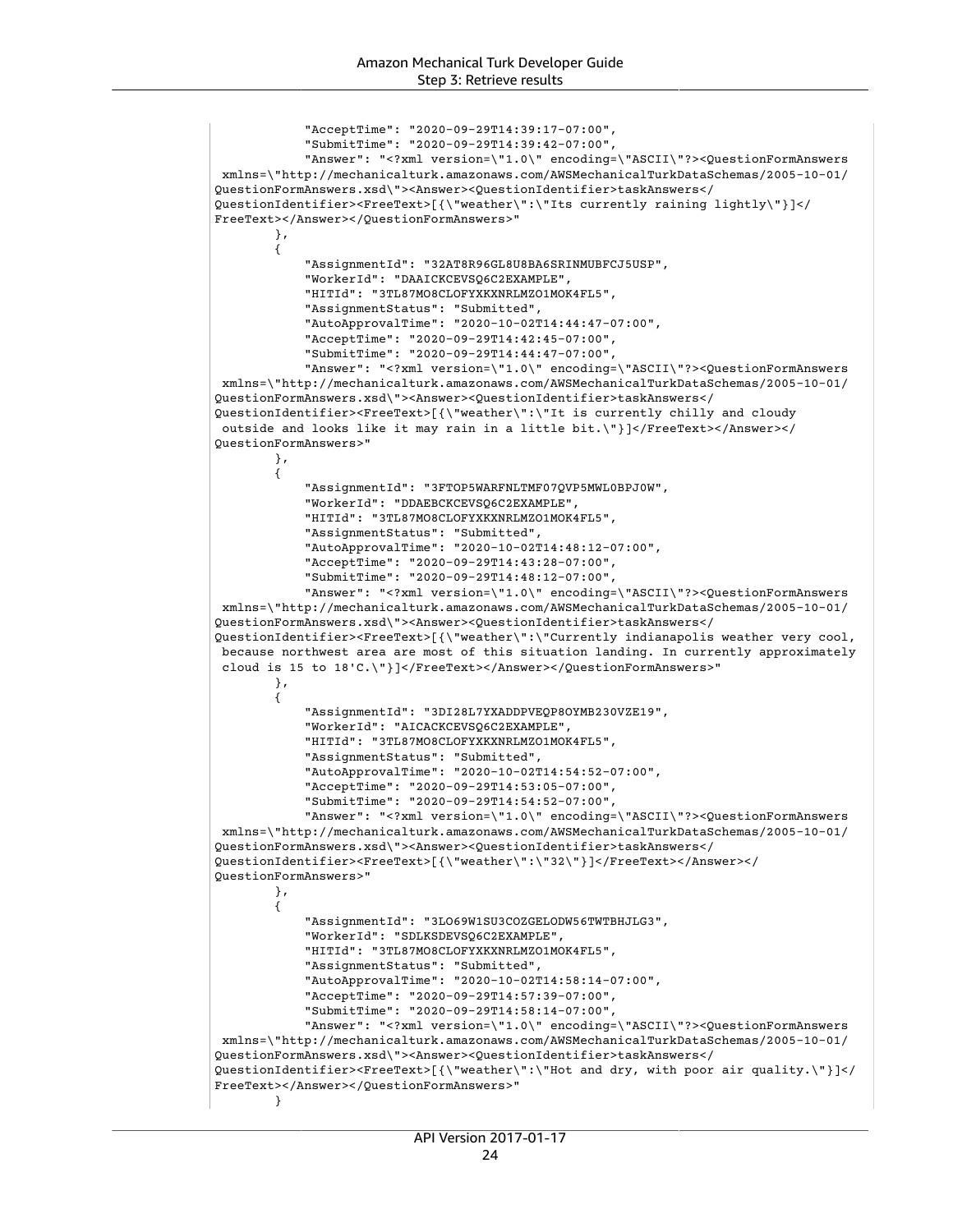Note that the AWS CLI supports various output formats as well as a option  $-\text{query}$  that can be used to filter your results. For example, the following only returns a list of the WorkerIds that completed the HIT.

```
$ aws mturk list-assignments-for-hit \
         --hit-id 3TL87MO8CLOFYXKXNRLMZO1MOK4FL5 \
         --query 'Assignments[*].WorkerId'
```
#### SDK for Python (Boto3)

]

}

The following Python code retrieves all of the submitted assignments for your HIT using [list\\_assignments\\_for\\_hit](https://boto3.amazonaws.com/v1/documentation/api/latest/reference/services/mturk.html#MTurk.Client.list_assignments_for_hit) This code can be run within a Jupyter Notebook or IPython as is, or can be incorporated into a Python script and executed.

import boto3

```
mturk = boto3.client('mturk')
```

```
response = mturk.list_assignments_for_hit(HITId='3TL87MO8CLOFYXKXNRLMZO1MOK4FL5')
response['Assignments']
```
Using list assignments for hit returns an array of results similar to those shown below. Each assignment has an AssignmentId and includes information about the worker who submitted it, when they first accepted it, and when they submitted their answer. The answer information is captured in a [QuestionFormAnswers](https://docs.aws.amazon.com/AWSMechTurk/latest/AWSMturkAPI/ApiReference_QuestionFormAnswersDataStructureArticle.html) XML data structure that you can read in to extract the results. For example, the first assignment below was submitted by the Worker with Worker Id AIDACKCEVSQ6C2EXAMPLE, it took them 25 seconds to complete it, and their answer was "Its currently raining lightly". Scrolling through the other assignments, you can see how other workers answered this question.

```
\mathsf{L} {'AssignmentId': '3IOEN3P9S7I9CGLBJQ50ANAQJXB16B',
         'WorkerId': 'AIDACKCEVSQ6C2EXAMPLE,
         'HITId': '3TL87MO8CLOFYXKXNRLMZO1MOK4FL5',
         'AssignmentStatus': 'Submitted',
         'AutoApprovalTime': datetime.datetime(2020, 10, 2, 14, 39, 42, tzinfo=tzlocal()),
      'AcceptTime': datetime.datetime(2020, 9, 29, 14, 39, 17, tzinfo=tzlocal()),
         'SubmitTime': datetime.datetime(2020, 9, 29, 14, 39, 42, tzinfo=tzlocal()),
         'Answer': '<?xml version="1.0" encoding="ASCII"?><QuestionFormAnswers
 xmlns="http://mechanicalturk.amazonaws.com/AWSMechanicalTurkDataSchemas/2005-10-01/
QuestionFormAnswers.xsd"><Answer><QuestionIdentifier>taskAnswers</
QuestionIdentifier><FreeText>[{"weather":"Its currently raining lightly"}]</FreeText></
Answer></QuestionFormAnswers>'
      },
       {'AssignmentId': '32AT8R96GL8U8BA6SRINMUBFCJ5USP',
         'WorkerId': 'DAAICKCEVSQ6C2EXAMPLE,
         'HITId': '3TL87MO8CLOFYXKXNRLMZO1MOK4FL5',
         'AssignmentStatus': 'Submitted',
         'AutoApprovalTime': datetime.datetime(2020, 10, 2, 14, 44, 47, tzinfo=tzlocal()),
         'AcceptTime': datetime.datetime(2020, 9, 29, 14, 42, 45, tzinfo=tzlocal()),
         'SubmitTime': datetime.datetime(2020, 9, 29, 14, 44, 47, tzinfo=tzlocal()),
```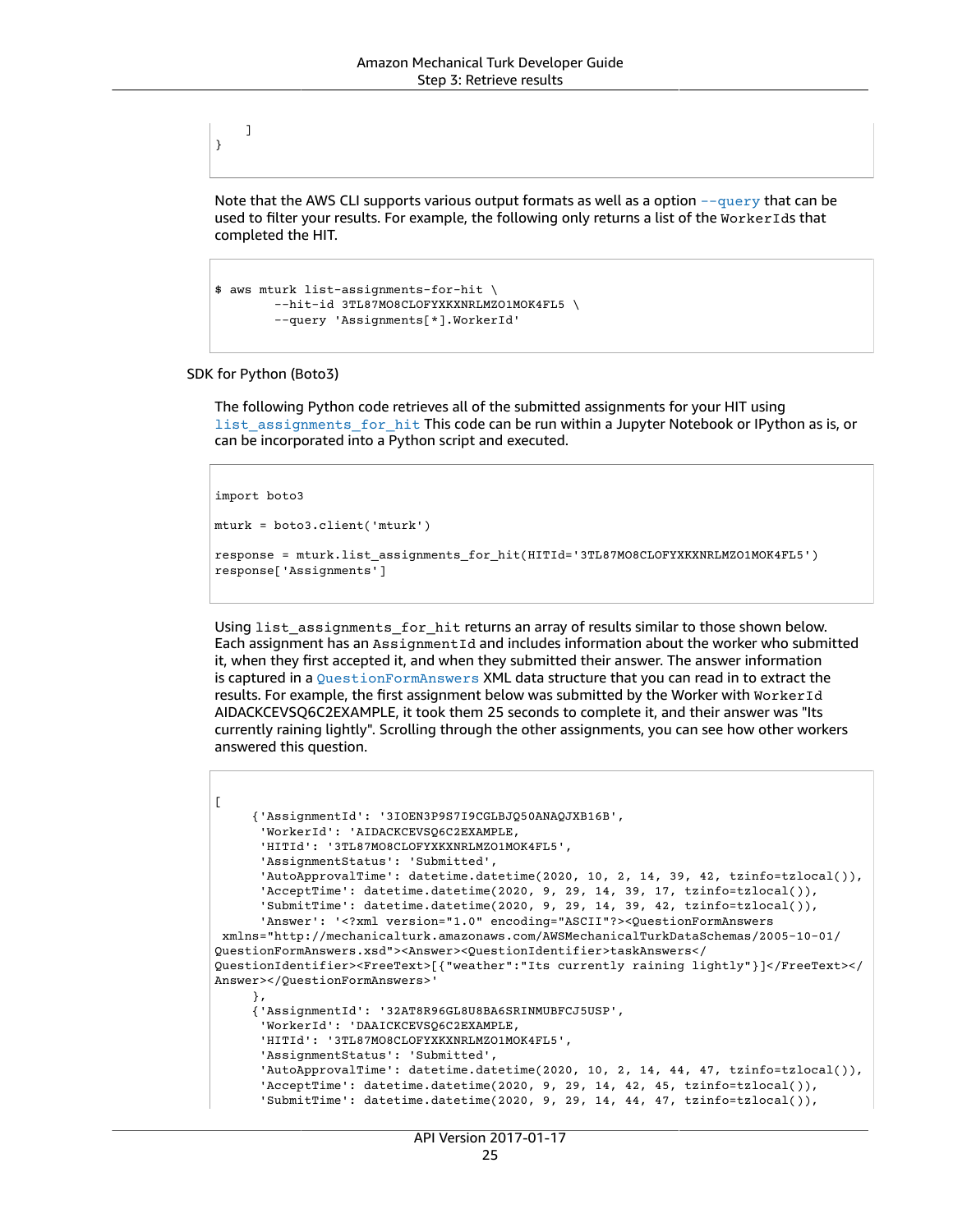```
   'Answer': '<?xml version="1.0" encoding="ASCII"?><QuestionFormAnswers
 xmlns="http://mechanicalturk.amazonaws.com/AWSMechanicalTurkDataSchemas/2005-10-01/
QuestionFormAnswers.xsd"><Answer><QuestionIdentifier>taskAnswers</
QuestionIdentifier><FreeText>[{"weather":"It is currently chilly and cloudy outside and
  looks like it may rain in a little bit."}]</FreeText></Answer></QuestionFormAnswers>'
     },
       {'AssignmentId': '3FTOP5WARFNLTMF07QVP5MWL0BPJ0W',
         'WorkerId': 'DDAEBCKCEVSQ6C2EXAMPLE,
         'HITId': '3TL87MO8CLOFYXKXNRLMZO1MOK4FL5',
         'AssignmentStatus': 'Submitted',
      'AutoApprovalTime': datetime.datetime(2020, 10, 2, 14, 48, 12, tzinfo=tzlocal()),
      'AcceptTime': datetime.datetime(2020, 9, 29, 14, 43, 28, tzinfo=tzlocal()),
         'SubmitTime': datetime.datetime(2020, 9, 29, 14, 48, 12, tzinfo=tzlocal()),
         'Answer': '<?xml version="1.0" encoding="ASCII"?><QuestionFormAnswers
 xmlns="http://mechanicalturk.amazonaws.com/AWSMechanicalTurkDataSchemas/2005-10-01/
QuestionFormAnswers.xsd"><Answer><QuestionIdentifier>taskAnswers</
QuestionIdentifier><FreeText>[{"weather":"Currently indianapolis weather very cool,
 because northwest area are most of this situation landing. In currently approximately
  cloud is 15 to 18\'C."}]</FreeText></Answer></QuestionFormAnswers>'
     },
       {'AssignmentId': '3DI28L7YXADDPVEQP8OYMB230VZE19',
          'WorkerId': 'AICACKCEVSQ6C2EXAMPLE,
         'HITId': '3TL87MO8CLOFYXKXNRLMZO1MOK4FL5',
         'AssignmentStatus': 'Submitted',
         'AutoApprovalTime': datetime.datetime(2020, 10, 2, 14, 54, 52, tzinfo=tzlocal()),
         'AcceptTime': datetime.datetime(2020, 9, 29, 14, 53, 5, tzinfo=tzlocal()),
         'SubmitTime': datetime.datetime(2020, 9, 29, 14, 54, 52, tzinfo=tzlocal()),
         'Answer': '<?xml version="1.0" encoding="ASCII"?><QuestionFormAnswers
 xmlns="http://mechanicalturk.amazonaws.com/AWSMechanicalTurkDataSchemas/2005-10-01/
QuestionFormAnswers.xsd"><Answer><QuestionIdentifier>taskAnswers</
QuestionIdentifier><FreeText>[{"weather":"32"}]</FreeText></Answer></
QuestionFormAnswers>'
     },
       {'AssignmentId': '3LO69W1SU3COZGELODW56TWTBHJLG3',
         'WorkerId': 'SDLKSDEVSQ6C2EXAMPLE,
         'HITId': '3TL87MO8CLOFYXKXNRLMZO1MOK4FL5',
         'AssignmentStatus': 'Submitted',
         'AutoApprovalTime': datetime.datetime(2020, 10, 2, 14, 58, 14, tzinfo=tzlocal()),
         'AcceptTime': datetime.datetime(2020, 9, 29, 14, 57, 39, tzinfo=tzlocal()),
         'SubmitTime': datetime.datetime(2020, 9, 29, 14, 58, 14, tzinfo=tzlocal()),
         'Answer': '<?xml version="1.0" encoding="ASCII"?><QuestionFormAnswers
 xmlns="http://mechanicalturk.amazonaws.com/AWSMechanicalTurkDataSchemas/2005-10-01/
QuestionFormAnswers.xsd"><Answer><QuestionIdentifier>taskAnswers</
QuestionIdentifier><FreeText>[{"weather":"Hot and dry, with poor air quality."}]</
FreeText></Answer></QuestionFormAnswers>'
     }
]
```
This information is returned in a Python dict that can be used to access any of the relevant values for each assignment. In addition, you can use the [ElementTree](https://docs.python.org/3.8/library/xml.etree.elementtree.html) library as shown below to parse the Answer XML into a format that can be more easily viewed. This code works well with tasks that use the crowd-form element as we did in this in this tutorial, but may need to be modified if you use a standard form element.

```
import xml.etree.ElementTree as ET
import json
answers = \lceil]
namespace = {'mt': 'http://mechanicalturk.amazonaws.com/
AWSMechanicalTurkDataSchemas/2005-10-01/QuestionFormAnswers.xsd'}
for assignment in response['Assignments']:
```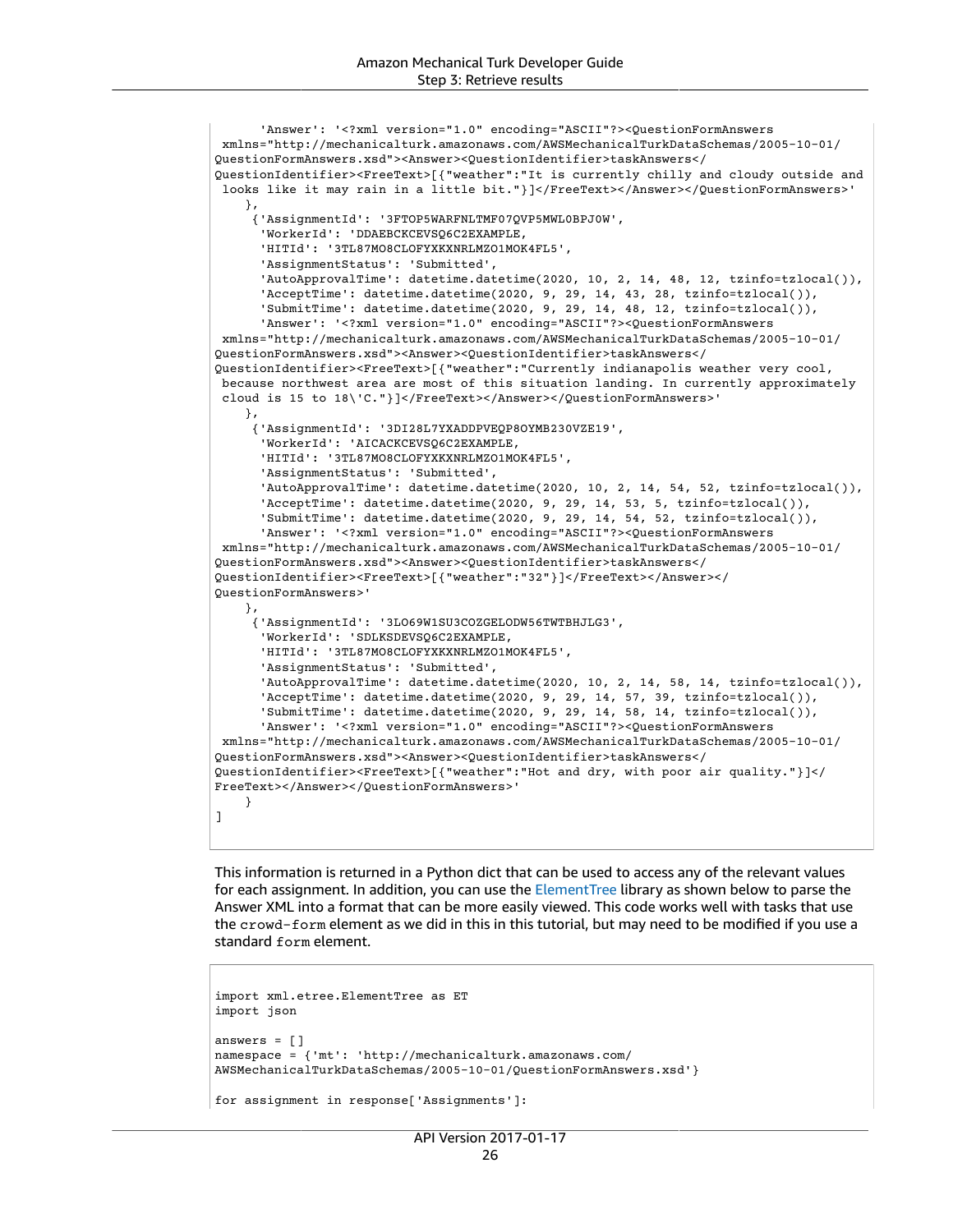```
    assignment_answer = ET.fromstring(assignment['Answer']).find('mt:Answer',
  namespace)
        answers.append(json.loads(assignment_answer.find('mt:FreeText', namespace).text))
print(answers)
```
Now that we've reviewed the results of our HIT, we can proceed to Step 4: Approve Assignments.

# <span id="page-30-0"></span>Step 4: Approve Assignments

In this step, we approve the assignments submitted by workers so that the reward is transferred to their account. In Step 1, we set the Auto Approval Delay so that if we do nothing, workers are paid automatically after three days. However, it is always a best practice to approve work quickly if at all possible so that workers don't have to wait for the time to expire. Alternatively, if you plan to approve all of the assignments that are submitted, the Auto Approval Delay can be set to 0 and you can skip this step.

We use the same HITId that was generated in Step 1. You will need to capture that identifier and insert it in the appropriate location below to approve the results.

AWS CLI

 $\mathsf{L}$ 

]

To approve the assignments, we need to start by retrieving a list of the AssignmentIds. We begin by getting a list of the AssignmentIds using a variation of the query we used in Step 3 to retrieve results.

```
$ aws mturk list-assignments-for-hit \
--hit-id 3TL87MO8CLOFYXKXNRLMZO1MOK4FL5 \
--query 'Assignments[*].AssignmentId'
```
This returns a list of the AssignmentIds for our HIT as shown below.

```
    "3IOEN3P9S7I9CGLBJQ50ANAQJXB16B",
    "32AT8R96GL8U8BA6SRINMUBFCJ5USP",
    "3FTOP5WARFNLTMF07QVP5MWL0BPJ0W",
    "3DI28L7YXADDPVEQP8OYMB230VZE19",
    "3LO69W1SU3COZGELODW56TWTBHJLG3"
```
Now we can use the [approve-assignment](https://awscli.amazonaws.com/v2/documentation/api/latest/reference/mturk/approve-assignment.html) operation to approve each of the assignments.

```
$ aws mturk approve-assignment --assignment-id 3IOEN3P9S7I9CGLBJQ50ANAQJXB16B
$ aws mturk approve-assignment –-assignment-id 32AT8R96GL8U8BA6SRINMUBFCJ5USP
$ aws mturk approve-assignment –-assignment-id 3FTOP5WARFNLTMF07QVP5MWL0BPJ0W
$ aws mturk approve-assignment –-assignment-id 3DI28L7YXADDPVEQP8OYMB230VZE19
$ aws mturk approve-assignment –-assignment-id 3LO69W1SU3COZGELODW56TWTBHJLG3
```
#### SDK for Python (Boto3)

To approve the assignments, retrieve the list of assignments using the HITId and iterating through the results to call the [approve\\_assignment](https://boto3.amazonaws.com/v1/documentation/api/latest/reference/services/mturk.html#MTurk.Client.approve_assignment) operation.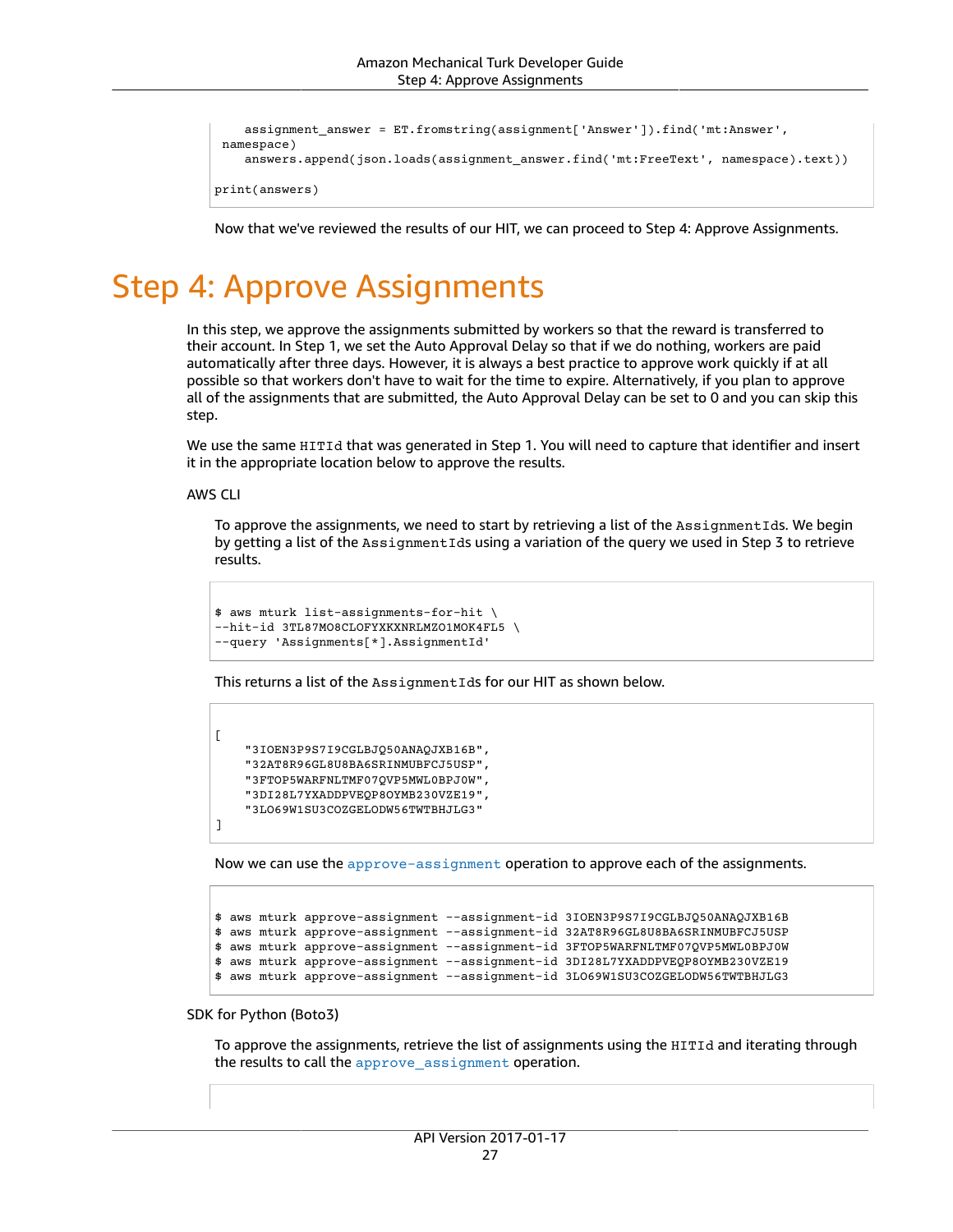```
import boto3
mturk = boto3.client('mturk')
response = mturk.list_assignments_for_hit(HITId='3TL87MO8CLOFYXKXNRLMZO1MOK4FL5')
for assignment in response['Assignments']:
       mturk.approve_assignment(AssignmentId=assignment['AssignmentId'])
```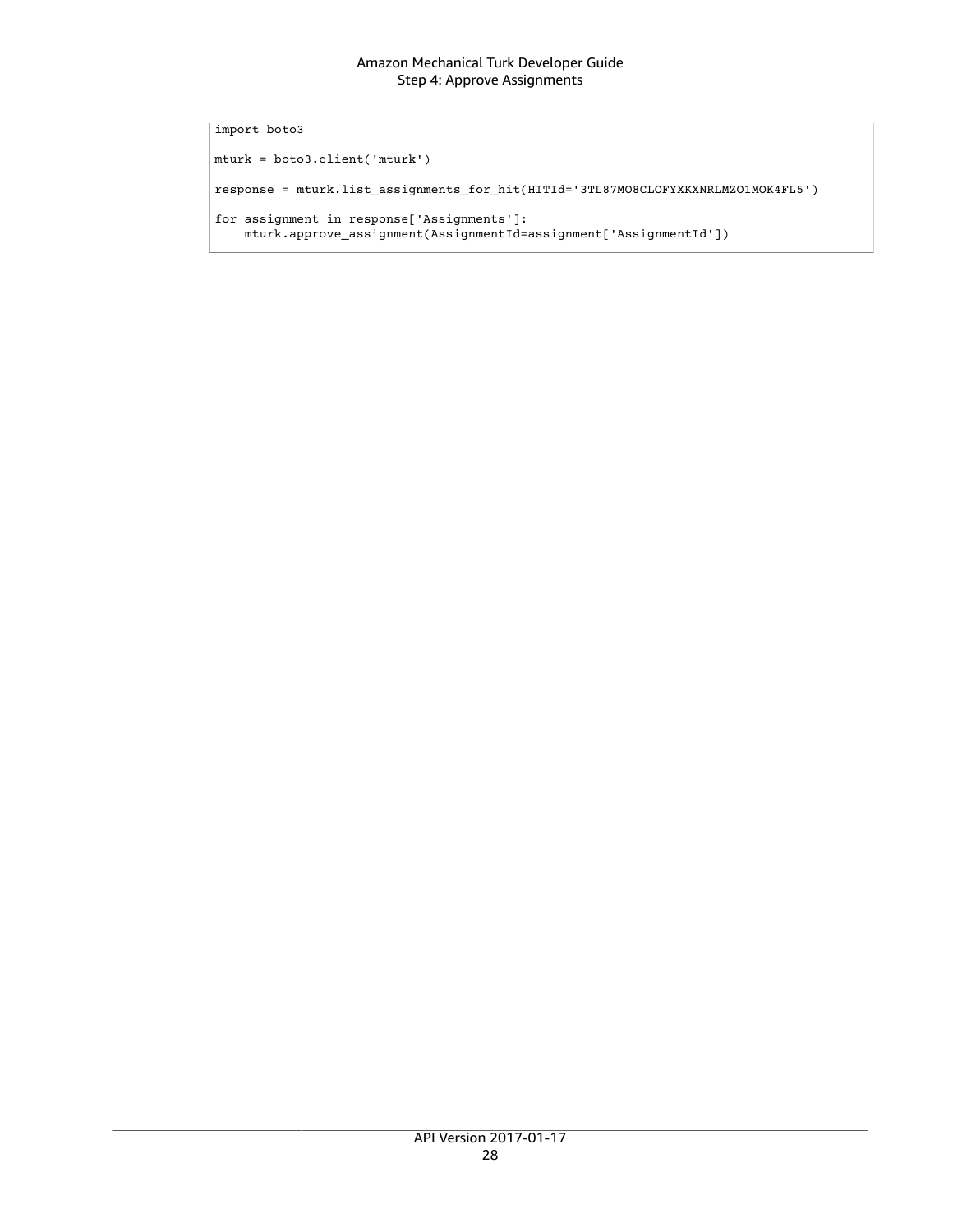# <span id="page-32-0"></span>Creating and managing tasks (HITs)

This section contains information about how to create tasks (HITs) in Amazon Mechanical Turk. This includes the components of a task, how to create a task, and how to modify an existing task.

To learn how to retrieve HIT status and worker results, see [Retrieving](#page-47-0) HIT statu[s \(p. 44\)](#page-47-0) and [Retrieving](#page-44-0) [results \(p. 41\)](#page-44-0) respectively.

#### **Topics**

- [Define questions \(p. 29\)](#page-32-1)
- HIT [attributes \(p. 35\)](#page-38-1)
- Creating [HITs \(p. 37\)](#page-40-0)
- Modifying [HITs \(p. 38\)](#page-41-0)
- Using the [sandbox \(p. 39\)](#page-42-3)
- HIT references using [RequesterAnnotation \(p. 40\)](#page-43-2)

# <span id="page-32-1"></span>Define questions

The central component of a task in Amazon Mechanical Turk (Mechanical Turk) is the interface you provide for workers to give you the data you need. In Mechanical Turk tasks are presented via a web interface with which workers can interact and submit completed tasks. The following sections outline how to define a *question* in Mechanical Turk.

#### **Topics**

- [Use HTML to define questions \(p. 29\)](#page-32-2)
- [Question definitions \(p. 33\)](#page-36-0)
- Requester website [layouts \(p. 35\)](#page-38-0)

### <span id="page-32-2"></span>Use HTML to define questions

Because workers access tasks (HITs) on Amazon Mechanical Turk (Mechanical Turk) using a web browser, the most common approach for creating a task interface for Mechanical Turk is to use HTML, CSS, and JavaScript. The following describes how the Mechanical Turk worker website works and the necessary steps to define an HTML task interface.

#### **Topics**

- How Mechanical Turk tasks are [rendered \(p. 29\)](#page-32-3)
- [Defining an HTML form \(p. 30\)](#page-33-0)
- Crowd HTML [Elements \(p. 31\)](#page-34-0)
- [Templating \(p. 31\)](#page-34-1)
- Submitting from [JavaScript \(p. 32\)](#page-35-0)

### <span id="page-32-3"></span>How Mechanical Turk tasks are rendered

When a worker accepts a task in the Mechanical Turk marketplace, they are directed to a page for the assignment they've accepted. This page contains an iframe HTML element that has a URL for your task interface. If you define your question using the HTMLQuestion schema, the URL is for a Mechanical Turk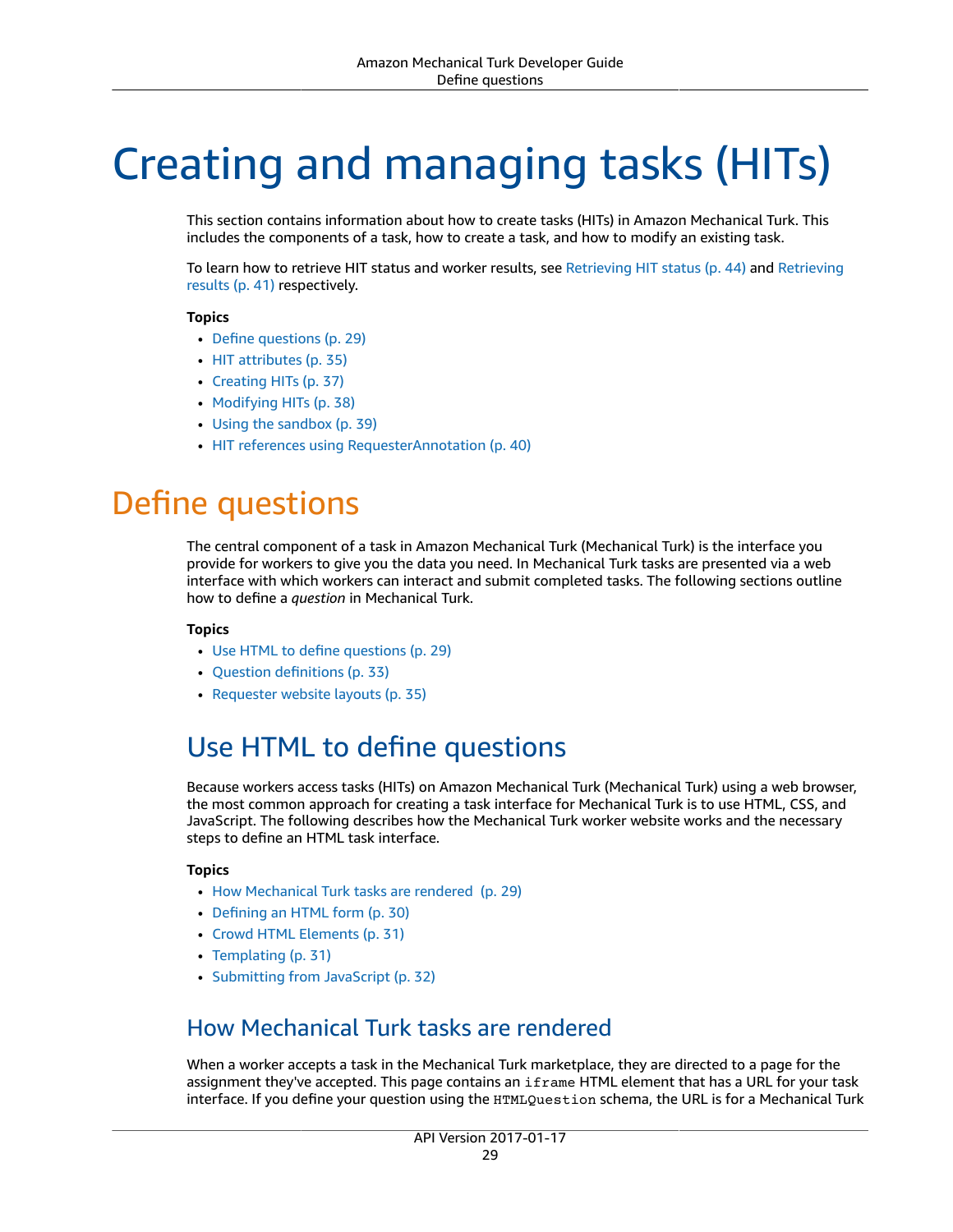location containing the HTML you provided. If you use the ExternalQuestion schema, this is the URL you provide, which points to your own resources.

Mechanical Turk appends four query parameters to the URL that provide your task interface with information about the assignment, as shown in the following example.

```
https://tictactoe.amazon.com/gamesurvey.cgi?gameid=01523
    &hitId=123RVWYBAZW00EXAMPLE
   &assignmentId=123RVWYBAZW00EXAMPLE456RVWYBAZW00EXAMPLE
    &turkSubmitTo=https://www.mturk.com/
   &workerId=AZ3456EXAMPLE
```
In this example, the first line is the URL that was provided in an ExternalQuestion definition, and the additional lines contain query parameters that are appended by Mechanical Turk. These are described below.

- hitId: The ID of the HIT
- assignmentId: The ID of the assignment that the worker has accepted for this HIT
- turkSubmitTo: The Mechanical Turk server to which your form should submit a response
- workerId: The ID of the worker

In most cases, you won't need to directly interact with these values, but it can be useful information in various situations. For example, you can have your question check the assignmentId value to see if a worker is currently previewing your task or if they've accepted it. If the  $\texttt{assignmentId}$  is ASSIGNMENT\_ID\_NOT\_AVAILABLE, you can disable input fields so that workers don't start working on it before they've accepted it.

### <span id="page-33-0"></span>Defining an HTML form

The example below describes a simple HTML form that prompts workers to answer a single question. The centerpiece of this task is the form element that directs the form to submit the worker response to '<https://www.mturk.com/mturk/externalSubmit>' with an HTTP POST call. This element contains a textarea input element with a name attribute that is associated with the worker's response. You can include as many input elements as you wish in your form, but each element must have a unique name attribute.

```
<!DOCTYPE html>
<script type='text/javascript' src='https://s3.amazonaws.com/mturk-public/
externalHIT v1.js'></script>
<form method='post' id='mturk_form' action='https://www.mturk.com/mturk/externalSubmit'>
   <p>Describe the current weather where you live</p>
   <p><textarea name="weather" cols="80" rows="3"></textarea></p>
   <p><input type="submit" id="submitButton" class="btn btn-primary" value="Submit"/></p>
</form>
<script language='Javascript'>turkSetAssignmentID()</script>
```
To be able to successfully process the worker's response, Mechanical Turk needs the form response to include the assignmentId that was provided in the query parameters for this task. The two script elements in the example above use a Mechanical Turk library that will automatically populate the assignmentId value in the form.

Note that the form action attribute in the preceding example explicitly specifies the URL to which the form should be submitted. If you are testing in the sandbox environment, you need to modify this value to https://workersandbox.mturk.com/mturk/externalSubmit, or construct it using the value provided in the turkSubmitTo query parameter.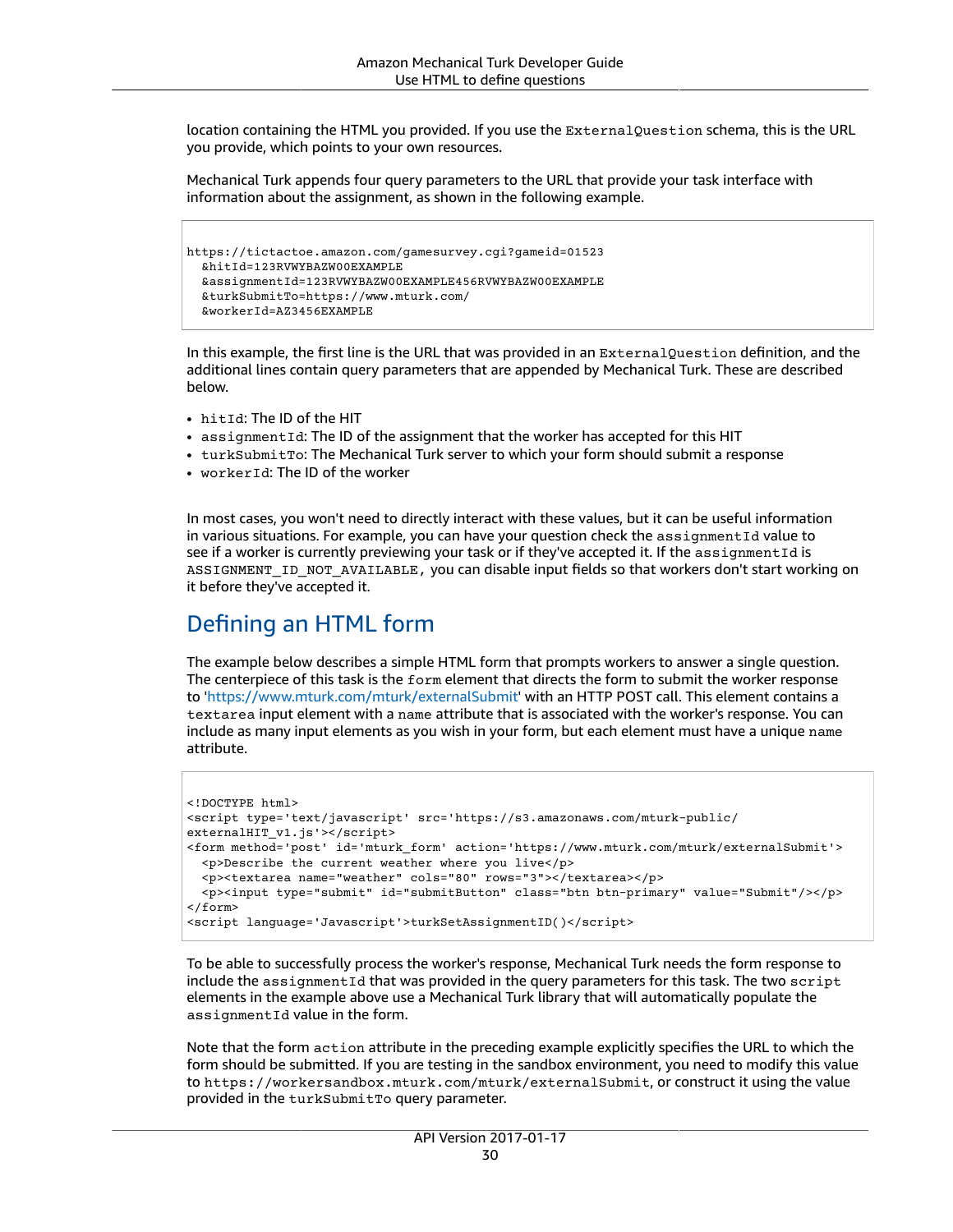The HTML you include in your task can be as simple or complex as necessary to allow workers to provide the data you need. It's not uncommon for developers to include CSS and JavaScript code to provide a rich interface to workers, and in many cases, developers have leveraged React or other frontend libraries. Regardless of how you present the task to workers, you must use of a form element to submit a POST to Mechanical Turk when the task is complete. This directs the browser to advance and notify Mechanical Turk that the task is complete. For Mechanical Turk to accept the POST operation, it must include the assignmentId field so that Mechanical Turk can associate it with the worker's submission.

### <span id="page-34-0"></span>Crowd HTML Elements

Crowd HTML [Elements](https://docs.aws.amazon.com/AWSMechTurk/latest/AWSMturkAPI/ApiReference_HTMLCustomElementsArticle.html) are web components, a web standard that abstracts HTML markup, CSS, and JavaScript functionality into an HTML tag or set of tags. This allows you to build powerful task interfaces more easily.

To use Crowd HTML Elements you must include the following in your task HTML.

```
<script src="https://assets.crowd.aws/crowd-html-elements.js"></script>
```
This imports the library and gives you access to all of the elements. You can then replace the form element in your HTML with the crowd-form element as shown below. In this example, we have the same task interface as the one described in the previous section, but the HTML is simplified because the crowd-form element encapsulates the necessary code to direct where the response will be submitted, includes the assignmentId, and automatically adds a **Submit** button if it's not present.

```
<!DOCTYPE html>
<script src="https://assets.crowd.aws/crowd-html-elements.js"></script>
<crowd-form>
   <p>Describe the current weather where you live</p>
   <p><textarea name="weather" cols="80" rows="3"></textarea></p>
</crowd-form>
```
Crowd HTML Elements includes a range of elements ranging from wrappers for common form elements such as text fields and check boxes (crowd-input and crowd-checkbox), to full task interfaces for tasks such as drawing bounding boxes on images (crowd-bounding-box) and text entity annotation (crowd-entity-annotation).

For a full list of the available elements, see the Crowd HTML Elements [Reference.](https://docs.aws.amazon.com/sagemaker/latest/dg/sms-ui-template-reference.html)

### <span id="page-34-1"></span>**Templating**

When using Mechanical Turk tasks it's common to use a template approach to reuse the same question definition on multiple tasks. For example, the following can be used to gather keywords for a single image, but wouldn't be as useful when collecting keywords for thousands of images.

```
<script src="https://assets.crowd.aws/crowd-html-elements.js"></script>
<crowd-form>
         <img src="https://my-bucket.s3.amazonaws.com/img1234.jpg">
<p>Provide three keywords for the image above:</p>
<p><input type="text" name="keyword1"></p>
<p><input type="text" name="keyword2"></p>
<p><input type="text" name="keyword3"></p>
</crowd-form>
```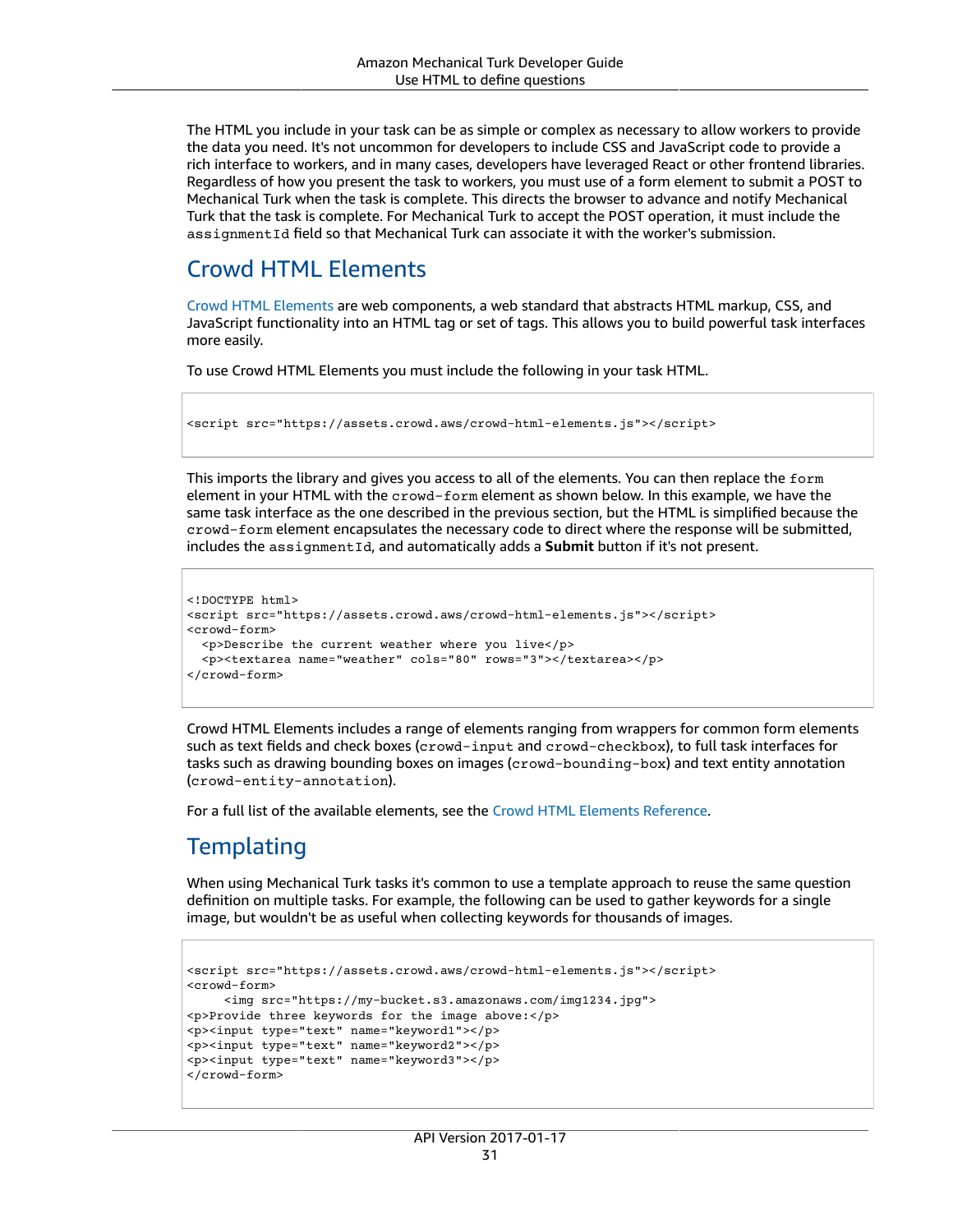To enable reuse of this HTML, you can replace the image URL with a template variable surrounded by curly braces as shown below. We've also added the URL as a *hidden* form element to make it easier to process the results by including the source URL alongside the keywords workers provide.

```
<script src="https://assets.crowd.aws/crowd-html-elements.js"></script>
<crowd-form>
         <img src="${url}">
          <input type="hidden" name="url" value="${url}">
<p>Provide three keywords for the image above:</p>
<p><input type="text" name="keyword1"></p>
<p><input type="text" name="keyword2"></p>
<p><input type="text" name="keyword3"></p>
</crowd-form>
```
When you iterate through the list of images, you can then simply perform a find/replace on the  $\frac{1}{2}$ value in the HTML so that each task has a unique question corresponding to an image URL.

Note that the \${} syntax used above is also used for tasks created using the Mechanical Turk requester website. There are a variety of different templating languages and libraries you can use to render your task interface. It's recommended you choose a library that works best for you in your desired programming language.

### <span id="page-35-0"></span>Submitting from JavaScript

In some cases, it's necessary to collect data using mechanisms other than form fields. For example, a task interface that prompts workers to draw a bounding box on an image would capture the coordinates of the box workers drew as a JavaScript variable. To allow workers to submit the data, you must place it in a form element that can be submitted to Mechanical Turk.

There are two common ways to do this. The first is using a hidden form value within your task as shown in the following code excerpt. The form includes hidden values for the assignmentId and coordinates that we want to return. When workers choose the **Submit** button, the handleFormSubmit function is called. The function populates the values in the hidden form elements and then submits the form.

```
<html>
...
<button onclick="handleFormSubmit()">Submit</button>
<form method='post' id='mturk_form' action='https://www.mturk.com/mturk/externalSubmit'>
   <input type="hidden" id="inputCoordinates" name="coordinates">
   <input type="hidden" id="inputAssignmentId" name="assignmentId">
</form>
<script>
function handleFormSubmit() {
   const urlParams = new URLSearchParams(window.location.search)
   document.getElementById('inputAssignmentId').value = urlParams.get('assignmentId')
   document.getElementById('inputCoordinates').value = JSON.stringify(coordinates)
   document.getElementById('mturk_form').submit()
}
</script>
```
You must include a value for assignmentId in your form submission so that Mechanical Turk can correctly associate the response with the correct worker and HIT.

In cases where you don't want to include the form and hidden inputs in the HTML, you can instead create and populate the elements dynamically from your JavaScript code as shown in the following example.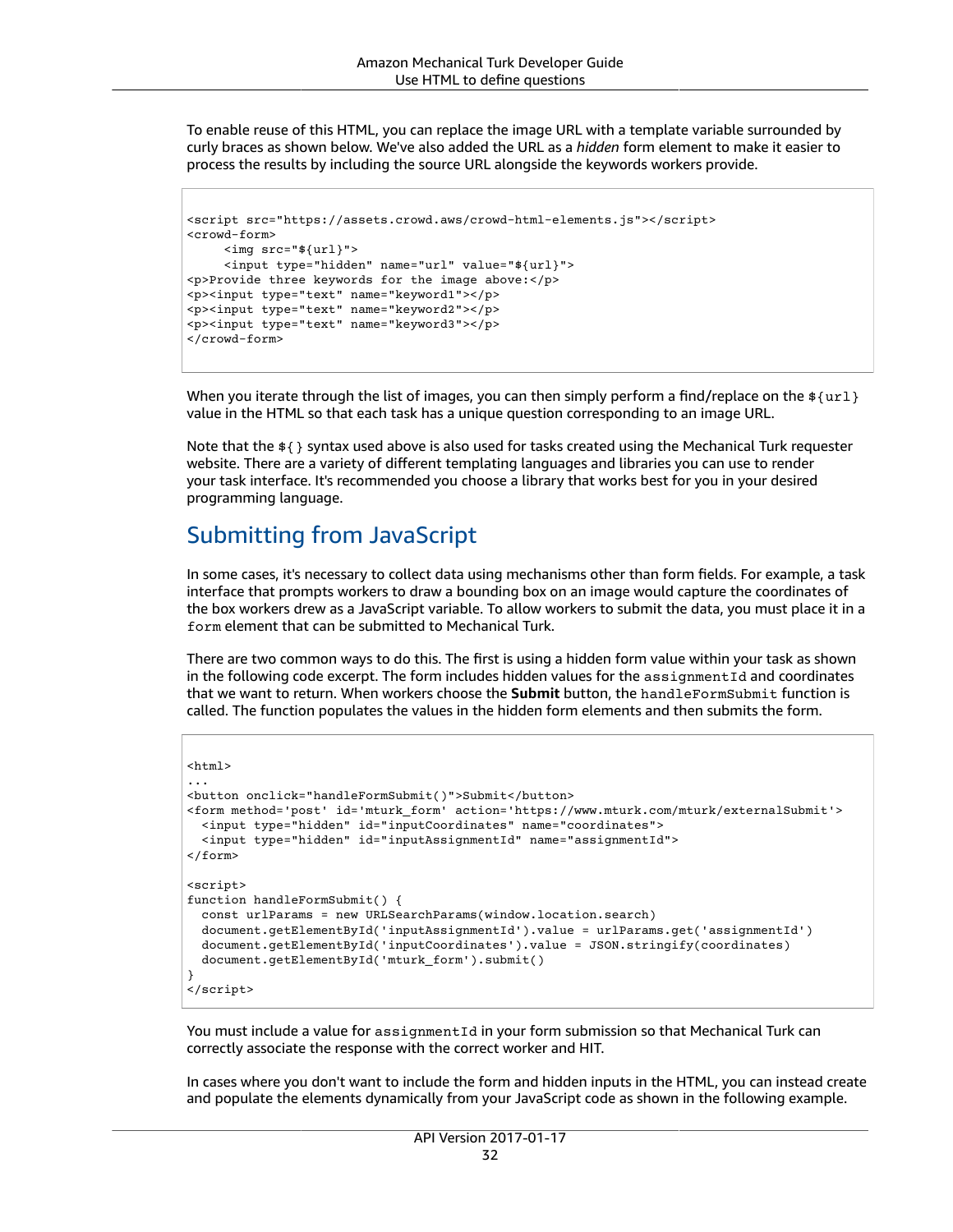Note that in the following code, we're assigning the value for action based on the turkSubmitTo value from the URL search parameters for the task. This sets the correct value based on whether or not you are working in the production or sandbox environment.

```
const handleClick = () => {
   const urlParams = new URLSearchParams(window.location.search)
    // create the form element and point it to the correct endpoint
   const form = document.createElement('form')
   form.action = (new URL('mturk/externalSubmit', urlParams.get('turkSubmitTo'))).href
   form.method = 'post'
    // attach the assignmentId
   const inputAssignmentId = document.createElement('input')
    inputAssignmentId.name = 'assignmentId'
   inputAssignmentId.value = urlParams.get('assignmentId')
    inputAssignmentId.hidden = true
   form.appendChild(inputAssignmentId)
    // attach data I want to send back
   const inputCoordinates = document.createElement('input')
   inputCoordinates.name = 'coordinates'
    inputCoordinates.value = JSON.stringify(coordinates)
   inputCoordinates.hidden = true
    form.appendChild(inputCoordinates)
    // attach the form to the HTML document and trigger submission
   document.body.appendChild(form)
    form.submit()
}
```
## <span id="page-36-0"></span>Question definitions

Mechanical Turk provides three XML schemas that you can use to define your questions:

- [HTMLQuestion](https://docs.aws.amazon.com/AWSMechTurk/latest/AWSMturkAPI/ApiReference_HTMLQuestionArticle.html)
- [ExternalQuestion](https://docs.aws.amazon.com/AWSMechTurk/latest/AWSMturkAPI/ApiReference_ExternalQuestionArticle.html)
- [QuestionForm](https://docs.aws.amazon.com/AWSMechTurk/latest/AWSMturkAPI/ApiReference_QuestionFormDataStructureArticle.html)

Use the following topics to learn more about these schemas.

#### **Topics**

- [HTMLQuestion \(p. 33\)](#page-36-1)
- [ExternalQuestion \(p. 34\)](#page-37-0)
- [QuestionForm \(p. 35\)](#page-38-2)

#### <span id="page-36-1"></span>HTMLQuestion

Most developers use the [HTMLQuestion](https://docs.aws.amazon.com/AWSMechTurk/latest/AWSMturkAPI/ApiReference_HTMLQuestionArticle.html) schema to create HITs. HTMLQuestion wraps an HTML form that is displayed to workers. This typically takes the following form:

```
<HTMLQuestion xmlns="http://mechanicalturk.amazonaws.com/
AWSMechanicalTurkDataSchemas/2011-11-11/HTMLQuestion.xsd">
    <HTMLContent><![CDATA[
        <!DOCTYPE html>
```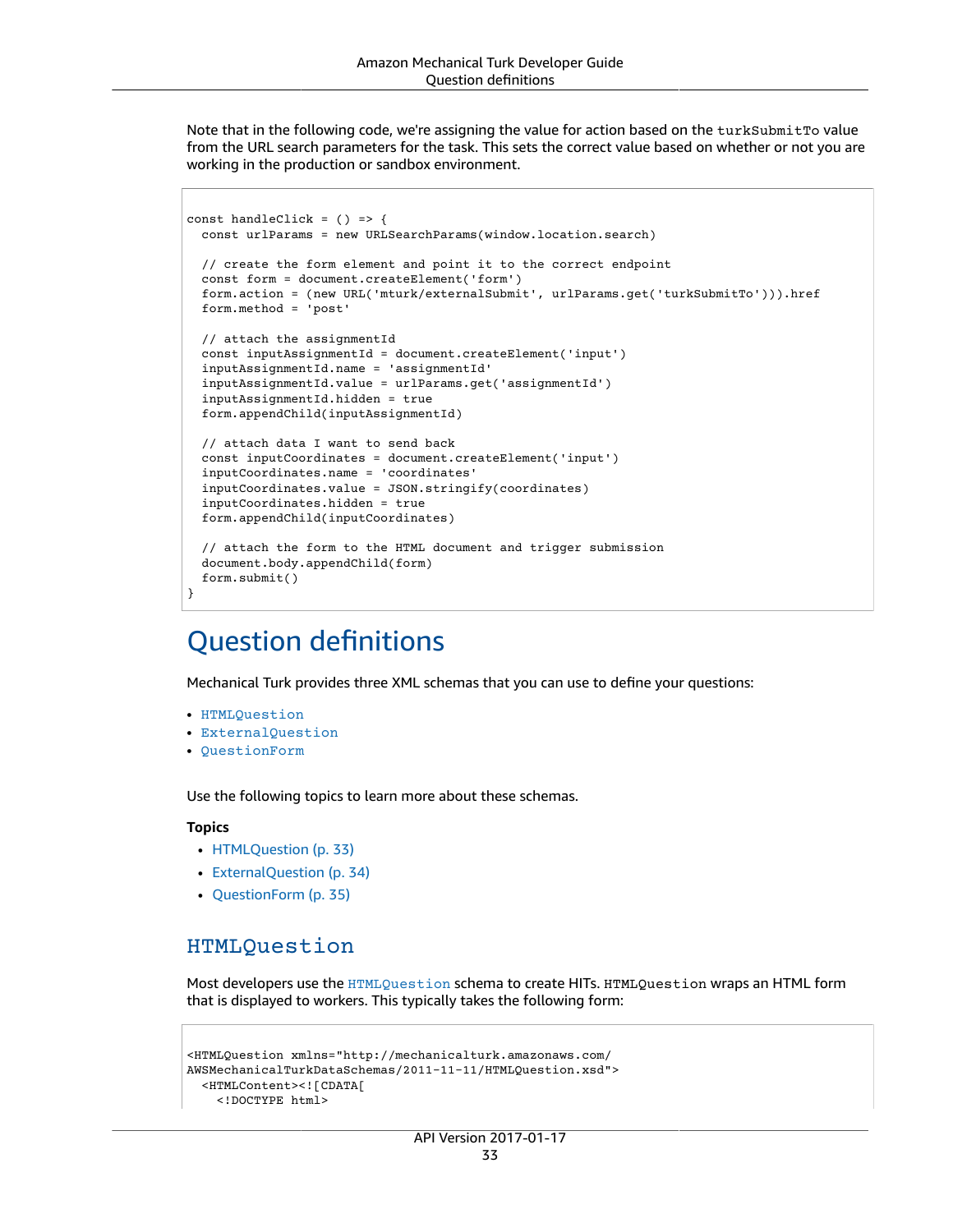```
    <script src="https://assets.crowd.aws/crowd-html-elements.js"></script>
        <crowd-form>
            <p>Describe the current weather where you live</p>
            <p><textarea name="weather" cols="80" rows="3"></textarea></p>
        </crowd-form>
    ]]></HTMLContent>
    <FrameHeight>0</FrameHeight>
</HTMLQuestion>
```
As you can see in the preceding XML, the HTML content is enclosed in a CDATA element within the XML and includes the elements that define how your question appears to workers. More information on defining your HTML can be found in [Use HTML to define questions \(p. 29\).](#page-32-2)

#### <span id="page-37-0"></span>ExternalQuestion

When you create a task using the HTMLQuestion format, your HTML is hosted by Mechanical Turk. Using Mechanical Turk to host your task helps ensure that it is in a highly available location. If, however, you want to host the task interface on your own servers or cloud resources, you can use the [ExternalQuestion](https://docs.aws.amazon.com/AWSMechTurk/latest/AWSMturkAPI/ApiReference_ExternalQuestionArticle.html) format.

To use ExternalQuestion, your URL must meet the following criteria:

- The location specified by the URL must support HTTPS.
- The location must be highly available and able to respond quickly when workers accept or preview your task.
- The URL cannot include any of the reserved query parameters (assignmentId, hitId, turkSubmitTo, and workerId) that is appended by Mechanical Turk, as described in How [Mechanical](#page-32-3) Turk tasks are [rendered \(p. 29\).](#page-32-3)
- The location specified by the URL must perform a form POST operation with the assignmentId when the task is completed, as described in [Use HTML to define questions \(p. 29\)](#page-32-2).

Amazon S3 is a great option for hosting your task HTML. When you use an S3-hosted layout, you need to add a ContentType header and set the ACL to public read, as shown in the following Python SDK PutObject call:

```
s3_client.put_object(
      ACL='public-read',
      Body=HTML layout,
      Bucket=S3 bucket name,
      Key=Object name,
      ContentType="text/html"
\lambda
```
When using this schema, you simply need to indicate the URL you want to use.

```
<?xml version="1.0" encoding="UTF-8"?>
<ExternalQuestion xmlns=" http://mechanicalturk.amazonaws.com/
AWSMechanicalTurkDataSchemas/2006-07-14/ExternalQuestion.xsd">
    <ExternalURL>https://tictactoe.amazon.com/gamesurvey.cgi?gameid=01523</ExternalURL>
    <FrameHeight>0</FrameHeight>
</ExternalQuestion>
```
When you use ExternalQuestion, you can make the served HTML as complex or simple as necessary for your particular task. However, you must use of a form element to submit a POST to Mechanical Turk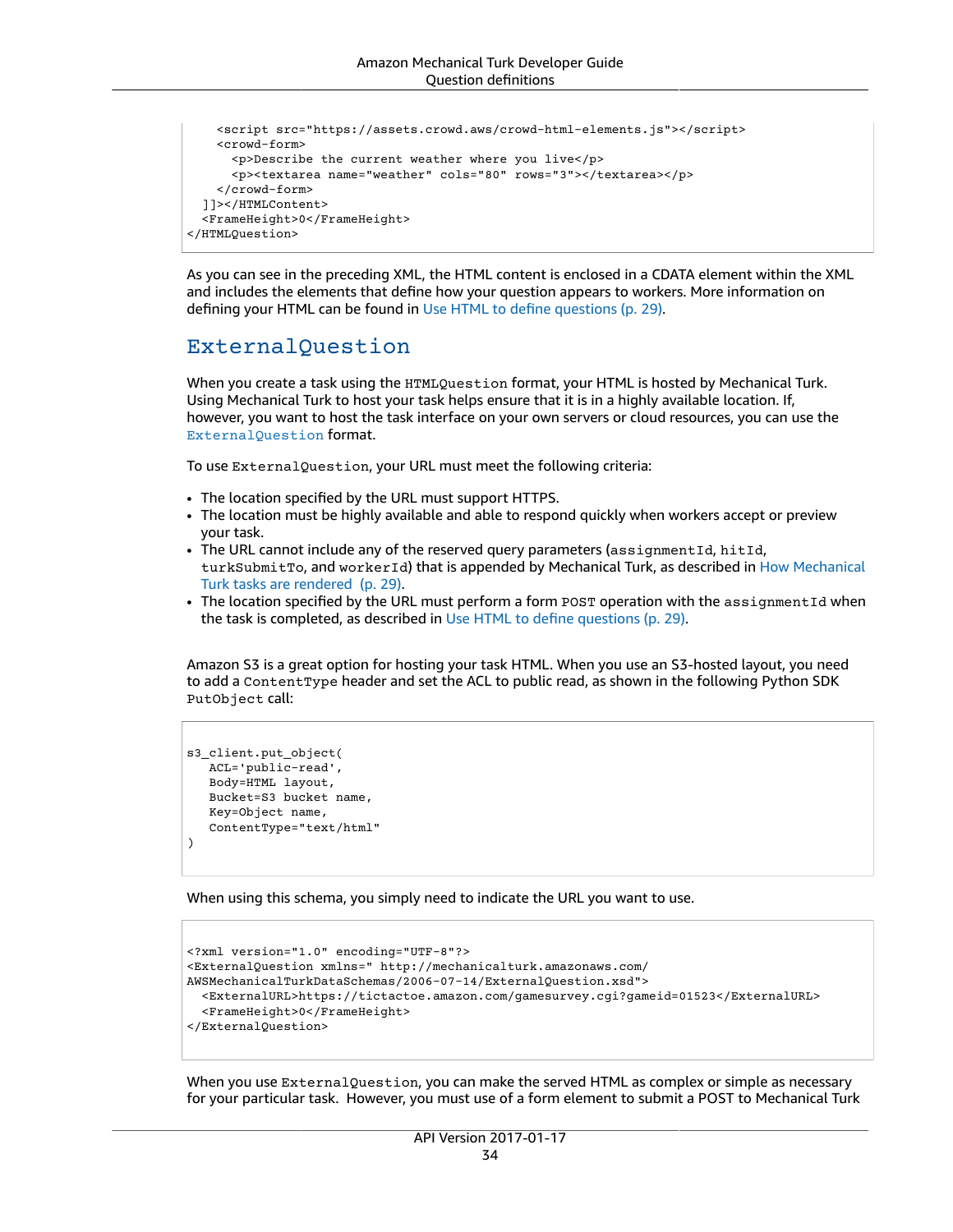when the task is complete. This directs the browser to advance and notify Mechanical Turk that the task is complete.

#### <span id="page-38-2"></span>QuestionForm

[QuestionForm](https://docs.aws.amazon.com/AWSMechTurk/latest/AWSMturkAPI/ApiReference_QuestionFormDataStructureArticle.html) is a legacy XML format that can be used to define Mechanical Turk tasks using an XML schema. While it is still supported, we recommend building your task using HTMLQuestion or ExternalQuestion.

### <span id="page-38-0"></span>Requester website layouts

If you have an existing task you created using the Mechanical Turk requester website, you can create HITs by referencing the LayoutId for that task and avoiding the need to provide a question value. To find the LayoutId, navigate to your [Project List](https://requester.mturk.com/create/projects) on the requester website and select the name of the project you want to use. A box pops up showing the **HIT Type ID**, **Layout ID**, and **Layout Parameters** that you can reference.

As shown in the following code example, the definition also includes the template parameters that are defined within the HTML. When you create a HIT, you need to pass both the HITLayoutId and values for the parameters that are defined.

```
{
  ...,
  HITLayoutId: "3O2UWD6SNTXSG9Z4I77HMZAX0U6499",
    HITLayoutParameters: [
        {
             "Name": "image_url", 
             "Value": " https://my-bucket.s3.amazonaws.com/img1234.jpg "
    }
    ]
}
```
More detail on creating HITs with these values can be found in [Creating](#page-40-0) HITs [\(p. 37\)](#page-40-0).

# <span id="page-38-1"></span>HIT attributes

When you create a task (HIT) with Amazon Mechanical Turk (Mechanical Turk), you provide a number of attributes about the task that tell Mechanical Turk how to display it in the marketplace. These are separate from the content and question of the task itself, and include the title, description, reward amount, and attributes describing how long the task will remain active.

The attributes can be grouped as follows.

#### **Descriptive attributes**

- Title
- Description
- Keywords

#### **Reward time-related attributes**

- AssignmentDurationInSeconds
- AutoApprovalDelayInSeconds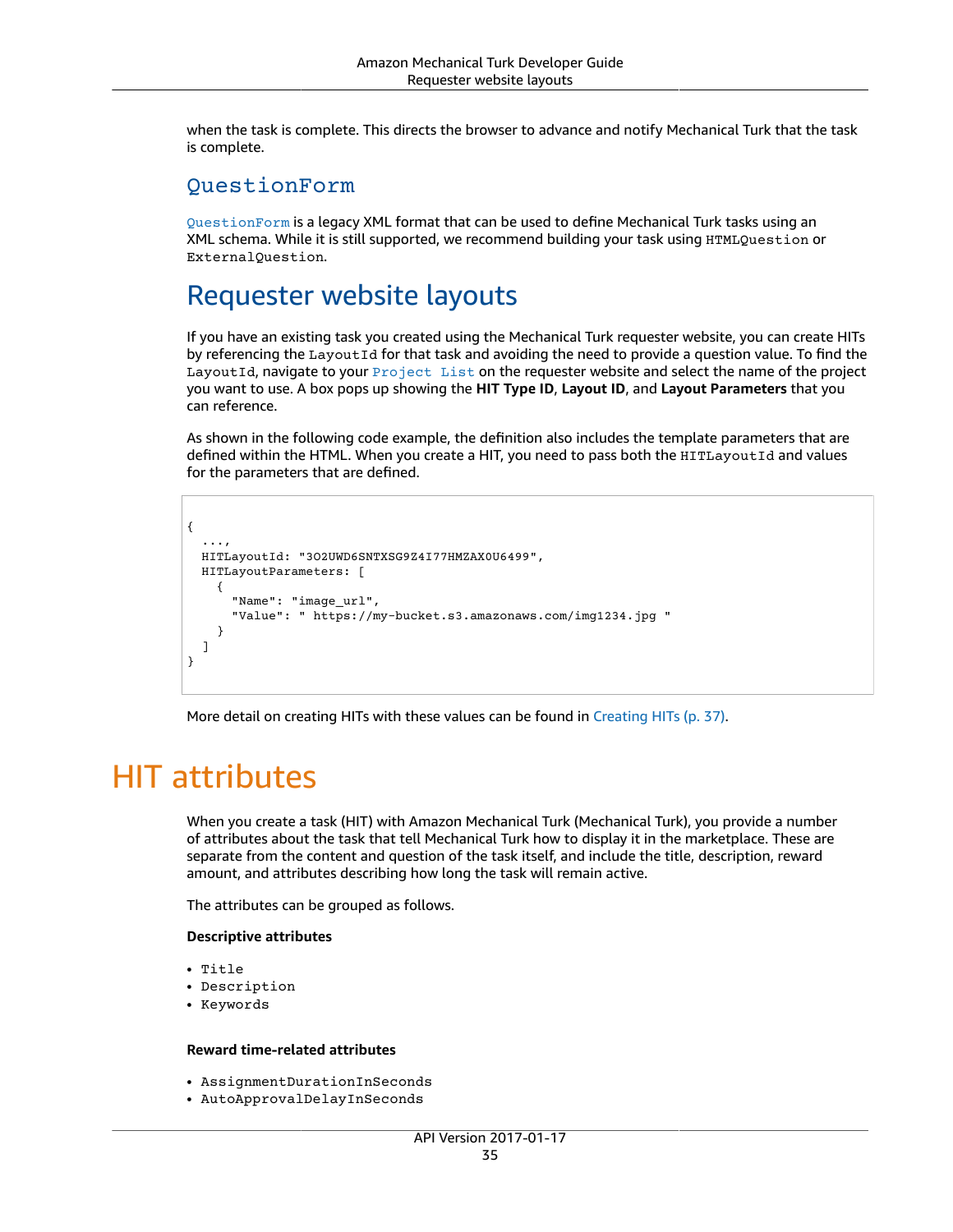• LifetimeInSeconds

#### **MaxAssignments QualificationRequirements**

The first six attributes (Title, Description, Keywords, Reward, AssignmentDurationInSeconds, and AutoApprovalDelayInSeconds) and QualificationRequirements comprise the *HIT Type* for the task. The HIT Type attributes are common across a group of HITs and allow the Mechanical Turk marketplace to group tasks together that have the same HIT Type. When workers complete a task, they can immediately start on the next task with the same HIT Type.

When you call the [CreateHIT](https://docs.aws.amazon.com/AWSMechTurk/latest/AWSMturkAPI/ApiReference_CreateHITOperation.html) API and provide these values, Mechanical Turk first attempts to find an existing HIT Type that has the same values for these attributes. If one doesn't exist, then a new HIT Type is created. Alternatively, you can call [CreateHITType](https://docs.aws.amazon.com/AWSMechTurk/latest/AWSMturkAPI/ApiReference_CreateHITTypeOperation.html) with these attributes to directly create a HIT Type and then use the resulting HIT Type ID to create HITs using the [CreateHITWithHITType](https://docs.aws.amazon.com/AWSMechTurk/latest/AWSMturkAPI/ApiReference_CreateHITWithHITTypeOperation.html) API.

#### **Title, Description, and Keywords**

These should provide a clear description of the task to be completed, as well as any relevant search keywords that help workers find your task.

#### **Reward**

The amount that is transferred to the worker when the task is approved. This is in US dollars and should be provided to the API as a string. For example, to set the reward for a HIT at 10 cents, the value would be "0.10".

#### **AssignmentDurationInSeconds**

AssignmentDurationInSeconds is the amount of time that workers have to complete the task. For example, if you create a HIT that has an AssignmentDurationInSeconds of 300 it expires after 5 minutes. If a worker does not complete it in that time, it is be assigned to a new worker.

You should specify a duration that is long enough that a worker can still complete it even if they run into difficulties. However, don't set it to be overly long, as this can result in an assignment becoming orphaned for the duration of the time. Setting a long assignment duration can also discourage workers from accepting it if workers believe the amount of time required is significantly out of line with the reward amount.

#### **Auto-approval delay**

After a worker submits an aAssignment, you have the option to *approve* or *reject* their work. However, if the amount of time specified by the AutoApprovalDelayInSeconds elapses, then it is automatically approved. Timely approval or rejection of worker submissions is important to workers as it directly influences how quickly they get paid for the tasks they complete. As such, you should strive to review work shortly after it is submitted and set the auto-approval delay as low as possible so that workers don't have to wait inordinately long if you fail to approve some assignments. To automatically approve all work that is submitted, you can set the auto-approval delay to 0.

#### **Lifetime**

LifetimeInSeconds is the maximum amount of time that a HIT is available to be accepted in the Mechanical Turk marketplace. If the lifetime expires before all of the available assignments have been accepted, it is removed from the marketplace. Note that if the lifetime expires after a worker accepts an assignment, the worker can still submit a response up until the assignment duration expires.

#### **Max Assignments**

MaxAssignments specifies the maximum number of workers that can submit responses for a HIT.

#### **Qualification Requirements**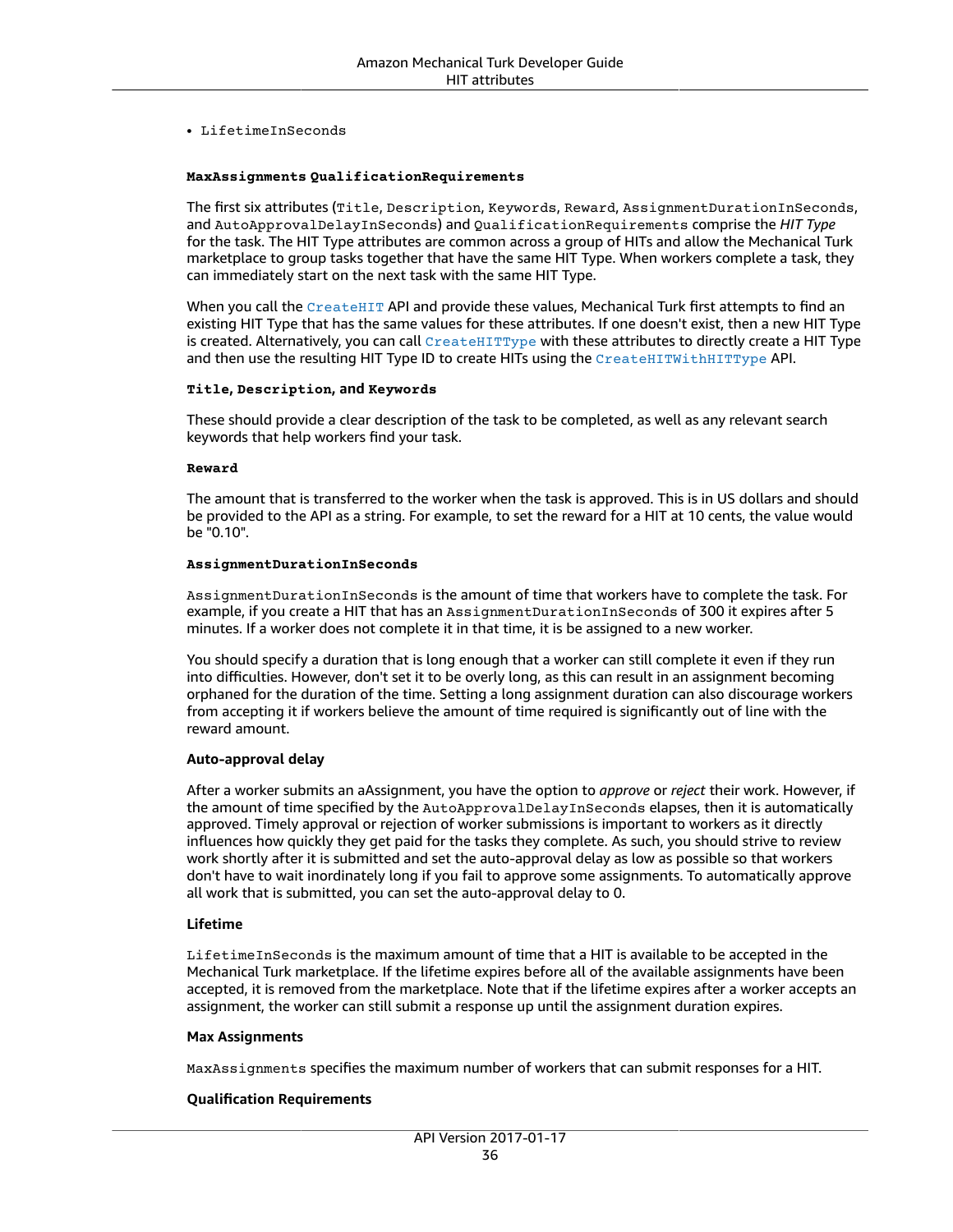QualificationRequirements can be used to manage which workers can view and accept a HIT. More information on using qualification requirements can be found in [Managing](#page-48-0) workers ( $p. 45$ ).

# <span id="page-40-0"></span>Creating HITs

A human intelligence task, or HIT, is a question your application asks and a worker answers. There are two primary ways to create tasks (HITs) in Amazon Mechanical Turk (Mechanical Turk): directly or using a HIT Type ID. In both cases, you need to provide a valid question and attributes for your HIT.

#### **Topics**

- Create a HIT [Directly \(p. 37\)](#page-40-1)
- Create a HIT using a HIT [Type \(p. 37\)](#page-40-2)

# <span id="page-40-1"></span>Create a HIT Directly

The most common way to create HITs in Mechanical Turk is via the [CreateHIT](https://docs.aws.amazon.com/AWSMechTurk/latest/AWSMturkAPI/ApiReference_CreateHITOperation.html) operation. This API can be called with a JSON object containing the following values.

```
{ 
    "Title": String,
    "Description": String,
    "Question": String,
    "HITLayoutId": String,
    "HITLayoutParameters": HITLayoutParameterList,
    "Reward": String,
    "AssignmentDurationInSeconds": Integer,
    "LifetimeInSeconds": Integer,
    "Keywords": String,
    "MaxAssignments": Integer,
    "AutoApprovalDelayInSeconds": Integer,
    "QualificationRequirements": QualificationRequirementList,
    "AssignmentReviewPolicy": ReviewPolicy,
    "HITReviewPolicy": ReviewPolicy,
    "RequesterAnnotation": String,
    "UniqueRequestToken": String
  }
```
The response includes the HITId that was generated for the task as well as the HITTypeId that has been assigned to the HIT. It also includes all of the attributes of the HIT that were provided in the CreateHIT call.

## <span id="page-40-2"></span>Create a HIT using a HIT Type

Creating a HIT with a HIT Type allows you to be explicit about which HITs ought to be the same type and is a best practice for customers creating large numbers of HITs. It is also valuable when connecting notifications to your HITs as described in Use Mechanical Turk [notifications \(p. 56\).](#page-59-0)

When creating a HIT using a HIT Type, you can use a HIT Type ID generated via a previous  $C_{\text{reatellIT}}$ call or generate one by calling the  $\text{CreateHITType}$  $\text{CreateHITType}$  $\text{CreateHITType}$  operation. This API can be called with a JSON object containing the following values.

```
  "Title": String,
```
{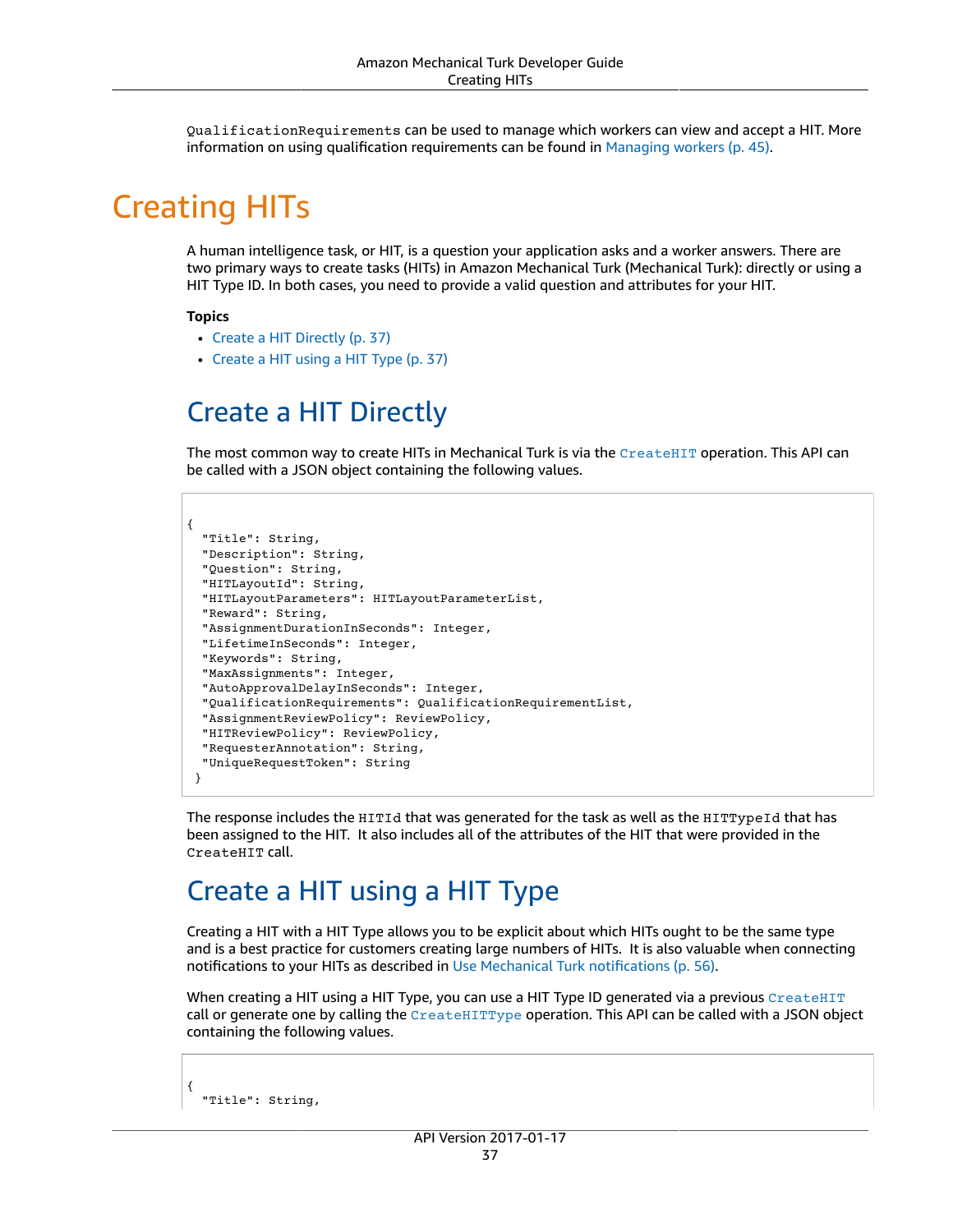```
  "Description": String,
    "Reward": String,
    "AssignmentDurationInSeconds": Integer,
    "Keywords": String,
    "AutoApprovalDelayInSeconds": Integer,
    "QualificationRequirements": QualificationRequirementList
}
```
The response includes a generated HITTypeId, or the ID of an existing HIT Type in your account that has the same attributes. The HITTypeId can then be used to call [CreateHITWithHITType](https://docs.aws.amazon.com/AWSMechTurk/latest/AWSMturkAPI/ApiReference_CreateHITWithHITTypeOperation.html) with a JSON object containing the following values.

```
{ 
    "HITTypeId": String,
    "Question": String,
    "HITLayoutId": String,
    "HITLayoutParameters": HITLayoutParameterList,
    "LifetimeInSeconds": Integer,
    "MaxAssignments": Integer,
    "AssignmentReviewPolicy": ReviewPolicy,
    "HITReviewPolicy": ReviewPolicy,
    "RequesterAnnotation": String,
    "UniqueRequestToken": String
  }
```
The response includes the HITId that was generated for the HIT and all of the attributes of the HIT.

# <span id="page-41-0"></span>Modifying HITs

Once a HIT has been created in the Amazon Mechanical Turk (Mechanical Turk) marketplace, it's possible to modify it; however, there is an important caveat. Because your HIT is now available to workers, Mechanical Turk will not allow you to make changes that will negatively impact them. For example, Mechanical Turk won't let you delete a HIT on which a worker is actively working. The following are the common operations you can perform to modify HITs.

#### **Topics**

- Modify expiration [time \(p. 38\)](#page-41-1)
- Add additional [assignments \(p. 39\)](#page-42-0)
- Modify the HIT [Type \(p. 39\)](#page-42-1)
- [Delete \(p. 39\)](#page-42-2)

# <span id="page-41-1"></span>Modify expiration time

When a HIT is created, the LifetimeInSeconds is used to calculate an ExpiresAt value that tells Mechanical Turk when to remove a HIT from the marketplace if it hasn't been completed yet. You can use the [UpdateExpirationForHIT](https://docs.aws.amazon.com/AWSMechTurk/latest/AWSMturkAPI/ApiReference_UpdateExpirationForHITOperation.html) operation to either extend this time further into the future to allow workers more time to complete it or shorten the time if responses are no longer valuable.

A common use of UpdateExpirationForHIT is to call it with a value of 0 or a time in the past to tell Mechanical Turk to immediately expire a HIT. This is useful when you make a mistake in your HIT definition and immediately need to remove the task from the marketplace. Note that this won't prevent workers who have already accepted your HIT from completing and submitting it.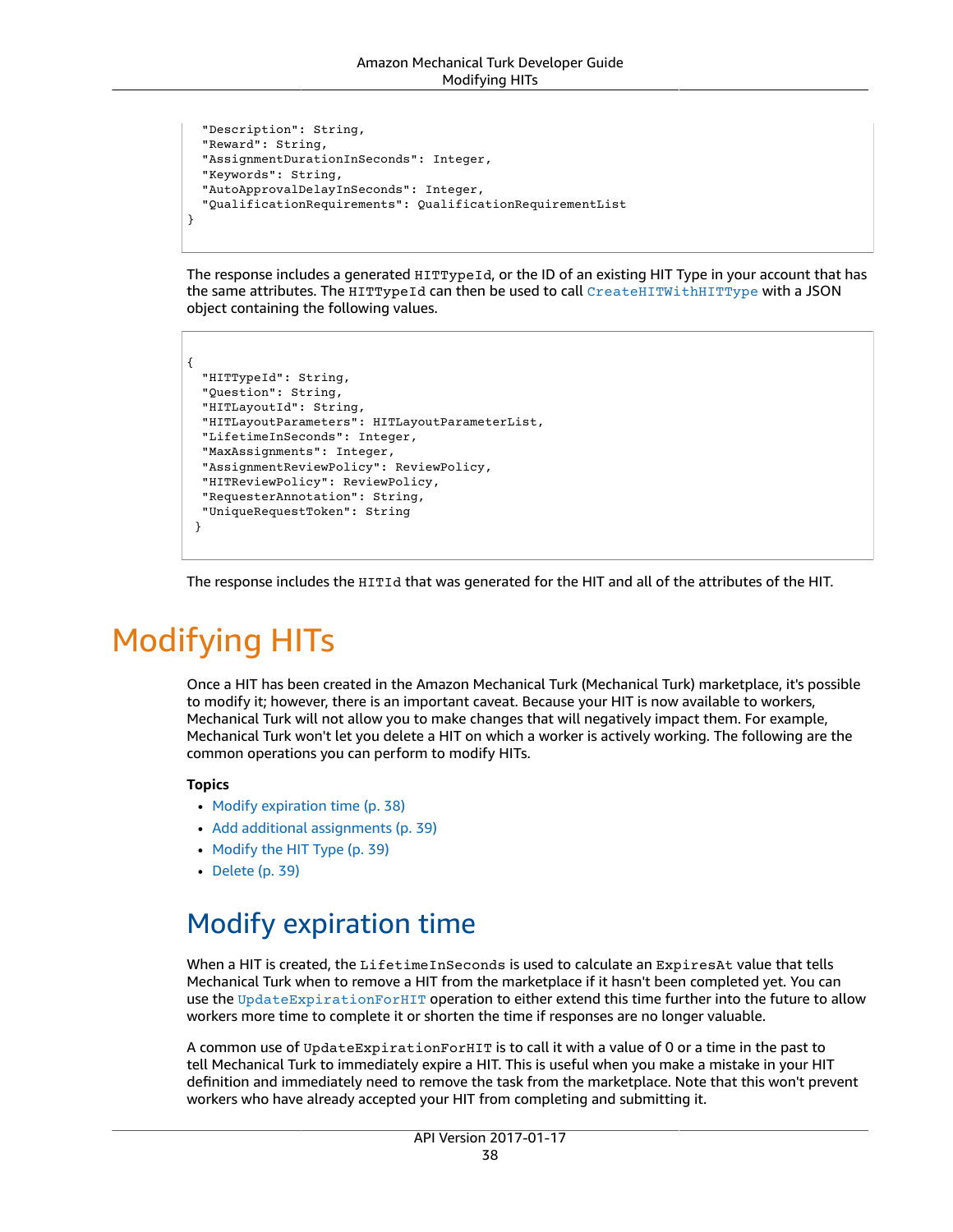# <span id="page-42-0"></span>Add additional assignments

When a HIT is created, the MaxAssignments value is provided and informs Mechanical Turk of how many workers can submit responses for the task. If you need to allow additional workers to provide responses, you can call [CreateAdditionalAssignmentsForHIT](https://docs.aws.amazon.com/AWSMechTurk/latest/AWSMturkAPI/ApiReference_CreateAdditionalAssignmentsForHITOperation.html) to add additional available assignments.

A common pattern for managing quality in Mechanical Turk is to ask multiple workers to provide responses for a given task and then compare the results. One approach for doing this is to start with a minimal number of assignments and then add additional assignments if there is disagreement among workers. You can use this approach to limit the number of assignments needed for tasks where there is general agreement, while gathering additional data points for tasks that are more ambiguous.

Note that HITs created with fewer than 10 assignments cannot be extended to have 10 or more assignments.

# <span id="page-42-1"></span>Modify the HIT Type

The HIT Type attributes of a HIT, such as the reward amount, title, or assignment duration, can be modified by changing the HIT Type assigned using the [UpdateHITTypeOfHIT](https://docs.aws.amazon.com/AWSMechTurk/latest/AWSMturkAPI/ApiReference_UpdateHITTypeOfHITOperation.html) operation. While this can allow you to modify any of the HIT Type attribute values on an active HIT, Mechanical Turk prevents you from changing the HIT Type on HITs with assignments that have been accepted or submitted by workers.

### <span id="page-42-2"></span>Delete

The DeleteHIT operation disposes of HITs that are no longer needed. Calling this operation deletes your HIT from Mechanical Turk. Once deleted, it is no longer available if you call [ListHITs](https://docs.aws.amazon.com/AWSMechTurk/latest/AWSMturkAPI/ApiReference_ListHITsOperation.html), [GetHIT](https://docs.aws.amazon.com/AWSMechTurk/latest/AWSMturkAPI/ApiReference_GetHITOperation.html), or [ListAssignmentsForHIT](https://docs.aws.amazon.com/AWSMechTurk/latest/AWSMturkAPI/ApiReference_ListAssignmentsForHITOperation.html). HITs must be in a Reviewable state to be disposed and all of the completed assignments must be either approved or rejected. As a result, this operation isn't a solution for removing HITs that you published by mistake, you should instead use the [UpdateExpirationForHIT](https://docs.aws.amazon.com/AWSMechTurk/latest/AWSMturkAPI/ApiReference_UpdateExpirationForHITOperation.html) operation to immediately expire your task. HITs are automatically disposed after 120 days.

# <span id="page-42-3"></span>Using the sandbox

Many requesters choose to test their Amazon Mechanical Turk (Mechanical Turk) tasks in the sandbox environment. The sandbox is a mirror image of the *production* marketplace and is a useful way to test task interfaces and processes without spending money on worker rewards or fees. In the sandbox environment, you can perform all of the same operations you can perform in the production environment, such as creating HITs and retrieving results. This can be a great way to test your task interface and confirm that the results you receive meet your needs.

Because the sandbox is a mirror of production environment, you need to complete account setup a second time, as described in Set up Amazon [Mechanical](#page-14-0) Turk [\(p. 11\).](#page-14-0) To enable easy switching between testing and production, you can link to the same AWS account and use the same AWS credentials. To switch to the sandbox environment, simply specify that you want the CLI or SDK to use the sandbox endpoint (https://mturk-requester-sandbox.us-east-1.amazonaws.com).

## <span id="page-42-4"></span>API calls using the CLI

When using the sandbox from the AWS CLI, you need to specify the sandbox endpoint with each operation as shown in the following GetAccountBalance request.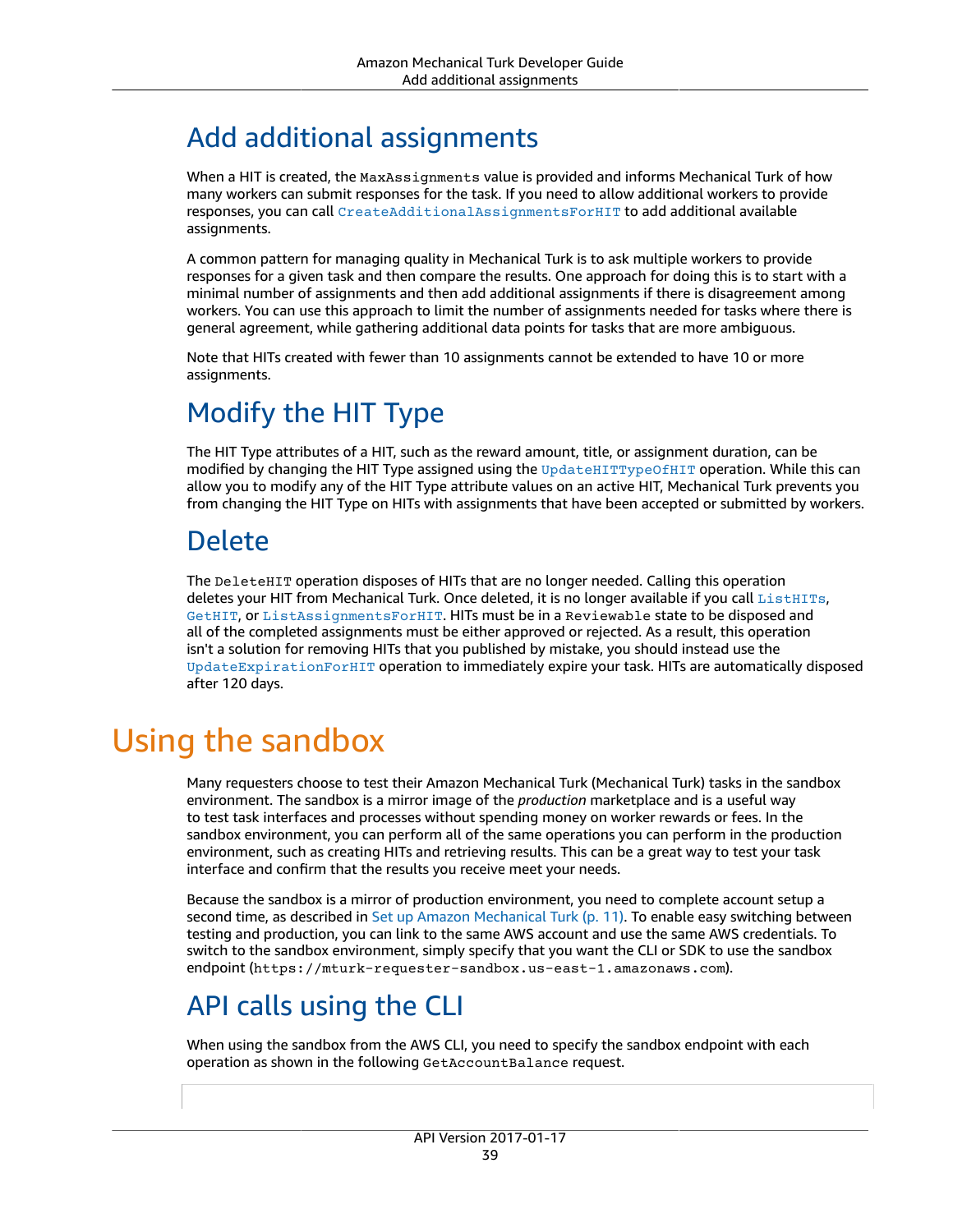```
aws mturk get-account-balance --endpoint https://mturk-requester-sandbox.us-
east-1.amazonaws.com
```
<span id="page-43-0"></span>This returns an available balance of *10000.00*, the default balance in the sandbox.

# API calls using the Python SDK (boto3)

The Python AWS SDK, like all of the AWS SDKs, allows you to specify the endpoint when you instantiate a Mechanical Turk client. The following example shows how you would create a client and make a request using the GetAccountBalance operation.

```
import boto3
client = boto3.client(
        'mturk',
        endpoint_url='https://mturk-requester-sandbox.us-east-1.amazonaws.com'
\lambdaprint(client.get_account_balance()['AvailableBalance'])
```
This returns an available balance of *10000.00*, the default balance in the sandbox.

# <span id="page-43-1"></span>Testing HITs

To test your HITs in the sandbox, you can use the same operations described in [Creating](#page-40-0) HITs ( $p. 37$ ), provided you've configured the SDK or CLI to use the sandbox endpoint. When you create HITs in the sandbox, they are published to <https://workersandbox.mturk.com> instead of the production marketplace. Since this is a separate location and workers won't receive a reward for completing your tasks there, you need to create an account and complete the tasks yourself, or have members of your team assist, to fully test your HITs.

When HITs are completed in the sandbox environment, you can retrieve results using the same operations as those described in the following sections of this guide.

# <span id="page-43-2"></span>HIT references using RequesterAnnotation

When building processes that leverage Amazon Mechanical Turk (Mechanical Turk), it's often valuable to keep track of identifiers associated with the data in each HIT, particularly when handling HIT responses via notifications. For example, you might want to associate your HITs with a record in a database such as Amazon DynamoDB, and want your HIT to reference the primary key of the record.

The RequesterAnnotation attribute is a useful option for tracking these references. When you create a HIT using [CreateHIT](https://docs.aws.amazon.com/AWSMechTurk/latest/AWSMturkAPI/ApiReference_CreateHITOperation.html) or [CreateHITWithHITType](https://docs.aws.amazon.com/AWSMechTurk/latest/AWSMturkAPI/ApiReference_CreateHITWithHITTypeOperation.html), you can provide a RequesterAnnotation field that contains arbitrary data about each HIT. Although it is limited to 255 ASCII characters, this is generally adequate to capture identifiers that denote the origin of your data. The data provided here is only visible to the requester who created the HIT.

When you receive a notification that a HIT has been completed, you can use the [GetHIT](https://docs.aws.amazon.com/AWSMechTurk/latest/AWSMturkAPI/ApiReference_GetHITOperation.html) operation to retrieve the RequesterAnnotation. The identifier captured in the RequesterAnnotation can then be used to make updates in your database or other systems.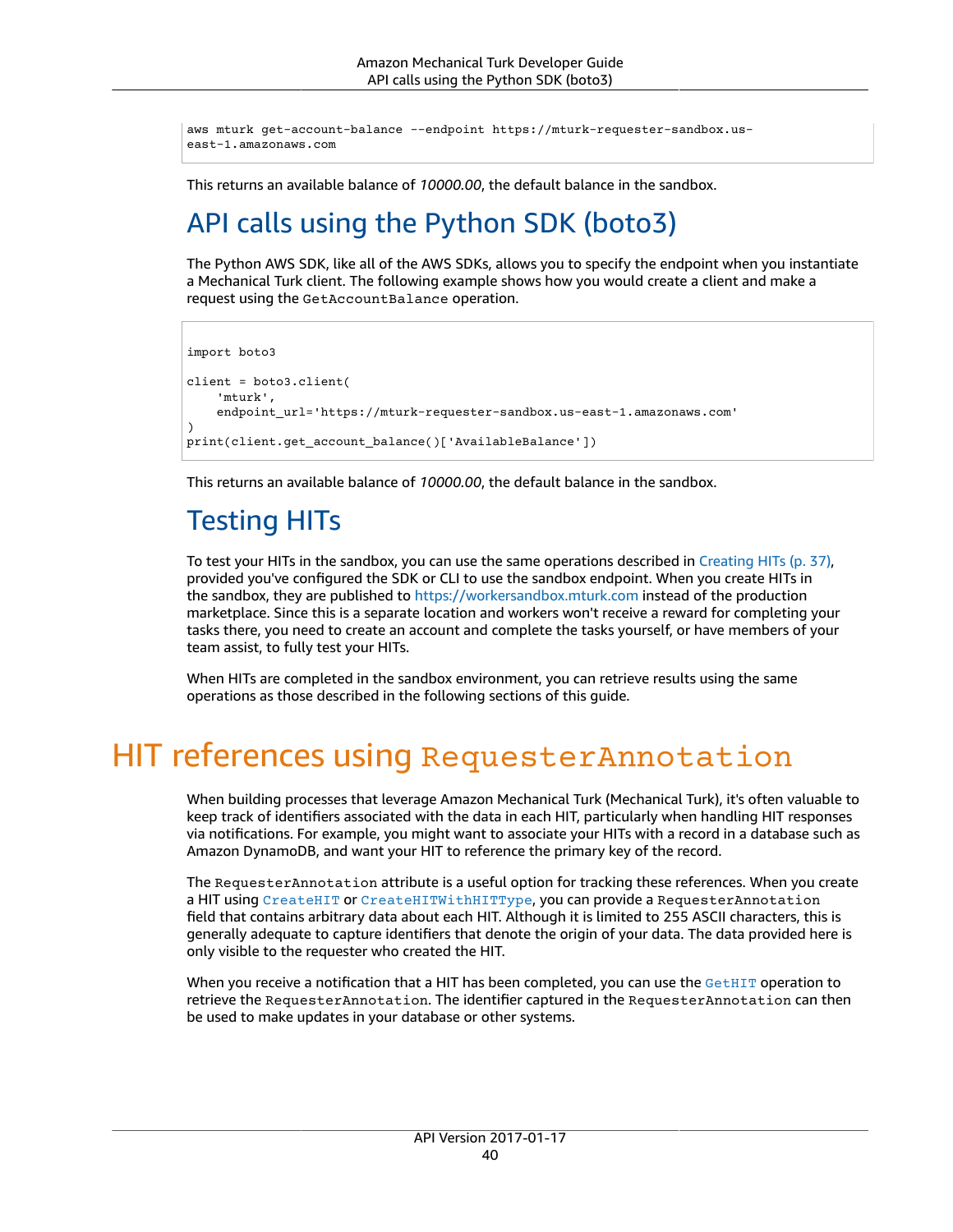# <span id="page-44-0"></span>Retrieving results

Retrieving the results of a HIT involves gathering the responses from each of the assignment submissions provided by workers. At any point in a HIT's lifecycle (before it is disposed) you can call the [ListAssignmentsForHIT](https://docs.aws.amazon.com/AWSMechTurk/latest/AWSMturkAPI/ApiReference_ListAssignmentsForHITOperation.html) operation to retrieve all of assignments that have been submitted and the answers provided by workers. If the some of the assignments are still awaiting submission by workers, you receive partial results containing the assignments have been submitted so far.

#### **Topics**

- Assignment [attributes \(p. 41\)](#page-44-1)
- Assignment [answer \(p. 41\)](#page-44-2)

# <span id="page-44-1"></span>Assignment attributes

The ListAssignmentsForHIT operation returns an array of zero or more assignments, each captured in an [Assignment](https://docs.aws.amazon.com/AWSMechTurk/latest/AWSMturkAPI/ApiReference_AssignmentDataStructureArticle.html) data structure. The following example shows the data structure that is returned. Each assignment includes the ID of the HIT with which it's associated, the worker who submitted it, and the ID of the assignment itself. The AssignmentStatus is one of Submitted, Approved, or Rejected. When a worker first submits an assignment, the status is Submitted, and changes based on your decision to approve or reject the assignment.

```
{
          AssignmentId: "123RVWYBAZW00EXAMPLE456RVWYBAZW00EXAMPLE",
          WorkerId:"AZ3456EXAMPLE",
          HITId:"123RVWYBAZW00EXAMPLE",
          AssignmentStatus:"Submitted",
          AcceptTime: "2019-12-01T12:00:00Z",
          SubmitTime: "2019-12-01T13:04:59Z",
          AutoApprovalTime: "2019-12-04T13:04:59Z",
          Answer:'...'
    }
```
The AcceptTime and SubmitTime indicate when a worker first accepted the task and when they submitted it. This can be used to infer a rough approximation of how long it took the worker to complete the task; however, keep in mind that a worker may step away from their computer for a period of time after accepting a task so the time delta may be inflated.

The AutoApprovalTime indicates when the assignment will be automatically approved if you don't approve or reject it yourself. This is computed by adding the auto-approval delay you set when creating the HIT to the SubmitTime.

# <span id="page-44-2"></span>Assignment answer

The Answer value is returned as a string containing a [QuestionFormAnswers](https://docs.aws.amazon.com/AWSMechTurk/latest/AWSMturkAPI/ApiReference_QuestionFormAnswersDataStructureArticle.html) XML data structure. The layout of this data structure corresponds to the HTML form fields you provided in your question HTML. For example, consider the following task form using a standard HTML form element and form field.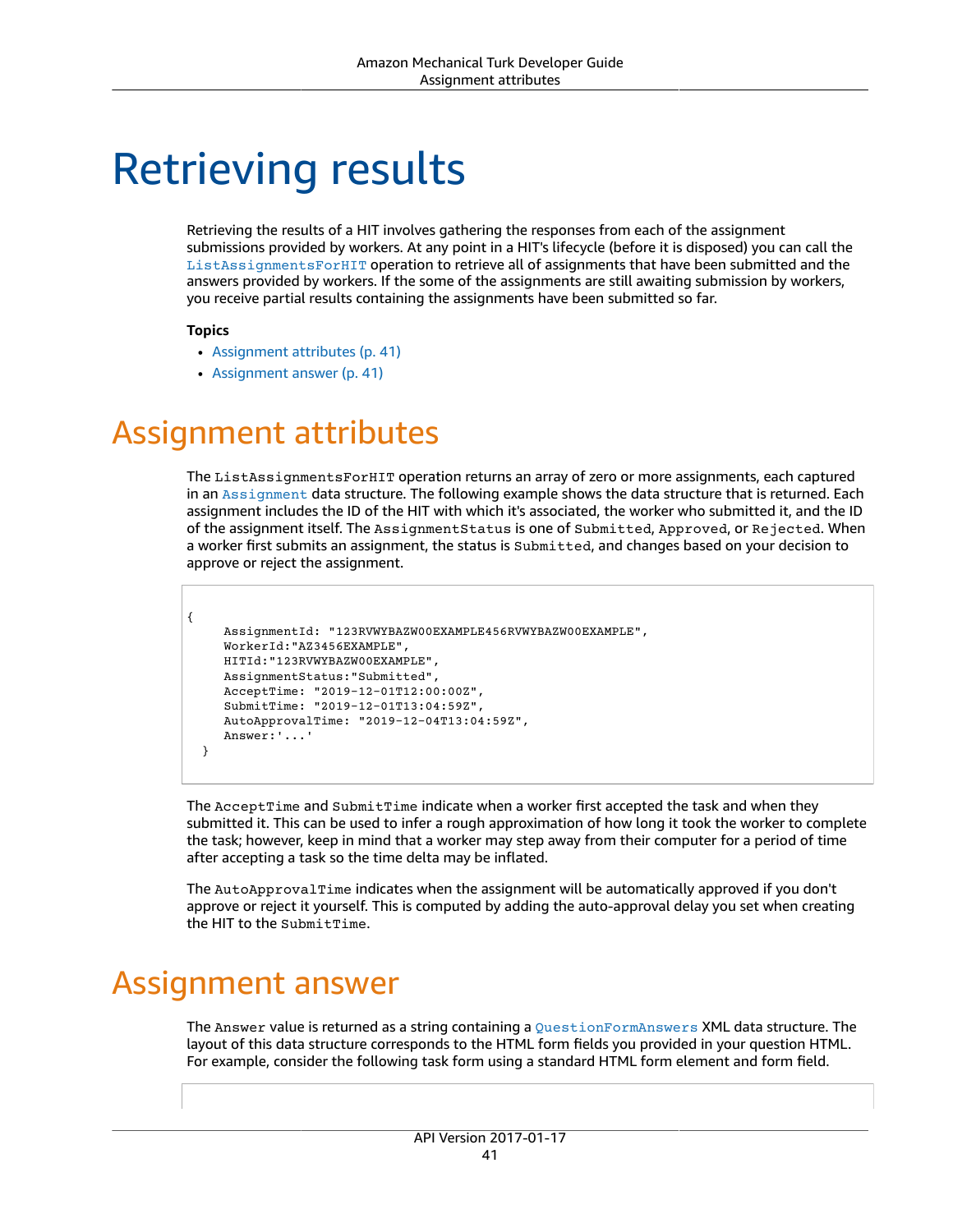```
<form method='post' id='mturk_form' action='https://www.mturk.com/mturk/externalSubmit'>
   <p>What country do you live in?</p>
   <p><input type="text" name="country"></p>
   <p>Describe the current weather where you live</p>
   <p><textarea name="weather" cols="80" rows="3"></textarea></p>
   <p><input type="submit" id="submitButton" class="btn btn-primary" value="Submit"/></p>
</form>
```
The QuestionFormAnswers data structure contains an Answer value for each form field in your HTML. The QuestionIdentifier is the name supplied for the form field in your HTML and the FreeText attribute is the value that was entered in the field by the worker. Here the QuestionIdentifier values country and weather match the names specified in the form definition. The FreeText values contain the worker's responses.

```
<?xml version="1.0" encoding="ASCII"?>
<QuestionFormAnswers xmlns="http://mechanicalturk.amazonaws.com/
AWSMechanicalTurkDataSchemas/2005-10-01/QuestionFormAnswers.xsd">
    <Answer>
        <QuestionIdentifier>country</QuestionIdentifier>
        <FreeText>United States</FreeText>
    </Answer>
    <Answer>
        <QuestionIdentifier>weather</QuestionIdentifier>
        <FreeText>It's currently raining lightly</FreeText>
    </Answer>
</QuestionFormAnswers>
```
#### **Assignment Answer when using crowd-form**

The structure of the answers returned in the QuestionFormAnswer data structure is slightly different when using the crowd-form element from the Crowd HTML Elements library. Consider the following example that mirrors the preceding one, but replaces form with crowd-form.

```
<crowd-form>
   <p>What country do you live in?</p>
   <p><input type="text" name="country"></p>
   <p>Describe the current weather where you live</p>
   <p><textarea name="weather" cols="80" rows="3"></textarea></p>
</ crowd-form>
```
The crowd-form element collapses all of the form field values into a single Answer value in the QuestionFormAnswer data structure as shown in the following example. This answer always has the identifier *taskAnswers* and the FreeText value is an array of JSON key-value pairs containing the worker answers.

```
<?xml version="1.0" encoding="ASCII"?>
<QuestionFormAnswers xmlns="http://mechanicalturk.amazonaws.com/
AWSMechanicalTurkDataSchemas/2005-10-01/QuestionFormAnswers.xsd">
    <Answer>
        <QuestionIdentifier>taskAnswers</QuestionIdentifier>
        <FreeText>
      \Gamma\overline{\mathcal{A}}          "country": "United States", 
                     "weather": "It's currently raining lightly"
```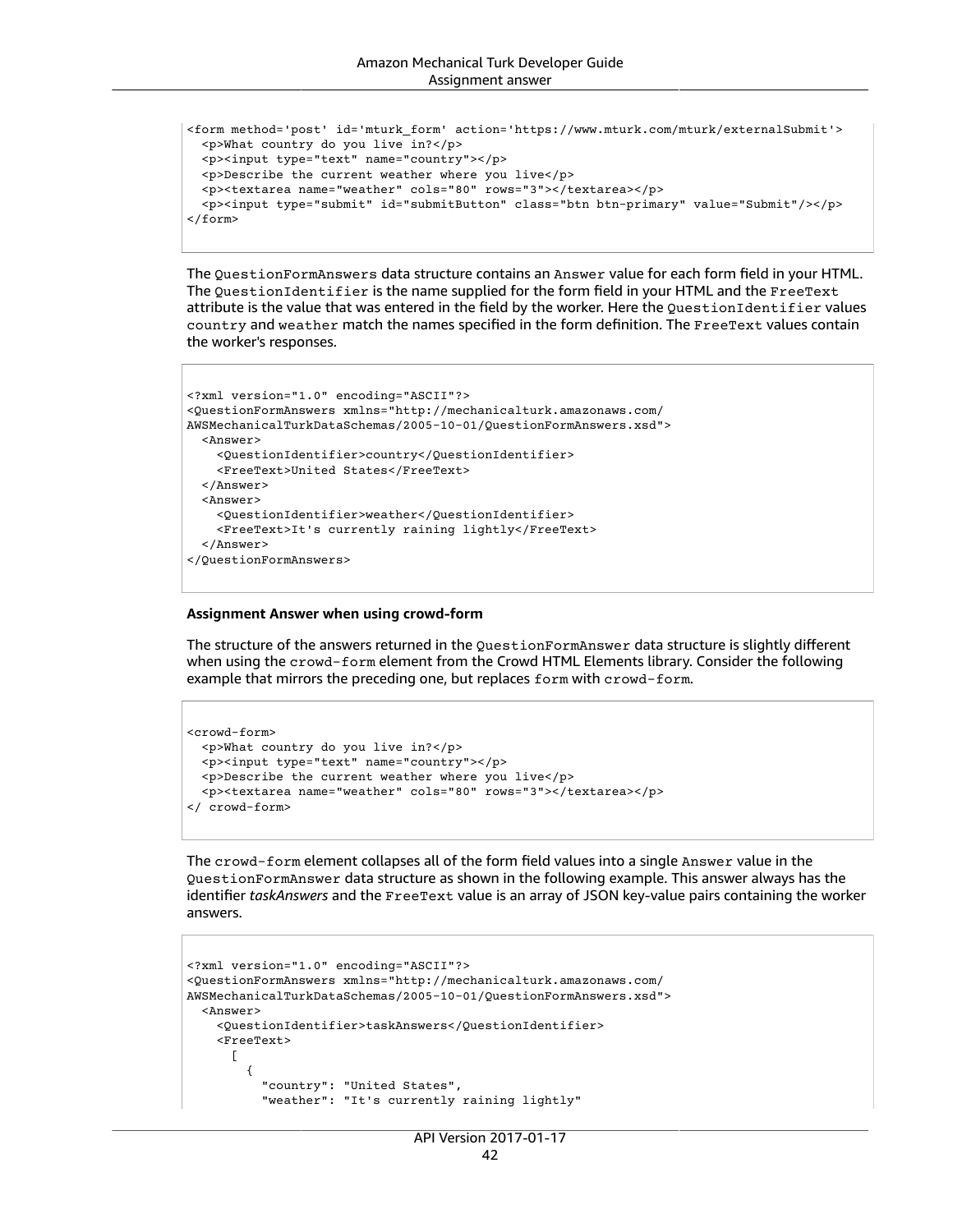} ] </FreeText> </Answer> </QuestionFormAnswers>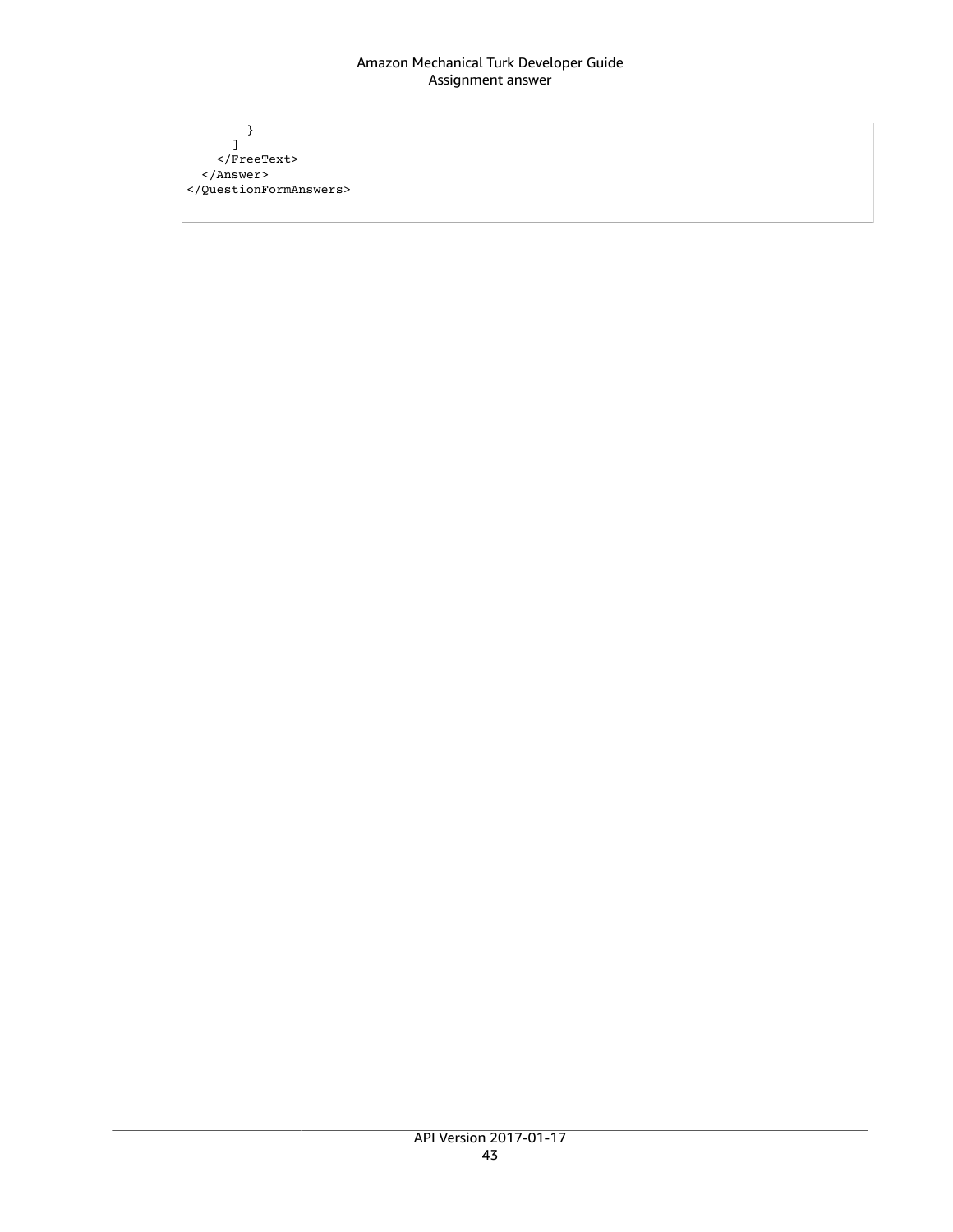# <span id="page-47-0"></span>Retrieving HIT status

At any point after a HIT is created in Amazon Mechanical Turk (Mechanical Turk) up until it is disposed, you can retrieve the status of a HIT using the [GetHIT](https://docs.aws.amazon.com/AWSMechTurk/latest/AWSMturkAPI/ApiReference_GetHITOperation.html) operation. In addition, you can call [ListHITs,](https://docs.aws.amazon.com/AWSMechTurk/latest/AWSMturkAPI/ApiReference_ListHITsOperation.html) [ListHITsForQualificationType](https://docs.aws.amazon.com/AWSMechTurk/latest/AWSMturkAPI/ApiReference_ListHITsForQualificationTypeOperation.html), or [ListReviewableHITs](https://docs.aws.amazon.com/AWSMechTurk/latest/AWSMturkAPI/ApiReference_ListReviewableHITsOperation.html) to retrieve HIT information. The [HIT](https://docs.aws.amazon.com/AWSMechTurk/latest/AWSMturkAPI/ApiReference_HITDataStructureArticle.html) data [structure](https://docs.aws.amazon.com/AWSMechTurk/latest/AWSMturkAPI/ApiReference_HITDataStructureArticle.html) returned by these operations includes the attributes and question used to create the HIT, as well as attributes that describe the current status of the HIT.

The most useful attribute to monitor is the HITStatus value, which can be used to evaluate if a HIT is complete. When a HIT is created, its HITStatus initially has a value of Assignable, which indicates that it's possible for a worker to accept it and begin working on it. After the maximum number of assignments have been accepted, the HIT moves to a status of Unassignable because no additional workers can accept it. Finally, a HIT moves to the Reviewable state when all of the assignments have been submitted or the HIT has expired. Keep in mind that you can retrieve interim results at any time, regardless of whether or not all of the HITs have been submitted.

You can use the values NumberOfAssignmentsAvailable and NumberOfAssignmentsPending to monitor assignment acceptance and submission. When a HIT is first created, the number of assignments available is equal to the MaxAssignments value. As HITs are accepted by workers, this number is reduced and the number of assignments pending increases. When workers submit assignments, they are no longer reflected in NumberOfAssignmentsPending. Similarly, if workers *return* an assignment or the assignment duration elapses, the assignment is no longer reflected in pending but returns to available. When all of the available assignments have been submitted or the HIT expires, the number of pending and available are both 0.

#### **HIT Lifecycle**

The following example shows the HIT status values through the lifecycle of a HIT with MaxAssignments set to 5.

| <b>Step</b>                                                 | <b>HITStatus</b> | Number Of<br>assignments available | Number Of<br>assignments pending |
|-------------------------------------------------------------|------------------|------------------------------------|----------------------------------|
| Initial state                                               | Assignable       | 5                                  | 0                                |
| Three assignments have<br>been accepted                     | Assignable       | $\overline{2}$                     | 3                                |
| All assignments<br>accepted and two<br>submitted            | Unassignable     | $\Omega$                           | 3                                |
| One assignment is<br>returned                               | Assignable       | 1                                  | $\mathcal{P}$                    |
| All assignments<br>submitted                                | Reviewable       | 0                                  | 0                                |
| Three of the submitted<br>assignments have been<br>approved | Reviewable       | $\Omega$                           | $\Omega$                         |
| All of the assignments<br>have been approved                | Reviewable       | 0                                  | $\Omega$                         |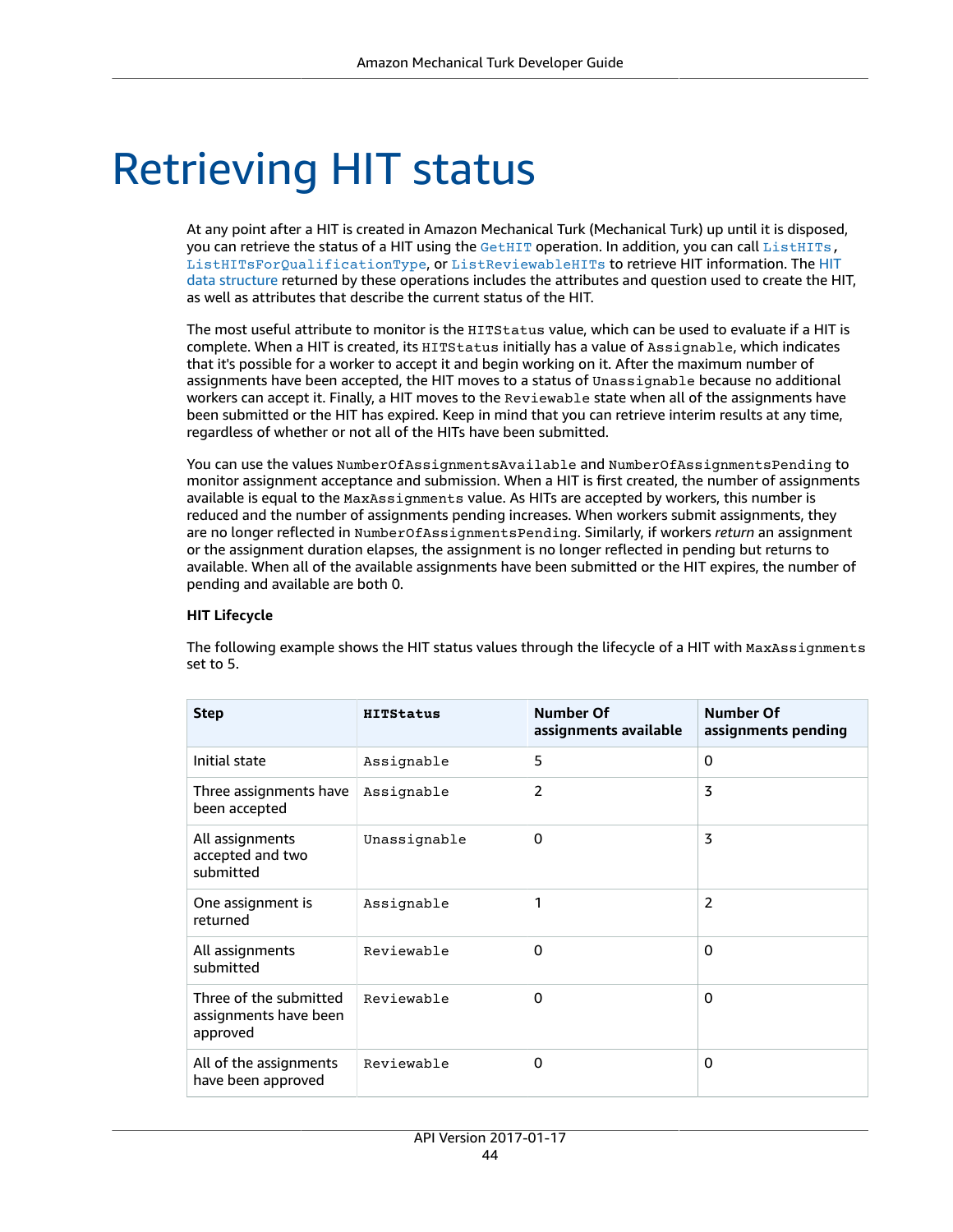# <span id="page-48-0"></span>Managing workers

This section contains information about how you can improve the quality of the results you get from Amazon Mechanical Turk (Mechanical Turk) by rewarding your workers for successful completion of your tasks and specifying which workers you want working on them.

#### **Topics**

- Approving and rejecting [work \(p. 45\)](#page-48-1)
- Awarding a [bonus \(p. 45\)](#page-48-2)
- Blocking [workers \(p. 46\)](#page-49-0)
- Selecting eligible [workers \(p. 46\)](#page-49-1)
- Working with custom [qualification](#page-54-0) types (p. 51)
- Communicate with [workers \(p. 55\)](#page-58-0)

# <span id="page-48-1"></span>Approving and rejecting work

Before workers can receive payment for tasks you post to Amazon Mechanical Turk (Mechanical Turk), the work must be approved. You can review a worker's submission prior to transferring funds to their account.

When you create tasks (HITs) in Mechanical Turk, one of the attributes you can set is the auto-approval delay. This specifies how long you have to review a task before it's automatically approved. As a general rule, it's best to keep this delay as short as possible so that workers don't have to wait overly long to receive payment for the work they did for you. Being prompt and fair in payment contributes to a positive relationship with the worker community.

Between the time a task is submitted and when the auto-approval delay is reached, you can use [ListAssignmentsForHIT](https://docs.aws.amazon.com/AWSMechTurk/latest/AWSMturkAPI/ApiReference_ListAssignmentsForHITOperation.html) to review a worker's submission and validate that they've made a reasonable effort to complete the task successfully. If so, you can call [ApproveAssignment](https://docs.aws.amazon.com/AWSMechTurk/latest/AWSMturkAPI/ApiReference_ApproveAssignmentOperation.html) to authorize payment to the worker. If you identify a worker that is putting in no effort at all on your task (spamming), you can use the [RejectAssignment](https://docs.aws.amazon.com/AWSMechTurk/latest/AWSMturkAPI/ApiReference_RejectAssignmentOperation.html) operation to invalidate their submission.

We recommend you only reject work when workers are clearly putting in no effort to submit an accurate response to your task. It's inappropriate to penalize a worker for submitting data incorrectly because you provided unclear instructions or they simply made a mistake in interpreting what you wanted them to do. Most workers zealously guard their approval rating and avoid doing work for requesters that they believe are in unfair in how they reject work.

In the event that you reject an assignment but then discover that the issue was not the worker's fault, you can call [ApproveAssignment](https://docs.aws.amazon.com/AWSMechTurk/latest/AWSMturkAPI/ApiReference_ApproveAssignmentOperation.html) to reverse the rejection, but only for assignments submitted in the last 30 days that haven't been deleted.

# <span id="page-48-2"></span>Awarding a bonus

You can send bonus payments to workers who have completed an assignment for you in Amazon Mechanical Turk (Mechanical Turk) in the past six months. Requesters commonly use bonus payments to recognize workers that perform tasks particularly well, or go above and beyond in helping to resolve problems with a task interface.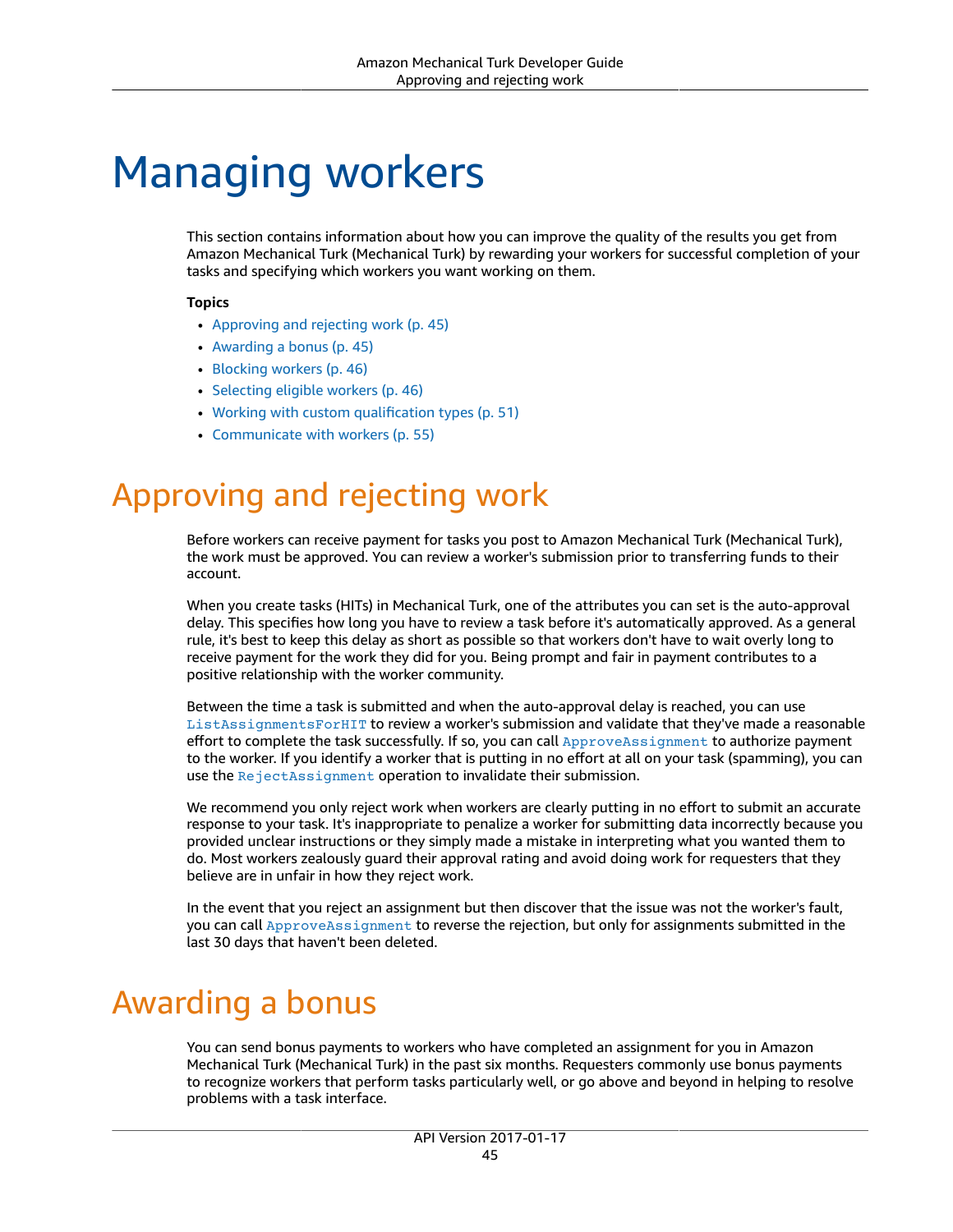To send a bonus, you can use the [SendBonus](https://docs.aws.amazon.com/AWSMechTurk/latest/AWSMturkAPI/ApiReference_SendBonusOperation.html) operation. You need to provide the ID of the worker and a past assignment that they've completed for you. The operation also requires that you specify the bonus amount in US Dollars and provide a reason for the award.

Note that your account is charged for the bonus payment as well as Mechanical Turk fees.

# <span id="page-49-0"></span>Blocking workers

When you identify workers that are not putting in the requested effort on your tasks on Amazon Mechanical Turk (Mechanical Turk), you have the option to block them. This prevents them from doing any future work for you so long as the block is in place. Workers are notified that they've been blocked from your tasks.

The [CreateWorkerBlock](https://docs.aws.amazon.com/AWSMechTurk/latest/AWSMturkAPI/ApiReference_CreateWorkerBlockOperation.html) operation can be used to block a worker by simply providing the ID of the worker and a reason for the block. Similarly, you can remove a block by using the [DeleteWorkerBlock](https://docs.aws.amazon.com/AWSMechTurk/latest/AWSMturkAPI/ApiReference_DeleteWorkerBlockOperation.html) operation. At any point you can retrieve all of the workers that have been blocked by using the [ListWorkerBlocks](https://docs.aws.amazon.com/AWSMechTurk/latest/AWSMturkAPI/ApiReference_ListWorkerBlocksOperation.html) operation.

Note that we recommend you be judicious in your use of worker blocks and only block those workers that are clearly not making an attempt to correctly respond to your task (spamming). If a worker is simply misreading instructions or lacks the requisite skills to complete your task successfully, we advise you to use a custom qualification requirement to exclude them from future tasks, rather than a block. Because the blocks a worker receives are a component of Mechanical Turk worker review policies and frequent blocks may result in account suspension, workers are sensitive to being blocked by requesters. If the worker community believes that you are blocking workers unfairly, they may choose to avoid accepting your tasks in the future.

# <span id="page-49-1"></span>Selecting eligible workers

By default, all tasks (HITs) posted to Amazon Mechanical Turk (Mechanical Turk) are available to all active workers in the Mechanical Turk marketplace. You can restrict the audience that's eligible for your HITs by adding qualification requirements. Qualification requirements can be used to both restrict the audience to workers that meet certain criteria, or exclude those that have certain attributes. These requirements operate on attributes that are assigned to workers as *qualifications.* Qualifications can be assigned by the Mechanical Turk system or requesters, and are visible to workers in their account.

#### **Topics**

- [Qualifications](#page-49-2) and qualification types (p. 46)
- Qualification [requirements \(p. 47\)](#page-50-0)
- System [qualification](#page-51-0) types (p. 48)

# <span id="page-49-2"></span>Qualifications and qualification types

Qualification types are system- or requester-defined descriptions of an attribute that can be associated with a worker. One example is the system-generated qualification type NumberHITsApproved, which measures the number of HITs a worker has submitted and had approved. Another would be a requesterdefined qualification type that tracks how accurate a worker has been on previous tasks that the requester has posted.

When a qualification type is assigned to a worker, it is applied as a *qualification* for that worker. In the case of the system-generated NumberHITsApproved qualification type, a qualification is automatically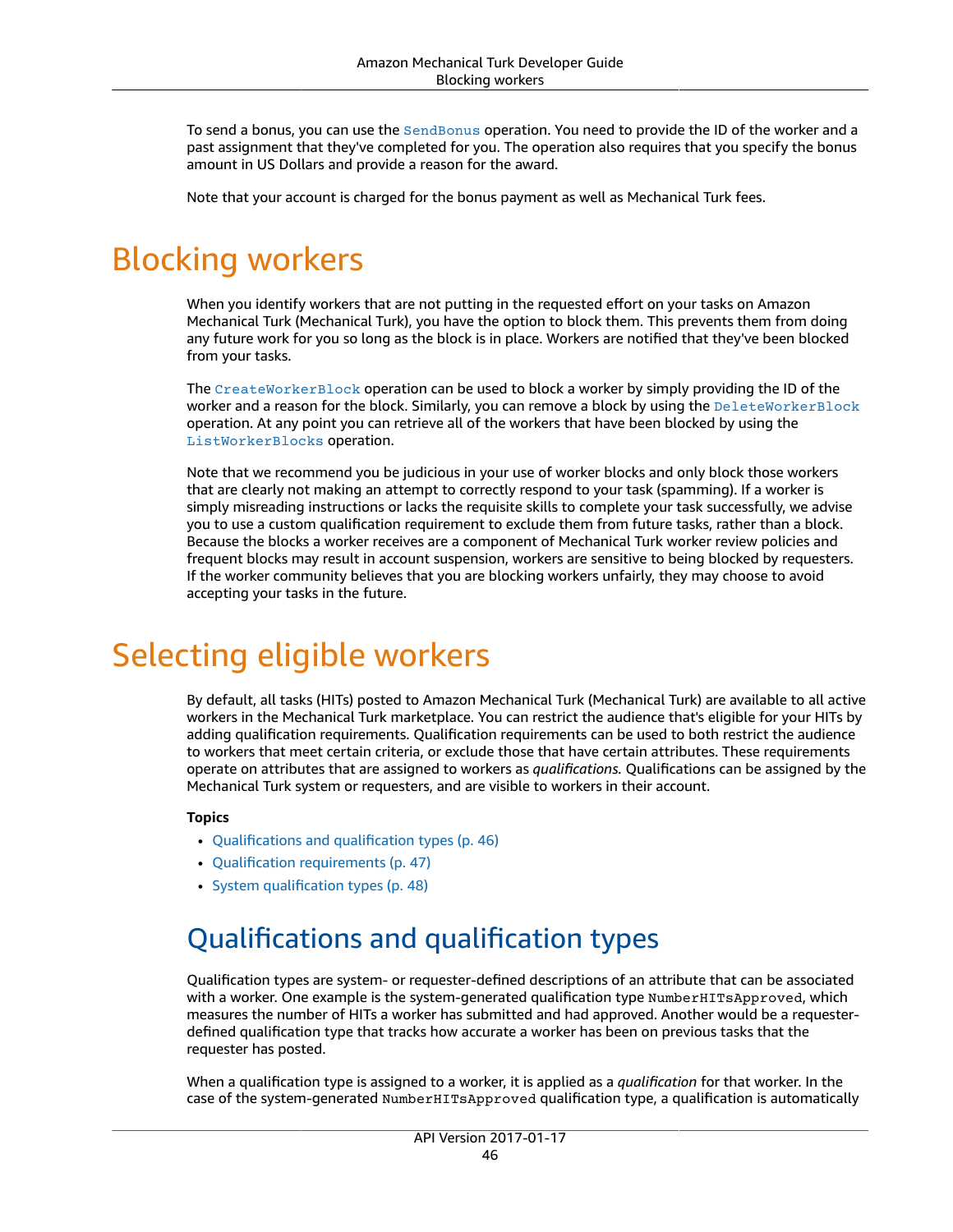created for a worker as the work they submit is approved. For custom qualification types, a requester can assign the qualification to a worker using the [AssociateQualificationWithWorker](https://docs.aws.amazon.com/AWSMechTurk/latest/AWSMturkAPI/ApiReference_AssociateQualificationWithWorkerOperation.html) operation and optionally providing an integer value to associate with it.

# <span id="page-50-0"></span>Qualification requirements

A requirement is defined when calling either CreateHIT or CreateHITType. Either operation accepts an array of one or more [QualificationRequirement](https://docs.aws.amazon.com/AWSMechTurk/latest/AWSMturkAPI/ApiReference_QualificationRequirementDataStructureArticle.html) data structures to specify the qualifications workers must have to be eligible for your HIT.

The QualificationRequirement data structure comprises four attributes: QualificationTypeId, Comparator, value (either IntegerValues or LocaleValues), and ActionsGuarded. The QualificationTypeId specifies the qualification type that should be applied and can be either the ID of an Mechanical Turk system qualification type, or one you create in your account. The Comparator and value are then used to evaluate if the worker has the required qualification attributes to be eligible for the HIT. Finally, the ActionsGuarded indicates the level of visibility that a HIT has to workers that aren't eligible to accept it.

The Comparator attribute specifies how the qualification type is evaluated and is typically used with a value. The following table illustrates the values that can be used for Comparator and the required value attribute, if any. The existence Comparators don't require a value attribute since they are only used to evaluate if the qualification type has been assigned, not the value that has been associated with it.

| <b>Type</b>    | <b>Values</b>                     | <b>Required value</b><br>attribute | <b>Example</b>                                                                                                                           |
|----------------|-----------------------------------|------------------------------------|------------------------------------------------------------------------------------------------------------------------------------------|
| Existence      | Exists                            | None                               | Only include workers<br>that have been assigned<br>the qualification type,<br>regardless of value.                                       |
|                | DoesNotExist                      | None                               | Exclude workers that<br>have been assigned the<br>qualification type.                                                                    |
| <b>Numeric</b> | LessThan                          | IntegerValues                      | Only include workers<br>that have been assigned<br>the qualification type<br>where the assigned<br>value is less than 50.                |
|                | LessThanOrEqualTo                 | IntegerValues                      | Only include workers<br>that have been assigned<br>the qualification type<br>where the assigned<br>value is less than or<br>equal to 50. |
|                | GreaterThan                       | IntegerValues                      | Only include Workers<br>that have been assigned<br>the Qualification Type<br>where the assigned<br>value is greater than 50.             |
|                | GreaterThanOrEqualToIntegerValues |                                    | Only include workers<br>that have been assigned<br>the qualification type<br>where the assigned                                          |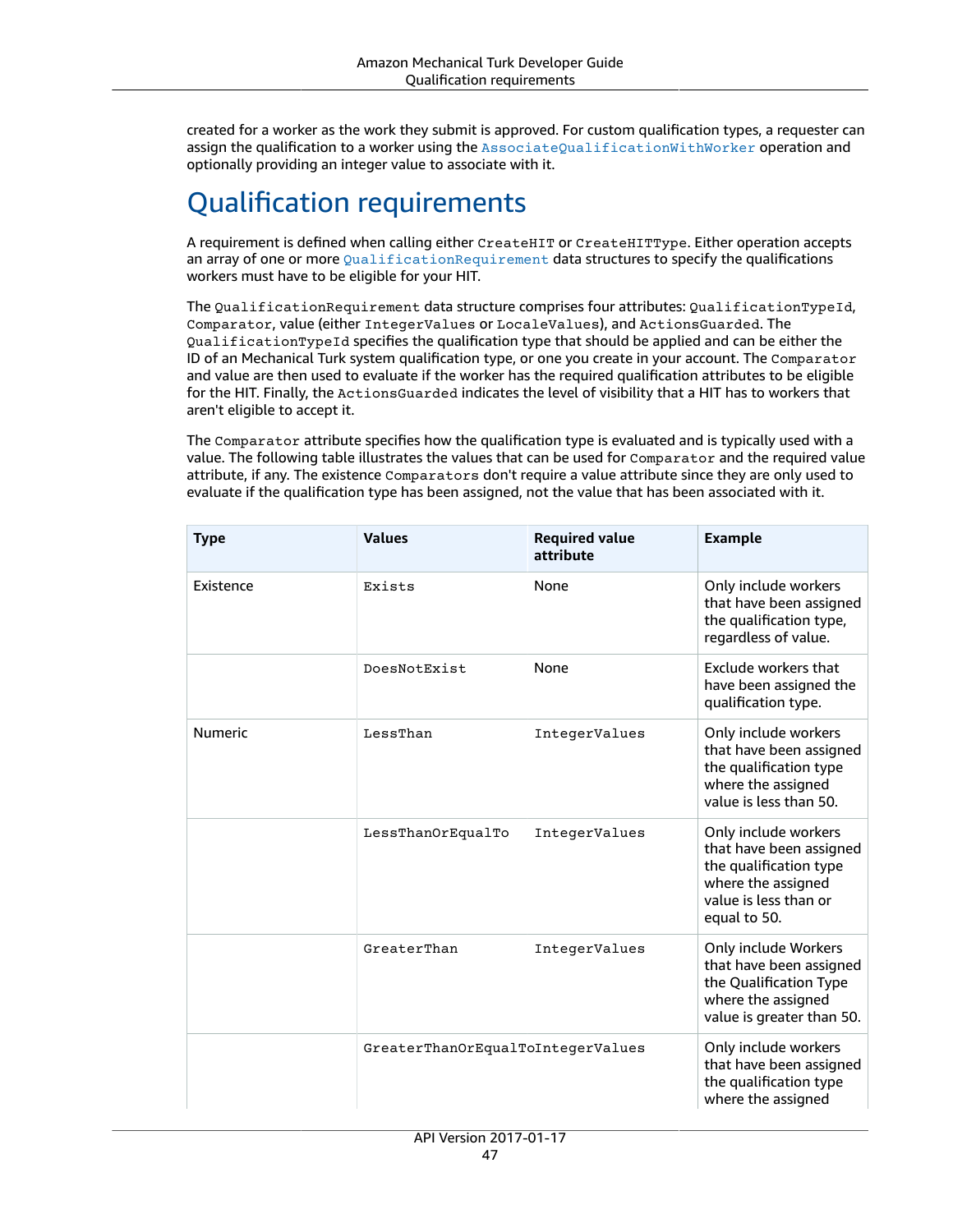| <b>Type</b> | <b>Values</b> | <b>Required value</b><br>attribute      | <b>Example</b>                                                                                                              |
|-------------|---------------|-----------------------------------------|-----------------------------------------------------------------------------------------------------------------------------|
|             |               |                                         | value is greater than or<br>equal to 50.                                                                                    |
| Equivalence | EqualTo       | IntegerValues or<br>LocaleValues        | Only include workers<br>located in Spain.                                                                                   |
|             | NotEqualTo    | IntegerValues or<br><b>LocaleValues</b> | Only include<br>workers who have<br>been assigned the<br>qualification type where<br>the assigned value is<br>not 42.       |
| Set         | In            | IntegerValues or<br>LocaleValues        | Only include<br>workers who have<br>been assigned the<br>qualification type where<br>the assigned value is 1,<br>2, 3 or 8. |
|             | NotIn         | IntegerValues or<br>LocaleValues        | Only include workers<br>who are not located in<br>the US States of Florida<br>and Georgia.                                  |

The ActionsGuarded attribute indicates the level of visibility that your HIT has to workers who aren't eligible for it. This defaults to Accept, which indicates that ineligible workers can't accept it, but they can see it in the Mechanical Turk marketplace and preview the task if they wish so that they can request a qualification to work on the HIT if they wish to. If you want to prevent them from previewing it, you can set the ActionsGuarded to PreviewAndAccept; they can then see it in their list of available tasks and request any custom qualifications. Finally, DiscoverPreviewAndAccept hides the HIT from ineligible workers.

The CreateHIT and CreateHITType operations accept an array of qualification requirements which can include one or more qualification requirement data structures so you cano apply multiple requirements to workers to be eligible for your task. Because workers must meet *all* of the requirements, be careful to ensure that the requirements do not conflict. For example, if you had a qualification requirement that specified workers must be located in the US and a second requirement that they be located in canada, it would be impossible for any worker to meet both criteria. If your goal is to include workers in either the US or Canada, you would need replace the two requirements with a single requirement using the *In* Comparator to restrict workers to those in an array containing both the US and Canada.

# <span id="page-51-0"></span>System qualification types

The most commonly used qualification types are those provided by Mechanical Turk. These include the following:

- A *HITs approved* qualification for the number of HITs that workers have successfully completed in the past, which can be used to identify workers with more or less experience.
- An *Approval Percentage* qualification to specify workers that you have approved at a specified rate on previous tasks.
- A *Locale* qualification to select workers in specific countries or US states.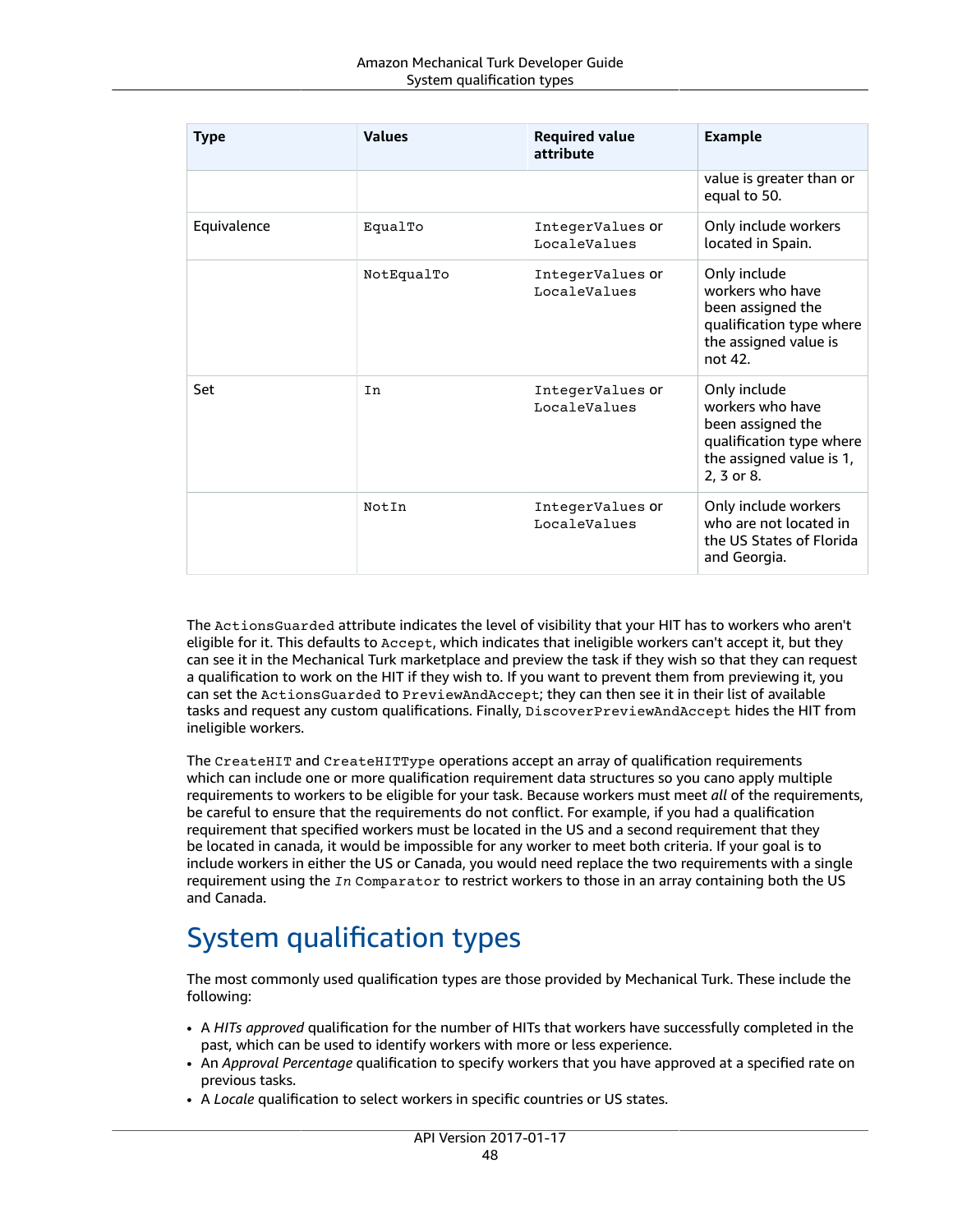- A *Masters* qualification that is awarded to workers that have demonstrated superior performance over a period of time across thousands of HITs.
- An *Adult* qualification that selects workers who have indicated they are over 18 years of age and are willing to work on potentially offensive content.

Each of these qualification types has an associated QualificationTypeId which can be found in the documentation for [QualificationRequirement](https://docs.aws.amazon.com/AWSMechTurk/latest/AWSMturkAPI/ApiReference_QualificationRequirementDataStructureArticle.html#ApiReference_QualificationType-IDs).

### Using the HITs Approved qualification type

The NumberHITsApproved qualification type restricts tasks to workers with more or less experience based on their past work on Mechanical Turk. For example, if you only wanted to use workers who were relatively new to the platform and had successfully submitted fewer than 500 HITs, you would use the following value for QualificationRequirements.

```
QualificationRequirements: [
    {
        QualificationTypeId: '00000000000000000040',
        Comparator: 'LessThan',
        IntegerValues: [500]
    }
\overline{1}
```
If, instead, you wanted more experienced workers who had successfully completed 100 HITs, you would use the following.

```
QualificationRequirements: [
    {
        QualificationTypeId: '00000000000000000040',
        Comparator: ' GreaterThanOrEqualTo',
        IntegerValues: [100]
    }
]
```
### Using the Masters qualification type

The Masters qualification type is a Mechanical Turk–managed qualification type that is assigned to workers when they have demonstrated superior performance over a period of time across thousands of HITs. There is no value associated with it, so you can simply use the Exists comparator to apply it to your tasks.

Note that there is an additional fee for using the Masters qualification on your task as described in [Mechanical](https://www.mturk.com/pricing) Turk Pricing.

```
QualificationRequirements: [
    {
        QualificationTypeId: '2F1QJWKUDD8XADTFD2Q0G6UTO95ALH',
        Comparator: 'Exists'
    }
]
```
### Using the Percentage Approved type

The PercentAssignmentsApproved qualification type restricts tasks based on how often you have approved or rejected past work a worker has done for you. For example, to only accept workers that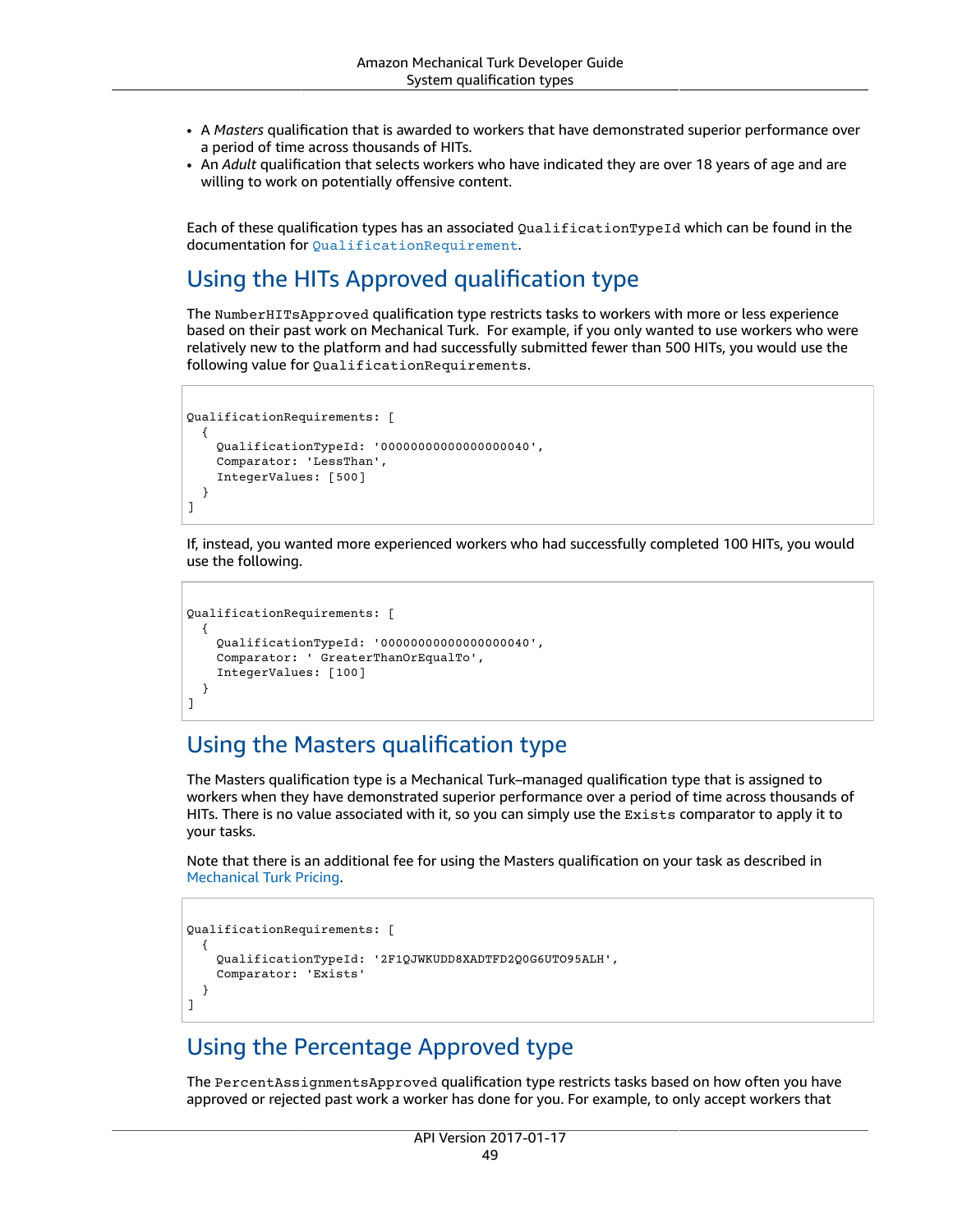have an approval rate of greater than or equal to 95%, the following qualification requirement would be included in your [CreateHIT](https://docs.aws.amazon.com/AWSMechTurk/latest/AWSMturkAPI/ApiReference_CreateHITOperation.html) calls.

```
QualificationRequirements: [
    {
        QualificationTypeId: '000000000000000000L0',
        Comparator: 'GreaterThanOrEqualTo',
        IntegerValues: [95]
    }
]
```
Note that a worker's approval rate is statistically meaningless for small numbers of assignments, since a single rejection can reduce the approval rate by many percentage points. To ensure that a new worker's approval rate is unaffected by these statistically meaningless changes, if a worker has submitted fewer than 100 assignments for you, the worker's approval rate is 100%.

### Using the Locale qualification type

Locale is a Mechanical Turk qualification type that specifies the workers that are eligible for your task based on where they are located. To use Locale, you must specify one or more LocaleValues using a JSON data structure that includes a Country attribute and can optionally include a Subdivision attribute. The Country attribute should specify the two-character country code of the country. The Subdivision attribute is only supported when the Country is "US" and should specify the twocharacter state code for the US state. The following example would restrict workers to those in the US state of Minnesota.

```
QualificationRequirements: [
    {
         QualificationTypeId: '00000000000000000071',
         Comparator: 'EqualTo',
         LocaleValues: [
              {
                       Country: "US",
                       Subdivision: "MN"
           }
         ]
    }
]
```
To select multiple locations, you should use the In comparator and a list of locales as shown in the following example, which restricts the task to workers in the US and Canada.

```
QualificationRequirements: [
    {
        QualificationTypeId: '00000000000000000071',
        Comparator: 'In',
        LocaleValues: [
             { Country: "US" },
             { Country: "CA" }
        ]
    }
]
```
Use caution when using multiple Locale qualification requirements in the same HIT. If the requirements above were split into two requirements, one for the US and one for CA, no norkers could accept the task.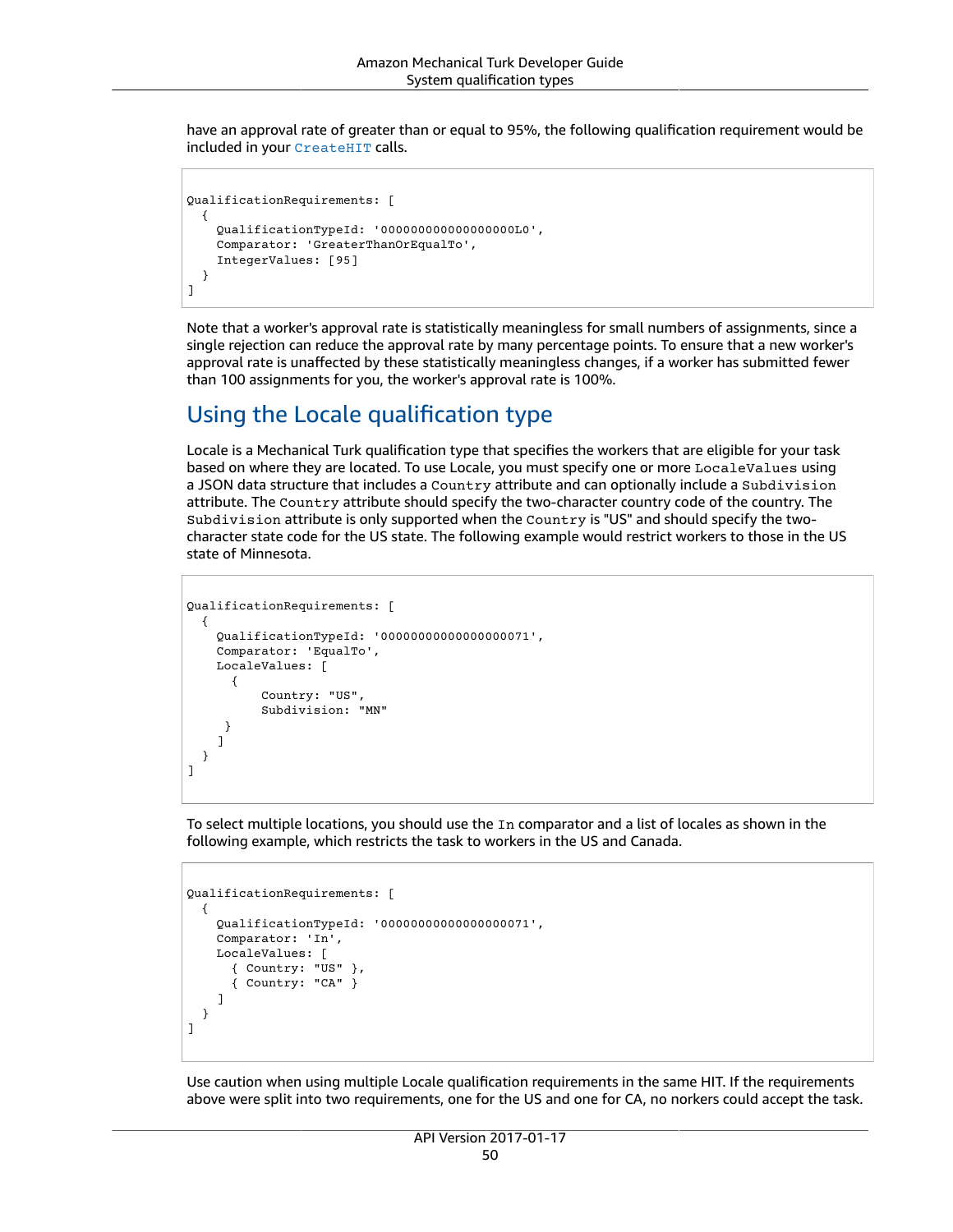However, using two Locale requirements is a good way to restrict workers to the US but exclude selected states. The following would include all workers in the US with the exception of workers in Florida and Georgia.

```
QualificationRequirements: [
    {
        QualificationTypeId: '00000000000000000071',
        Comparator: 'Equals,
        LocaleValues: [
             { Country: "US" }
        ]
    },
    {
        QualificationTypeId: '00000000000000000071',
        Comparator: 'NotIn,
        LocaleValues: [
             { Country: "US", Subdivision: 'FL'},
             { Country: "US", Subdivision: 'GA'}
        ]
    }
]
```
### Objectionable content

Some tasks, such as image moderation, involve handling content that some workers might find objectionable, typically because it involves imagery that contains violence or nudity. If there is the potential that some of your HITs may contain objectionable content, you should make use of the Adult qualification type. This restricts the task to workers who have confirmed they are over 18 years of age and are willing to view potentially objectionable content. The qualification requirement should also specify an ActionsGuarded value of PreviewAndAccept or DiscoverPreviewAndAccept.

```
QualificationRequirements: [
    {
        QualificationTypeId: '00000000000000000060',
        Comparator: 'Equals',
        IntegerValues: [1],
        ActionsGuarded: 'PreviewAndAccept'
    }
]
```
In addition, you should include "(WARNING: This HIT may contain adult content. Worker discretion is advised.)" in the title of your HIT.

### Custom qualification type

Requester-defined qualification types can also be created to handle a range of needs in managing who can work on your tasks. Information on how to create and use custom qualification types can be found in Working with custom [qualification](#page-54-0) type[s \(p. 51\)](#page-54-0).

# <span id="page-54-0"></span>Working with custom qualification types

When using Amazon Mechanical Turk (Mechanical Turk), you can create qualification types that you can then assign to workers as qualifications. Qualifications can be used for a range of worker management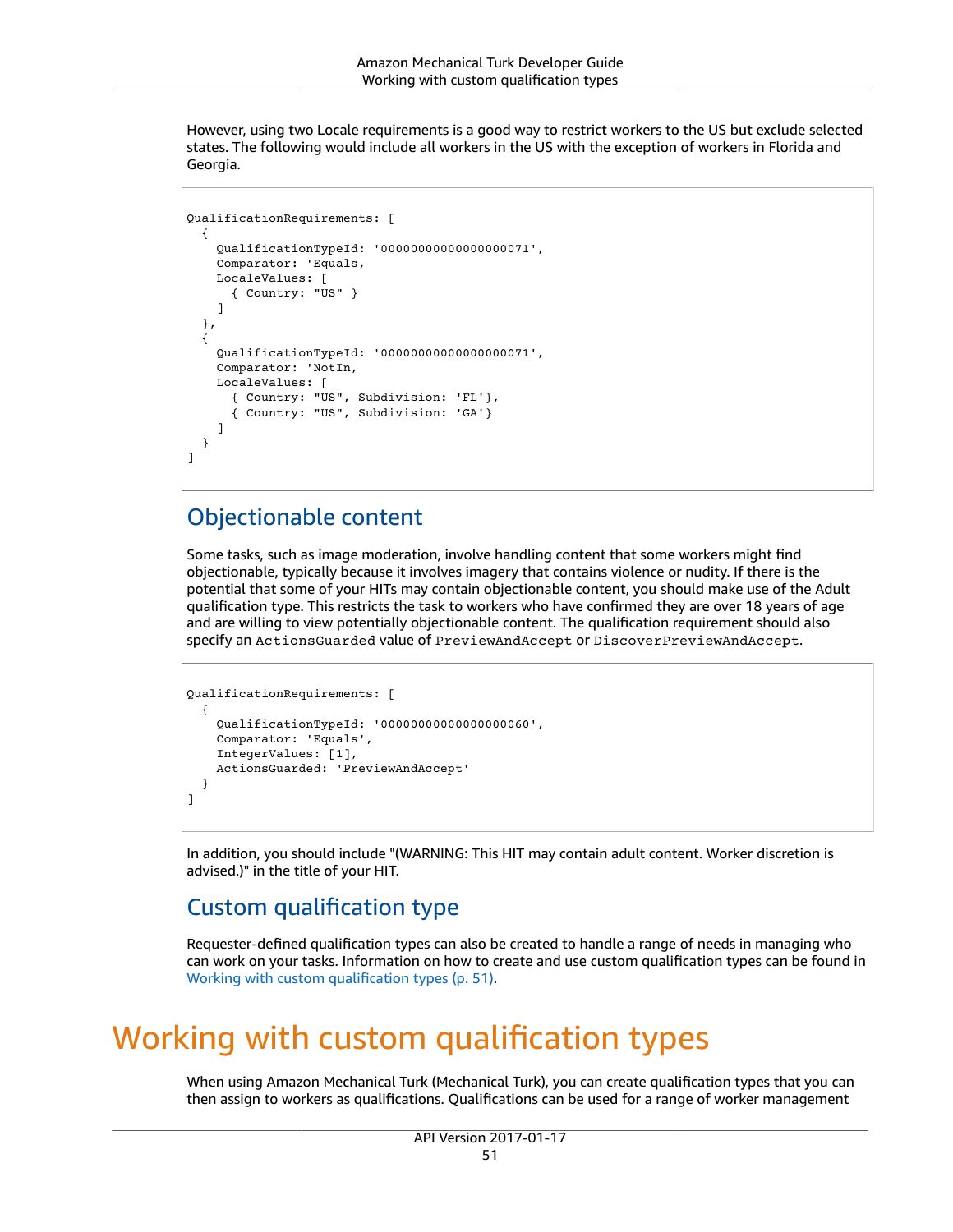approaches, such as identifying workers that have met certain criteria in past tasks (HITs) or assigning a score based on performance over time. The following discusses how to create and assign qualification types to workers, as well as how to modify or revoke them.

Mechanical Turk also provides the option to create qualification tests that allow workers to take a test to be assigned aqualification automatically. That topic isn't addressed here, but more information can be found in the [API Documentation.](https://docs.aws.amazon.com/AWSMechTurk/latest/AWSMturkAPI/ApiReference_CreateQualificationTypeOperation.html)

#### **Topics**

- Create a [qualification](#page-55-0) type (p. 52)
- Assign or remove a worker [qualification \(p. 52\)](#page-55-1)
- Qualification [requests \(p. 52\)](#page-55-2)
- Tutorial: Creating a qualification requirement that requires workers be in a [group \(p. 53\)](#page-56-0)
- Tutorial: Create a [qualification](#page-56-1) requirement that workers have achieved at least 80% accuracy on previous [tasks \(p. 53\)](#page-56-1)
- Tutorial: Creating a [qualification](#page-57-0) type to exclude workers from selected tasks (p. 54)

## <span id="page-55-0"></span>Create a qualification type

The [CreateQualificationType](https://docs.aws.amazon.com/AWSMechTurk/latest/AWSMturkAPI/ApiReference_CreateQualificationTypeOperation.html) operation can be used to register a new qualification type in your account. Simply specify the name, provide a brief description, and specify Active as the status. Note that the qualification type name and description are visible to workers. You can update these values using the [UpdateQualificationType](https://docs.aws.amazon.com/AWSMechTurk/latest/AWSMturkAPI/ApiReference_UpdateQualificationTypeOperation.html) operation.

### <span id="page-55-1"></span>Assign or remove a worker qualification

To assign a qualification type to a worker, use the [AssociateQualificationWithWorker](https://docs.aws.amazon.com/AWSMechTurk/latest/AWSMturkAPI/ApiReference_AssociateQualificationWithWorkerOperation.html) operation, specifying the ID of the qualification type and the worker it should be applied to. You can also assign an integer value such as a score. To modify the integer value, call the AssociateQualificationWithWorker operation again with the new value.

You can remove a qualification using the [DisassociateQualificationFromWorker](https://docs.aws.amazon.com/AWSMechTurk/latest/AWSMturkAPI/ApiReference_DisassociateQualificationFromWorkerOperation.html) operation.

# <span id="page-55-2"></span>Qualification requests

When workers don't have one of the custom qualification types required to do your task, they have the option to request it from the Mechanical Turk marketplace. This is most commonly associated with tasks that have qualification tests but all custom qualification types can be requested.

These requests can be queried using the [ListQualificationRequests](https://docs.aws.amazon.com/AWSMechTurk/latest/AWSMturkAPI/ApiReference_ListQualificationRequestsOperation.html) operation and can be approved or rejected using the [AcceptQualificationRequest](https://docs.aws.amazon.com/AWSMechTurk/latest/AWSMturkAPI/ApiReference_AcceptQualificationRequestOperation.html) or [RejectQualificationRequest](https://docs.aws.amazon.com/AWSMechTurk/latest/AWSMturkAPI/ApiReference_RejectQualificationRequestOperation.html) operations respectively.

### Additional operations

The following operations can be used when working with qualifications.

#### **Additional Operations**

- [ListQualificationTypes](https://docs.aws.amazon.com/AWSMechTurk/latest/AWSMturkAPI/ApiReference_ListQualificationTypesOperation.html): Retrieves a list of your existing qualification types.
- $\bullet$  [GetQualificationType](https://docs.aws.amazon.com/AWSMechTurk/latest/AWSMturkAPI/ApiReference_GetQualificationTypeOperation.html): Retrieves the details of a qualification type.
- [ListWorkersWithQualificationType](https://docs.aws.amazon.com/AWSMechTurk/latest/AWSMturkAPI/ApiReference_ListWorkersWithQualificationTypeOperation.html): Retrieves a list of workers that have been assigned a qualification type.
- [ListHITsForQualificationType](https://docs.aws.amazon.com/AWSMechTurk/latest/AWSMturkAPI/ApiReference_ListHITsForQualificationTypeOperation.html): Retrieves a list of HITs that include a qualification type in their requirements.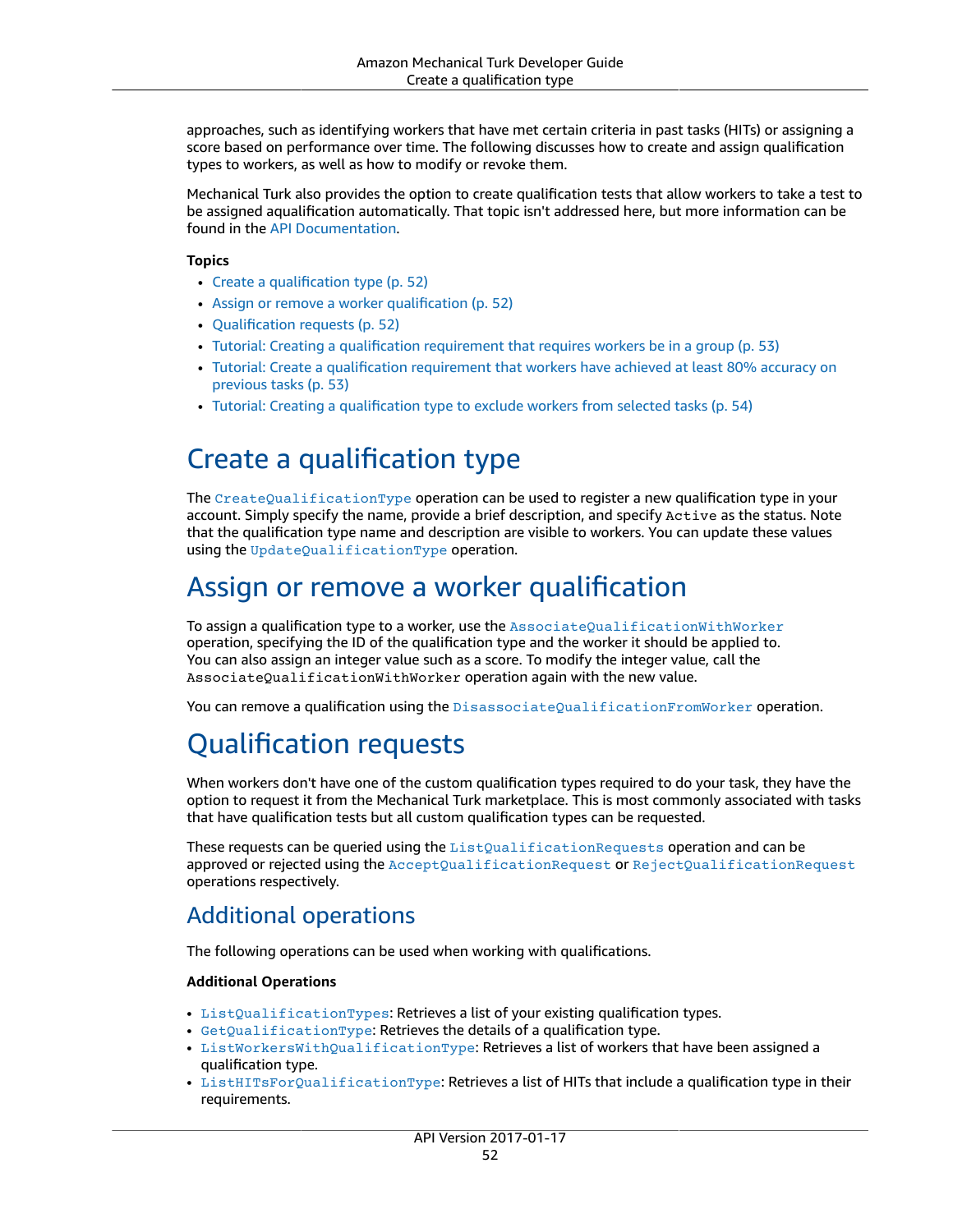• [GetQualificationScore](https://docs.aws.amazon.com/AWSMechTurk/latest/AWSMturkAPI/ApiReference_GetQualificationScoreOperation.html): Retrieves the qualification assigned to a worker for a qualification type.

# <span id="page-56-0"></span>Tutorial: Creating a qualification requirement that requires workers be in a group

In the following example, we create a qualification type that describes a group of workers that have demonstrated expertise at a task and add it to our qualification requirements. To start, we use the [CreateQualificationType](https://docs.aws.amazon.com/AWSMechTurk/latest/AWSMturkAPI/ApiReference_CreateQualificationTypeOperation.html) operation to create the type with which we're working.

```
{
   Name: 'Experts', 
   Description: 'Demonstrated expertise at my task',
   QualificationTypeStatus: 'Active'
}
```
The CreateQualificationType operation will return an ID, 3TL87MO8CLOFYXKXNRLM00EXAMPLE, that we can assign to workers. For each worker, we call the [AssociateQualificationWithWorker](https://docs.aws.amazon.com/AWSMechTurk/latest/AWSMturkAPI/ApiReference_AssociateQualificationWithWorkerOperation.html) operation to add them to our group.

```
{
   WorkerId: 'AZ3456EXAMPLE',
   QualificationTypeId: '3TL87MO8CLOFYXKXNRLM00EXAMPLE'
}
```
Now that we've built our group, we can reference it in the QualificationRequirements for our HITs as shown in the following example.

```
QualificationRequirements: [
   {
        QualificationTypeId: '3TL87MO8CLOFYXKXNRLM00EXAMPLE',
        Comparator: 'Exists',
        ActionsGuarded: 'DiscoverPreviewAndAccept'
  }
]
```
Because the ActionsGuarded is set to DiscoverPreviewAndAccept, it is only visible to workers who've been assigned the qualification type.

## <span id="page-56-1"></span>Tutorial: Create a qualification requirement that workers have achieved at least 80% accuracy on previous tasks

In the following example, we create a qualification type that we can use to record how well workers did on a previous set of tasks and then build a qualification requirement that requires them to have achieved at least 80% accuracy. In this approach, we start by posting a set of HITs to which we already know the answer. When workers respond to these HITs, we can track their responses against the known answers and assign them a score as a qualification.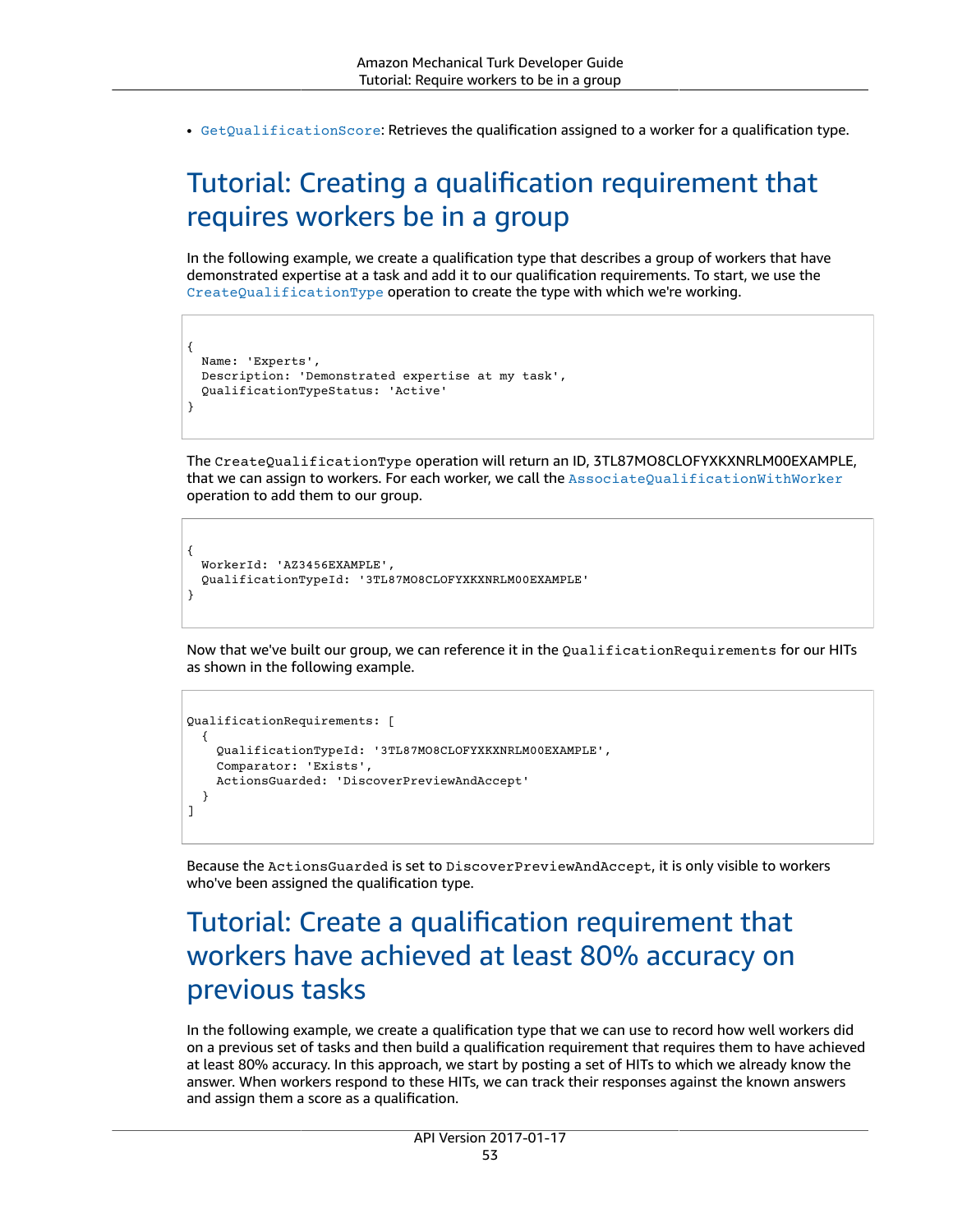To start, we use the [CreateQualificationType](https://docs.aws.amazon.com/AWSMechTurk/latest/AWSMturkAPI/ApiReference_CreateQualificationTypeOperation.html) operation to create the type with which we want to work.

```
{
    Name: 'Task Scores', 
    Description: 'Score on previous tasks,
    QualificationTypeStatus: 'Active'
}
```
The CreateQualificationType operation returns an ID, 3TL87MO8CLOFYXKXNRLM00EXAMPLE, that we can assign to workers. For each worker, we call the [AssociateQualificationWithWorker](https://docs.aws.amazon.com/AWSMechTurk/latest/AWSMturkAPI/ApiReference_AssociateQualificationWithWorkerOperation.html) operation to record the score they achieved on the earlier tasks. In the example below, we record that the worker was 93% accurate on the test HITs.

```
{
   WorkerId: 'AZ3456EXAMPLE',
   QualificationTypeId: '3TL87MO8CLOFYXKXNRLM00EXAMPLE',
   IntegerValue: 93
}
```
Now that we've built our group, we can reference it in the QualificationRequirements for our HITs as shown below.

```
QualificationRequirements: [
   {
        QualificationTypeId: '3TL87MO8CLOFYXKXNRLM00EXAMPLE',
        Comparator: 'GreaterThanOrEqual',
        IntegerValues: [80]
   }
]
```
## <span id="page-57-0"></span>Tutorial: Creating a qualification type to exclude workers from selected tasks

In the following example, we create a qualification type that describes a group of workers that have demonstrated they don't perform well at our tasks and excludes them in our qualification requirements. To start, we use the [CreateQualificationType](https://docs.aws.amazon.com/AWSMechTurk/latest/AWSMturkAPI/ApiReference_CreateQualificationTypeOperation.html) operation to create the type with which we want to work.

```
{
    Name: 'Excluded', 
    Description: 'Excluded from this task',
    QualificationTypeStatus: 'Active'
}
```
The CreateQualificationType operation returns an ID, 3TL87MO8CLOFYXKXNRLM00EXAMPLE, that we can assign to workers. For each worker, we call the [AssociateQualificationWithWorker](https://docs.aws.amazon.com/AWSMechTurk/latest/AWSMturkAPI/ApiReference_AssociateQualificationWithWorkerOperation.html) operation to add them to the excluded group.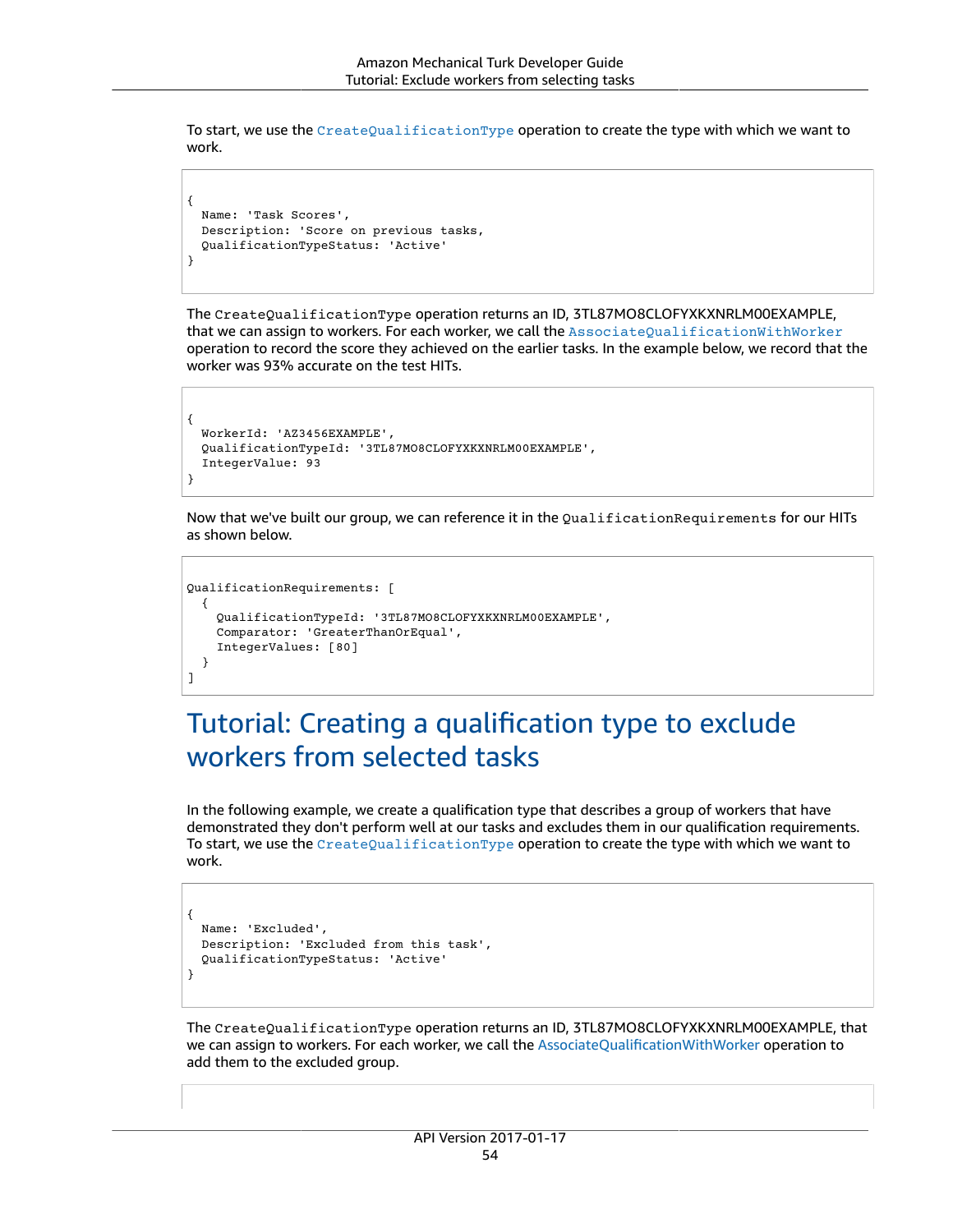```
{
    WorkerId: 'AZ3456EXAMPLE',
    QualificationTypeId: '3TL87MO8CLOFYXKXNRLM00EXAMPLE'
}
```
Now that we've built our group, we can reference it in the QualificationRequirements for our HITs as shown in the following example.

```
QualificationRequirements: [
    {
        QualificationTypeId: '3TL87MO8CLOFYXKXNRLM00EXAMPLE',
        Comparator: 'DoesNotExist',
        ActionsGuarded: 'DiscoverPreviewAndAccept'
   }
]
```
Because the ActionsGuarded has been set to DiscoverPreviewAndAccept, it is not visible to workers who've been assigned the qualification type.

# <span id="page-58-0"></span>Communicate with workers

You can send messages to workers in Amazon Mechanical Turk (Mechanical Turk) if you've previously accepted or rejected an assignment from that worker using the [NotifyWorkers](https://docs.aws.amazon.com/AWSMechTurk/latest/AWSMturkAPI/ApiReference_NotifyWorkersOperation.html) operation. It's common to use this operation when you want to notify workers that you've posted new tasks for them to work on, or alert them to changes in your task interface.

Similarly, workers can send messages to you via email if they have questions about your task, rejections, or other comments. You are welcome to engage with workers if you wish. We encourage you to maintain a positive relationship with the worker community.

#### **Worker forums**

There are a number of forums where workers congregate to discuss tasks, requesters, and the Mechanical Turk platform in general. If you wish to engage the worker community to get their input on proposed tasks or other topics, you can post to one of the forums listed below.

- [Mechanical](https://www.reddit.com/r/mturk/) Turk Subreddit
- [Mechanical](https://www.mturkcrowd.com/) Turk Crowd
- [Mechanical](http://www.mturkforum.com/index.php) Turk Forum
- [TurkerView](https://forum.turkerview.com/)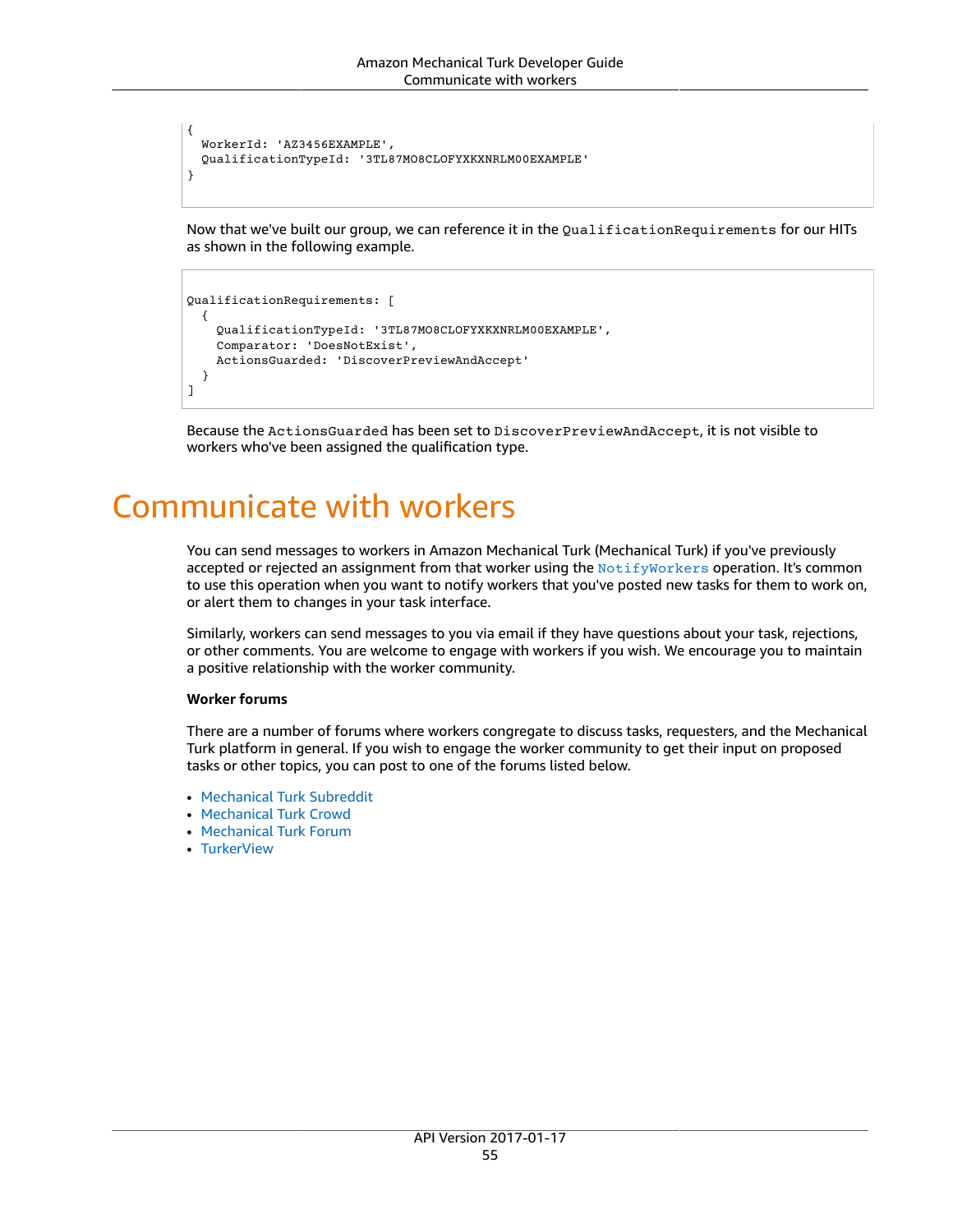# <span id="page-59-0"></span>Use Mechanical Turk notifications

Amazon Mechanical Turk (Mechanical Turk) has a notifications capability that can be used to trigger actions when your HITs reach various stages. Using notifications, you can process the results of assignments and HITs immediately after they are submitted to evaluate worker submissions or begin downstream processing of data. This allows you to integrate Mechanical Turk more easily into your processes and can support moving from batch processing of data to a real-time approach.

Common use cases include:

- Immediately add more assignments to a HIT when there is disagreement between workers that have responded.
- Update a database with the results of the HIT.
- Evaluate worker submissions as soon as they are submitted so you can take action if workers are consistently making errors.
- Chain multiple Mechanical Turk steps together by triggering the next step when a HIT is completed.

# <span id="page-59-1"></span>Notification event types

Notifications are associated with a HIT Type. You can request that Mechanical Turk send a notification when any of the following events occur for HITs using a given HIT Type.

- AssignmentAccepted: A worker has accepted a HIT and has an assignment.
- AssignmentAbandoned: An assignment has been abandoned because the assignment duration has elapsed.
- AssignmentReturned: A worker has chosen to return an assignment rather than complete the task.
- AssignmentSubmitted: A worker has submitted an assignment.
- AssignmentRejected: You have rejected an assignment.
- AssignmentApproved: An assignment has been approved.
- HITCreated: A HIT has been created using the HIT Type.
- HITExtended: Assignments have been added to a HIT.
- HITDisposed: A HIT has been disposed.
- HITReviewable: A HIT has reached the Reviewable state, either because all of the assignments have been submitted or the HIT has expired.
- HITExpired: The HIT has expired (the lifetime has elapsed) before all of the available assignments have been submitted.
- Ping: Is only be sent when using the [SendTestEventNotification](https://docs.aws.amazon.com/AWSMechTurk/latest/AWSMturkAPI/ApiReference_SendTestEventNotificationOperation.html) operation.

The AssignmentSubmitted and HITReviewable events are the most commonly used event notifications because they allow you to setup processes that can be triggered as soon as an assignment or HIT is complete. Using the HITReviewable notification, you can immediately update a database or other system with the values returned by the HIT. The HITExpired event is also useful because it can be treated as a dead letter queue, letting you act on tasks that weren't completed by workers. Using the HITExpired notification, you might sideline tasks to be completed by members of your team, or attempt to repost them at a higher reward amount.

# <span id="page-59-2"></span>Notification destination

Notifications can be sent to either an Amazon Simple Queue Service (Amazon SQS) queue or an Amazon Simple Notification Service (Amazon SNS) topic. In both cases, multiple events may be batched into a single message if appropriate.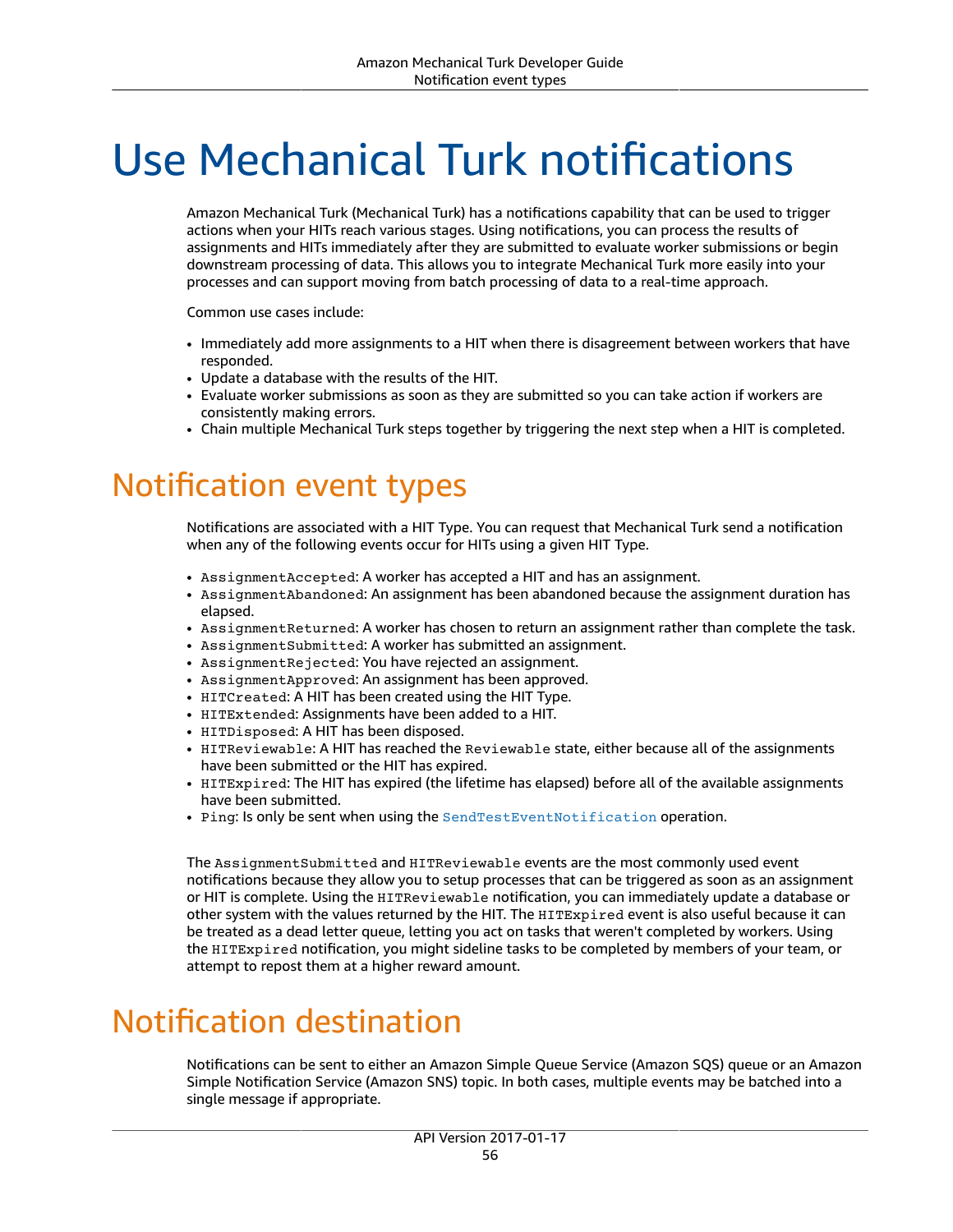To set up an Amazon SQS queue for use with Mechanical Turk, follow the setup instructions found in [Notification](https://docs.aws.amazon.com/AWSMechTurk/latest/AWSMturkAPI/ApiReference_NotificationReceptorAPI_SQSTransportArticle.html) Handling Using Amazon SQS. To set up an Amazon SNS topic, follow the steps in [Notification](https://docs.aws.amazon.com/AWSMechTurk/latest/AWSMturkAPI/ApiReference_NotificationReceptorAPI_SNSTransportArticle.html) Handling Using Amazon SNS. Note that in both cases, you need to configure permissions properly to allow Mechanical Turk to send messages to your topic or queue.

#### **Enabling Notifications**

Notifications can be enabled for a HIT Type using the [UpdateNotificationSettings](https://docs.aws.amazon.com/AWSMechTurk/latest/AWSMturkAPI/ApiReference_UpdateNotificationSettingsOperation.html) operation. The following is an example of a request to receive a message on an Amazon SNS topic when HITs become *reviewable*.

```
     { 
          'HITTypeId': '3AKE04YHPN13791QQA6EXAMPLE',
          'Notification': {
              'Destination': 'arn:aws:sns:us-east-1:7429088EXAMPLE:my_mturk_topic',
              'Transport': 'SNS',
              'Version': '2014-08-15',
              'EventTypes': ['HITReviewable']
         },
          'Active': True
       }
```
The notification data structure specifies the ARN of the destination you want to receive the messages, specifies that the Transport is either Amazon SNS or Amazon SQS, and includes a list of the event types about which you want to be notified. The only valid value for Version is '2014-08-15'. The Active value indicates if the notification should be enabled.

Because only one notification configuration can be assigned to a HIT Type, calling UpdateNotificationSettings with a new value for notification replaces any existing notifications. You can call UpdateNotificationSettings with just the HITTypeId and a value for Active if you want to enable or disable notifications on the HIT Type.

# <span id="page-60-0"></span>Handling notifications using AWS Lambda

There are a wide range of approaches for using Mechanical Turk notifications, but the most common one is to use Amazon SNS with AWS Lambda. AWS Lambda provides a straightforward way to set up code that processes the event and attaches a trigger to kick off processing when new Amazon SNS messages are received.

Start by creating an Amazon SNS topic you can use for Mechanical Turk notifications. The instructions in [Notification](https://docs.aws.amazon.com/AWSMechTurk/latest/AWSMturkAPI/ApiReference_NotificationReceptorAPI_SNSTransportArticle.html) Handling Using Amazon SNS can be used to set it up and configure permissions to allow Mechanical Turk to send messages to the topic. Then, use the following procedure to create a lambda function to process your Amazon SNS messages.

#### **To create a Lambda function to handle your Mechanical Turk events:**

- 1. Navigate to Lambda in the AWS Console: [https://console.aws.amazon.com/lambda/.](https://console.aws.amazon.com/lambda/)
- 2. Select **Create Function**.
- 3. Select the **Author from scratch** option.
- 4. Under **Function name**, provide a name for your function.
- 5. You can select the language runtime you wish to use; in this example we use a Python 3 runtime.
- 6. You can keep the default permission configuration, which creates a new role for this function. If you want to use an existing role, or create a role from AWS policy templates, select the arrow next to **Change default execution role** to expand that section. Select one of the options. If you select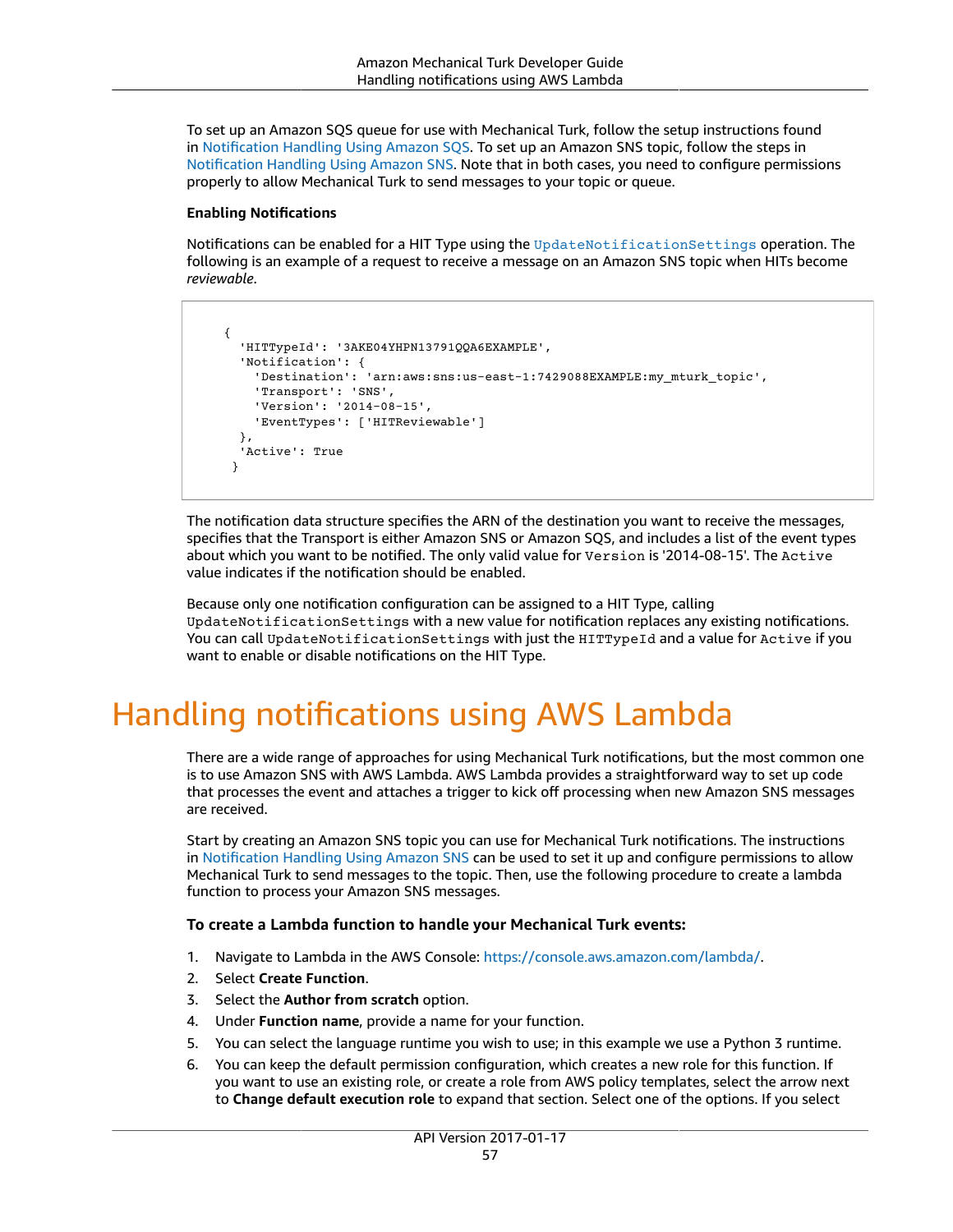another option, make sure that role you use has required permissions described in AWS [Lambda](https://docs.aws.amazon.com/lambda/latest/dg/lambda-intro-execution-role.html) [execution](https://docs.aws.amazon.com/lambda/latest/dg/lambda-intro-execution-role.html) role in the AWS Lambda Developer Guide.

Note down the name of your execution role – you will use it in the following procedure.

7. Select **Create function** to create the lambda function.

Next, you must add the AmazonMechanicalTurkFullAccess policy to the execution role you created or used in step 6 of the preceding procedure so your Lambda function can retrieve the results of the HIT. The following procedure assumes that you are already in the Lambda console. If you are on the summary page for your new lambda function, you can skip the first step.

#### **To add required permissions to your Lambda execution role:**

- 1. Select the lambda function you want to use to process Amazon SNS requests. This brings you to the summary page for that function. You should see the function name at the top of the page.
- 2. Select the **Permissions** tab.
- 3. Select the **Role name**. This redirects you to summary page for that role in the IAM console.
- 4. Choose **Attach Policies**.
- 5. In the search field, enter AmazonMechanicalTurkFullAccess and select the check box next to that policy.
- 6. Select **Attach policy**.

Now that you have created a lambda function with permission to process Amazon SNS notifications send from Amazon Mechanical Turk, you can create a trigger for your Amazon SNS topic. A trigger is used to configure the conditions under which your function is called.

The following procedure assumes you are in the Lambda console.

#### **To create a lambda trigger for your Amazon SNS topic:**

- 1. On the lambda function summary page, select the **Configuration** tab.
- 2. Choose **Add trigger** to add your Amazon SNS topic as a trigger for your Lambda function.
- 3. When prompted to select a trigger service, search for and select **SNS**, then select the topic you created for notifications.
- 4. Enter the code that you want to use to process Amazon SNS messages. The following Python code provides a template for getting started.

```
import json
import boto3
import xml.etree.ElementTree as ET
def lambda_handler(event, context):
        for record in event['Records']:
                 notification = json.loads(record['Sns']['Message'])
                 for mturk_event in notification['Events']:
                          mturk = boto3.client('mturk', region_name='us-east-1')
                           if mturk_event['EventType'] == 'HITReviewable':
                                    # Retrieve the answers that were provided by Workers
                                    response = mturk.list_assignments_for_hit(HITId=mturk_event['HITId'])
                                    assignments = response['Assignments']
                                    answers = []
                                    for assignment in assignments:
                                             answers.append(parse_answers(assignment))
```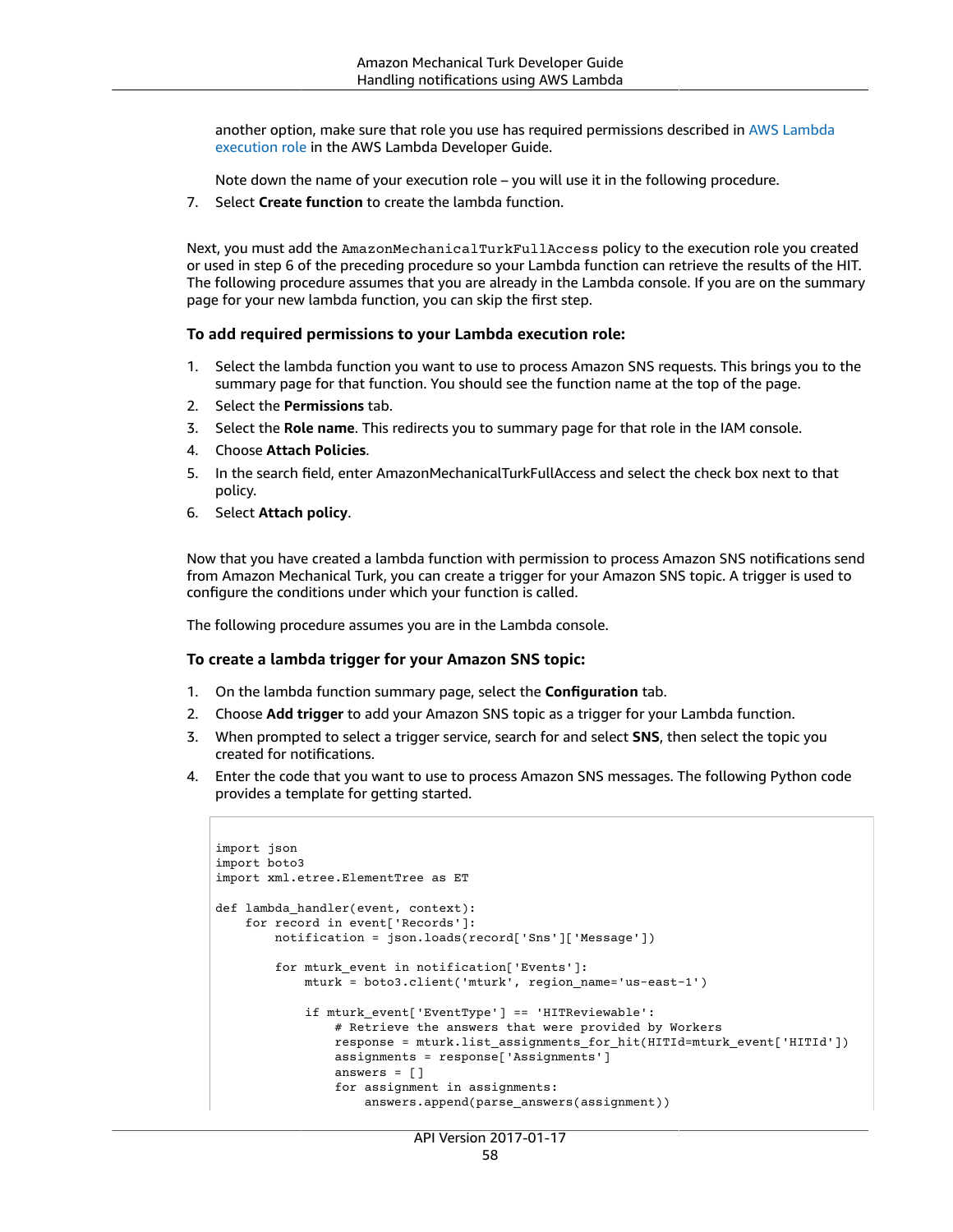```
                # Do something with the answers
                  # \ldots# Function to parse the Answer XML object
def parse_answers(assignment):
    result = \{'WorkerId': assignment['WorkerId'],
                 'Answer': []
        }
        ns = {'mt': 'http://mechanicalturk.amazonaws.com/
AWSMechanicalTurkDataSchemas/2005-10-01/QuestionFormAnswers.xsd'}
        root = ET.fromstring(assignment['Answer'])
        for a in root.findall('mt:Answer', ns):
                 name = a.find('mt:QuestionIdentifier', ns).text
                 value = a.find('mt:FreeText', ns).text
                 result['Answer'].append({name: value})
        return result
```
5. After you've added the code to your Lambda function and edited it to meet your needs, you can select **Deploy** and begin using it.

It is recommended that you test your trigger to make sure it works as expected.

#### **To test your Amazon SNS trigger on your Lambda function summary page:**

- 1. In the **Function code** section, select the arrow next to **Test**.
- 2. Select **Configure test event**.
- 3. Select the **Create new test event** radio button.
- 4. Enter a name for your event in the text box.
- 5. Enter the test event. The following can be used for your test parameters after replacing the HITId with a completed HIT in your account.

```
{
    "Records": [
         {
             "Sns": {
                  "Message": "{\"Events\":[{\"EventType\":\"HITReviewable\",\"HITId\":
\"31ANT7FQN71LA48IQEXAMPLE\"}]}"
             }
         }
    ]
}
```
# <span id="page-62-0"></span>Sending test events

{

To test the configuration of your Amazon SNS topic or Amazon SQS queue and any handlers you have in place, you can use the [SendTestEventNotification](https://docs.aws.amazon.com/AWSMechTurk/latest/AWSMturkAPI/ApiReference_SendTestEventNotificationOperation.html) operation. Provide the notification configuration you want to use and the event you would like to test.

'Notification': {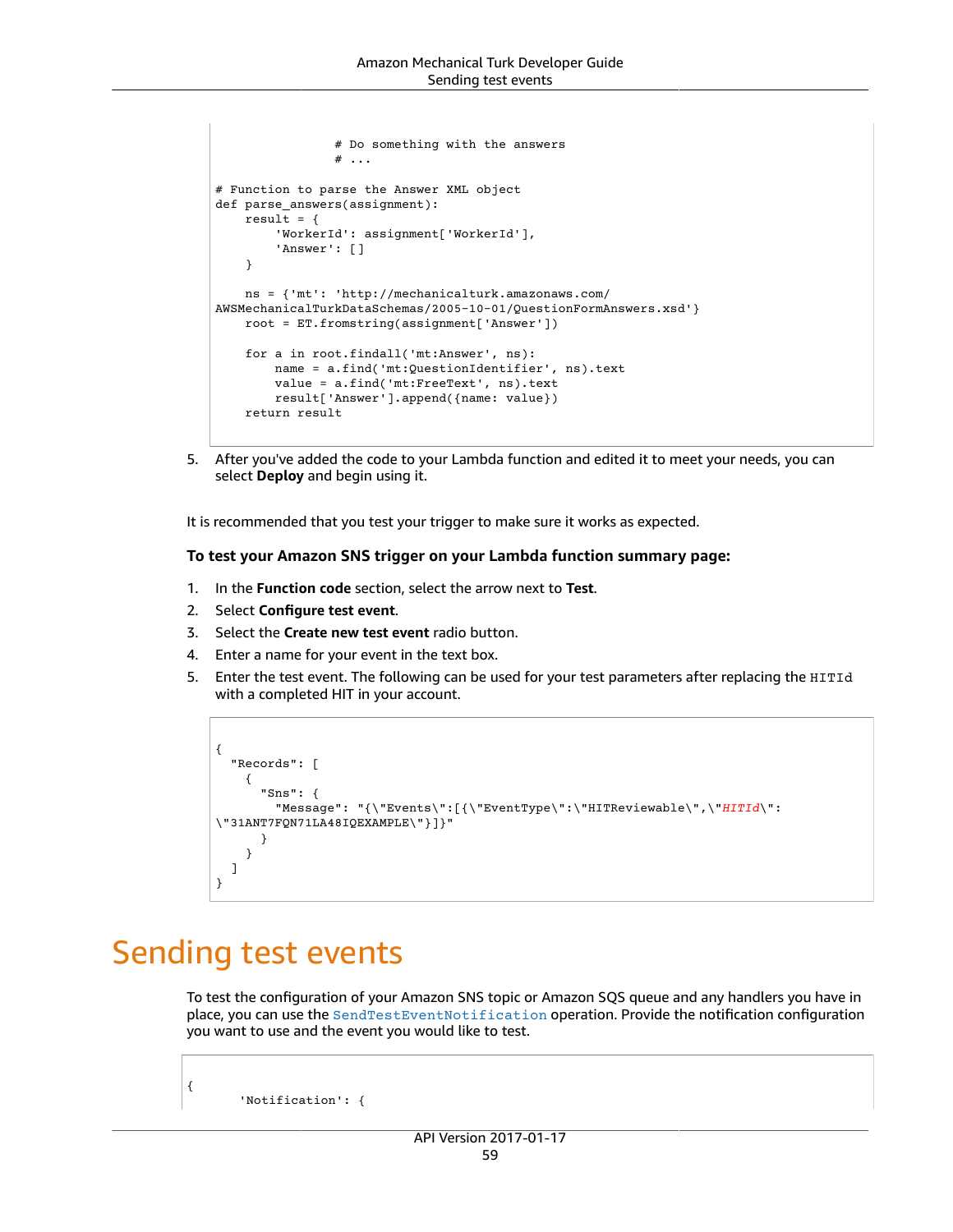```
         'Destination': 'arn:aws:sns:us-east-1:7429088EXAMPLE:my_mturk_topic',
                    'Transport': 'SNS',
                    'Version': '2014-08-15',
                    'EventTypes': ['HITReviewable']
                },
                'TestEventType': 'HITReviewable'
}
```
# <span id="page-63-0"></span>HIT references using requester annotation

When building processes that leverage Amazon Mechanical Turk (Mechanical Turk), it's often valuable to keep track of identifiers associated with the data in each HIT, particularly when handling HIT responses via notifications. For example, you might want to associate your HITs with a record in a database such as Amazon DynamoDB, and would like your HIT to reference the primary key of the record.

The RequesterAnnotation attribute is a useful option for tracking these references. When you create a HIT using [CreateHIT](https://docs.aws.amazon.com/AWSMechTurk/latest/AWSMturkAPI/ApiReference_CreateHITOperation.html) or [CreateHITWithHITType](https://docs.aws.amazon.com/AWSMechTurk/latest/AWSMturkAPI/ApiReference_CreateHITWithHITTypeOperation.html), you can provide a RequesterAnnotation field that contains arbitrary data about each HIT. Although it is limited to 255 ASCII characters, this is generally adequate to capture identifiers that denote the origin of your data. The data provided here is only visible to the requester who created the HIT.

When you receive a notification that a HIT has been completed, you can use the [GetHIT](https://docs.aws.amazon.com/AWSMechTurk/latest/AWSMturkAPI/ApiReference_GetHITOperation.html) operation to retrieve the RequesterAnnotation. The identifier captured in the RequesterAnnotation can then be used to make updates in your database or other systems.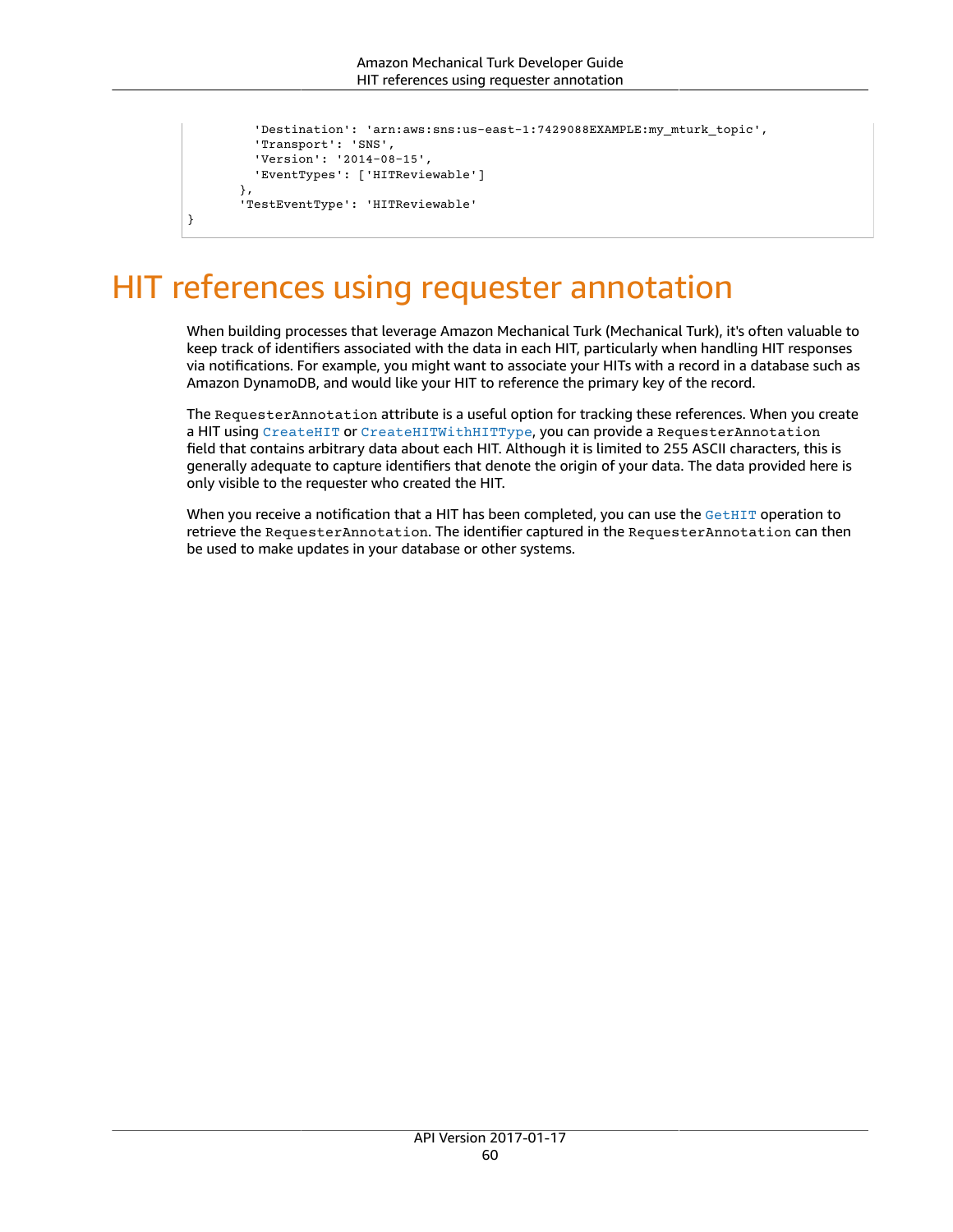# <span id="page-64-0"></span>Use request tokens

Many of the API operations that have an impact on HITs or the money rewarded to workers, such as CreateHIT and SendBonus, can include a UniqueRequestToken attribute. This denotes a unique identifier for the request that can be used in scenarios where you want to gracefully handle and retry errors without creating duplicate HITs or payments. This is useful in cases such as network timeouts, where it is unclear whether or not the call succeeded on the server. If the operation has already been performed using the same UniqueRequestToken, subsequent calls return an error with a message containing the request ID.

Note that the token must not be longer than 64 characters in length and it is your responsibility to ensure uniqueness of the token. The unique token expires after 24 hours.